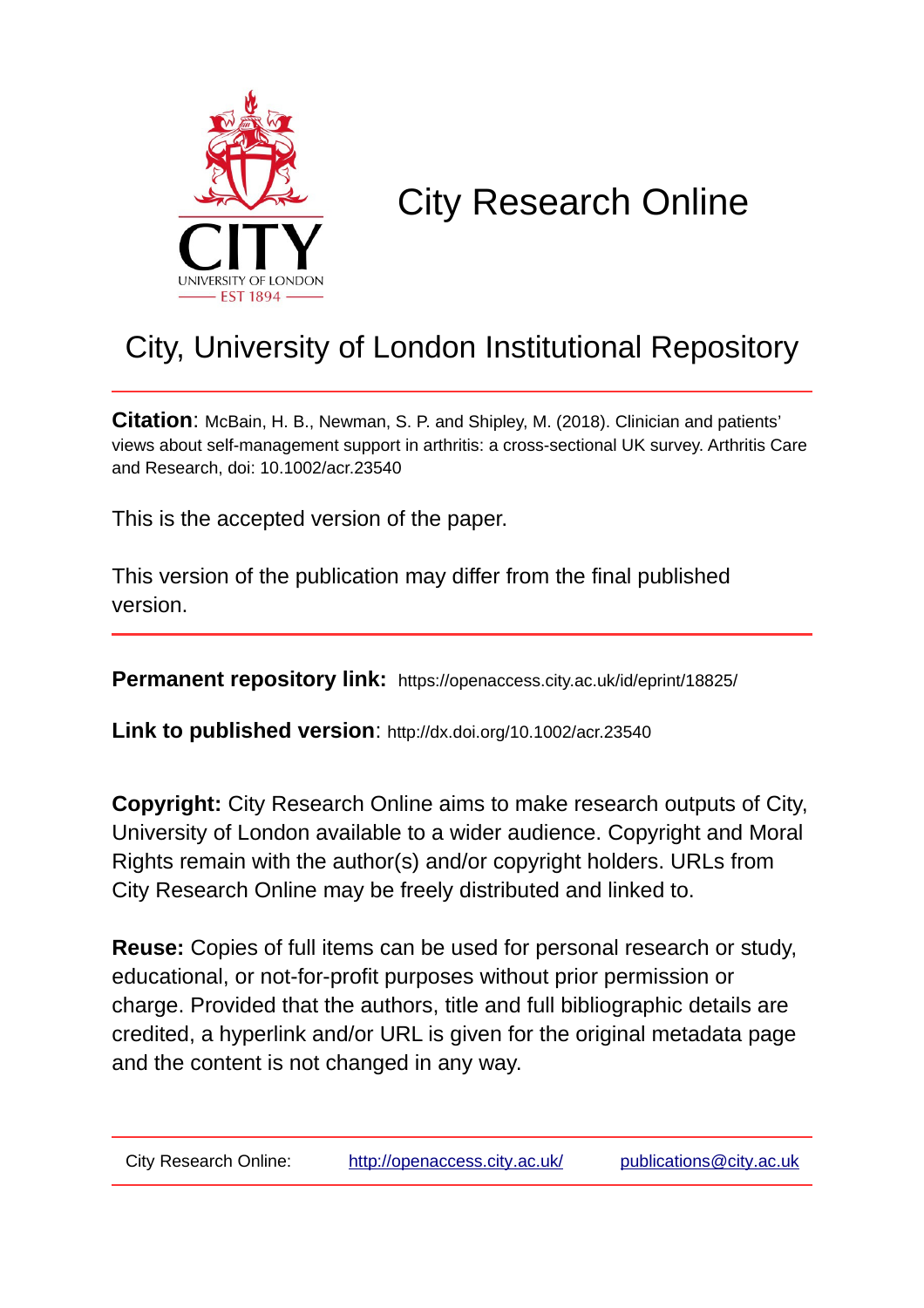**AMERICAN COLLEGE Arthritis Care & Research** 

### **Clinician and patients' views about self -management support in arthritis: a cross-sectional UK survey.**

| Journal:                                                                                                                                                                                                                                                                            | Arthritis Care and Research                                                                                                                                                   |
|-------------------------------------------------------------------------------------------------------------------------------------------------------------------------------------------------------------------------------------------------------------------------------------|-------------------------------------------------------------------------------------------------------------------------------------------------------------------------------|
| Manuscript ID                                                                                                                                                                                                                                                                       | ACR-17-0632.R3                                                                                                                                                                |
| Wiley - Manuscript type:                                                                                                                                                                                                                                                            | Original Article                                                                                                                                                              |
| Date Submitted by the Author:                                                                                                                                                                                                                                                       | n/a                                                                                                                                                                           |
| Complete List of Authors:                                                                                                                                                                                                                                                           | McBain, Hayley; City, University of London<br>Shipley, Michael; University College London Hospital, Centre for<br>Rheumatology<br>Newman, Stanton; City, University of London |
| Key Words: Please choose key<br>words for your manuscript.<br>Choosing the best match of<br>the journal's keywords to your<br>work will likely result in better<br>match to reviewers with<br>expertise in your interest area.<br>It may also help to speed the<br>review process.: | Access to Care, Education, Patient, Health Services Research, Quality of<br>Care, Rheumatoid Arthritis                                                                        |
| Optional Terms: You have the<br>option to add additional key<br>words that are not on the<br>journal's list to more<br>specifically categorize your<br>submission.:                                                                                                                 | self-management                                                                                                                                                               |
|                                                                                                                                                                                                                                                                                     |                                                                                                                                                                               |

**SCHOLARONE™** Manuscripts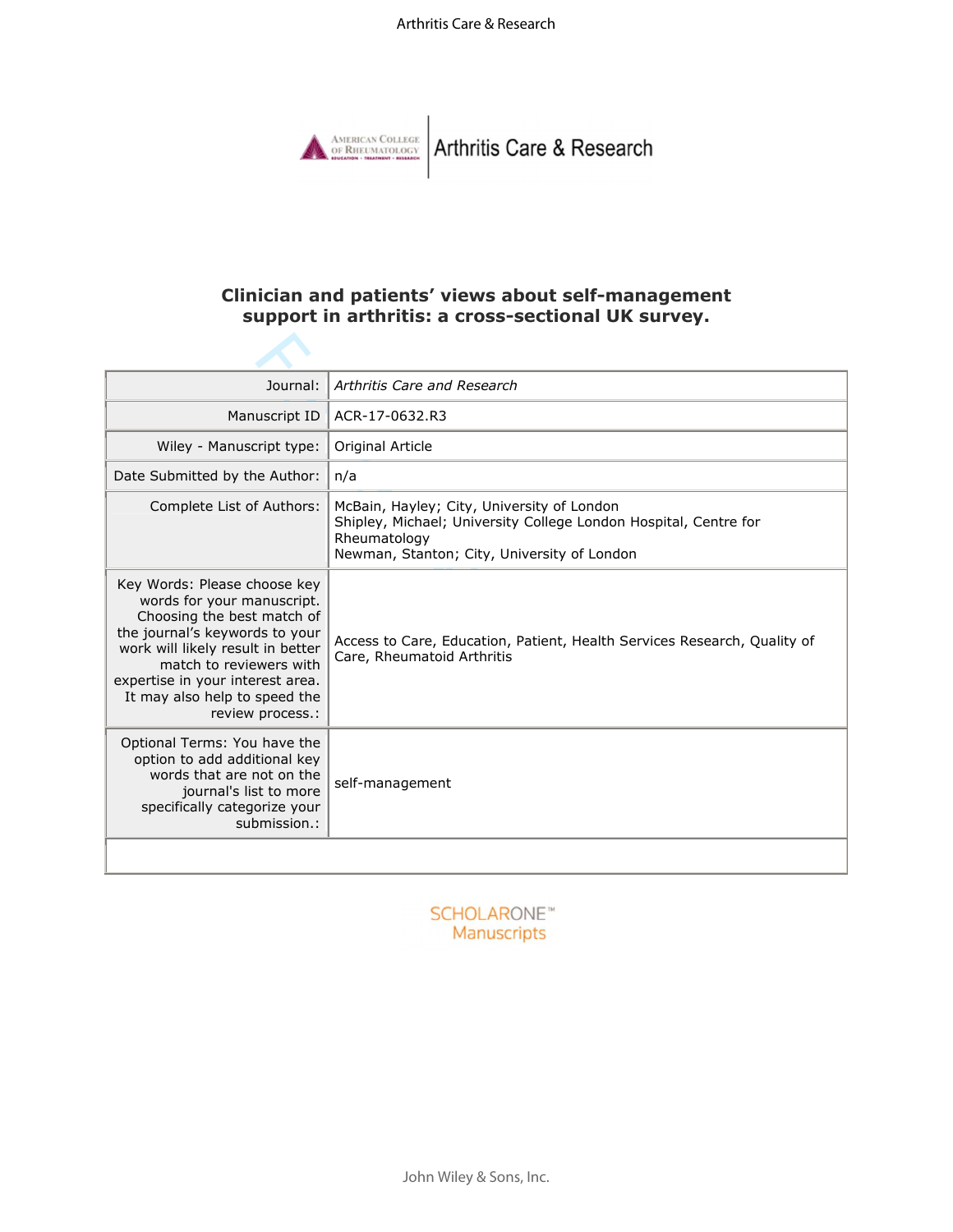For Prince

# Clinician and patients' views about selfmanagement support in arthritis: a crosssectional UK survey.

Hayley McBain<sup>1</sup> PhD CPsychol, Michael Shipley<sup>2</sup> MA MD FRCP, Stanton Newman<sup>1</sup> DPhil

CPsychol

 $<sup>1</sup>$  School of Health Sciences, City, University of London, London, UK.</sup>

<sup>2</sup> Centre for Rheumatology, University College London Hospitals, London, UK.

Corresponding author: Professor Stanton Newman, School of Health Sciences, City,

University of London, Northampton Square, London, EC1V 0HB. 0207 040 5829

stanton.newman.1@city.ac.uk.

Conflicts of interest: None

Word count: 3545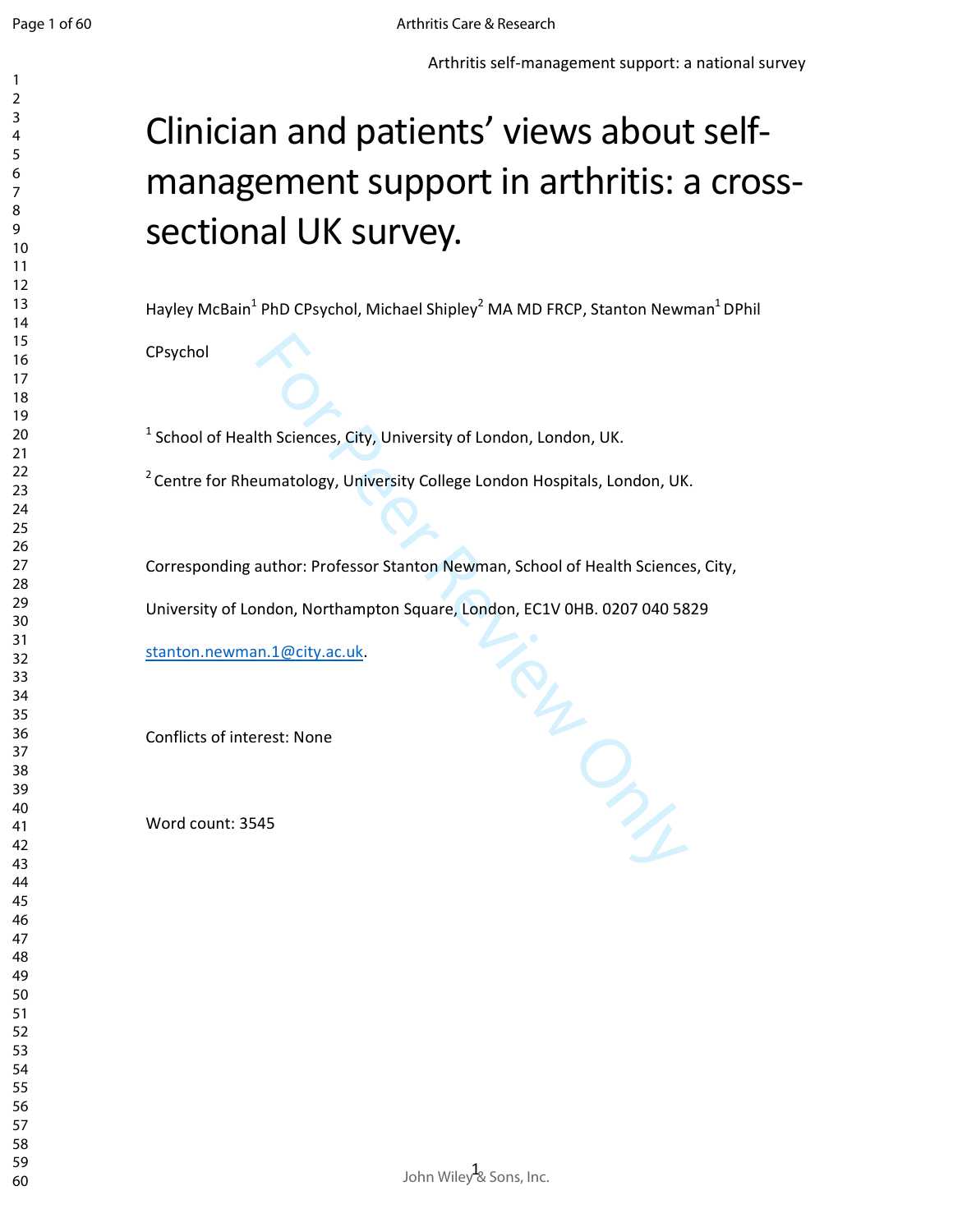### **ABSTRACT**

### **Objective**

The overall aims of the study are to (a) establish receipt and provision of self-management support for patients with inflammatory arthritis in the UK; and (b) establish if receipt of selfmanagement support is associated with patient's knowledge, skills and confidence to self-

manage.

### **Methods**

Questionnaire for patients and healthcare professionals were sent to members and associates of the National Rheumatoid Arthritis Society (NRAS). Patients completed the Patient Activation Measure (PAM), and questions about receipt of self-management support. Healthcare professionals completed the Clinician Support PAM and questions about provision of self-management support.

### **Results**

For patients and healthcare professionals were sent to members<br>
Expected National Rheumatoid Arthritis Society (NRAS). Patients com<br>
In Measure (PAM), and questions about receipt of self-mana<br>
In acare professionals comple A total of 886 patients and 117 healthcare professionals completed a questionnaire. Only 15% of patients had attended a structured self-management programme. Over half of patients reported having the skills, confidence and knowledge to self-manage and this was associated with receipt of self-management support embedded in routine care. All healthcare professionals felt that patients should be actively involved in their own care, however, 60% were unable to offer structured self-management support. Healthcare professionals reported engaging in more embedded self-management support than patients reported receiving in routine care.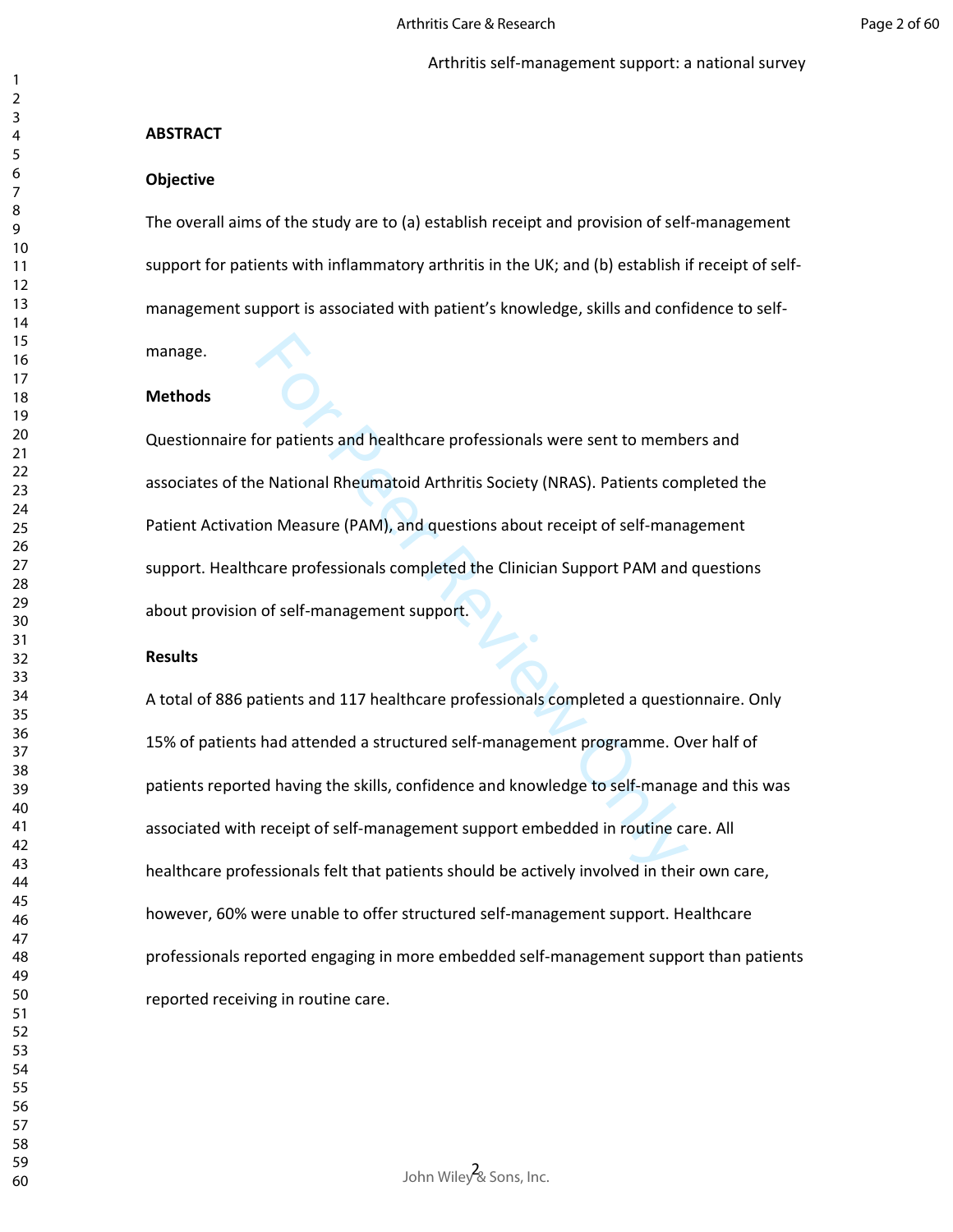$\mathbf{1}$  $\overline{2}$  $\overline{\mathbf{4}}$  $\overline{7}$ 

Arthritis self-management support: a national survey

### **Conclusions**

Sia coppose. Only a small proportion of patients with arthritis have attended a structured support programme. Although healthcare professionals report engaging in self-management support embedded in routine care, patients do not necessarily agree and these differences could impact on the experience of patients with arthritis. When embedded self-management support does occur this is a significant predictor of patients' knowledge, skills and confidence to self-manage, as opposed to attendance at a structured programme.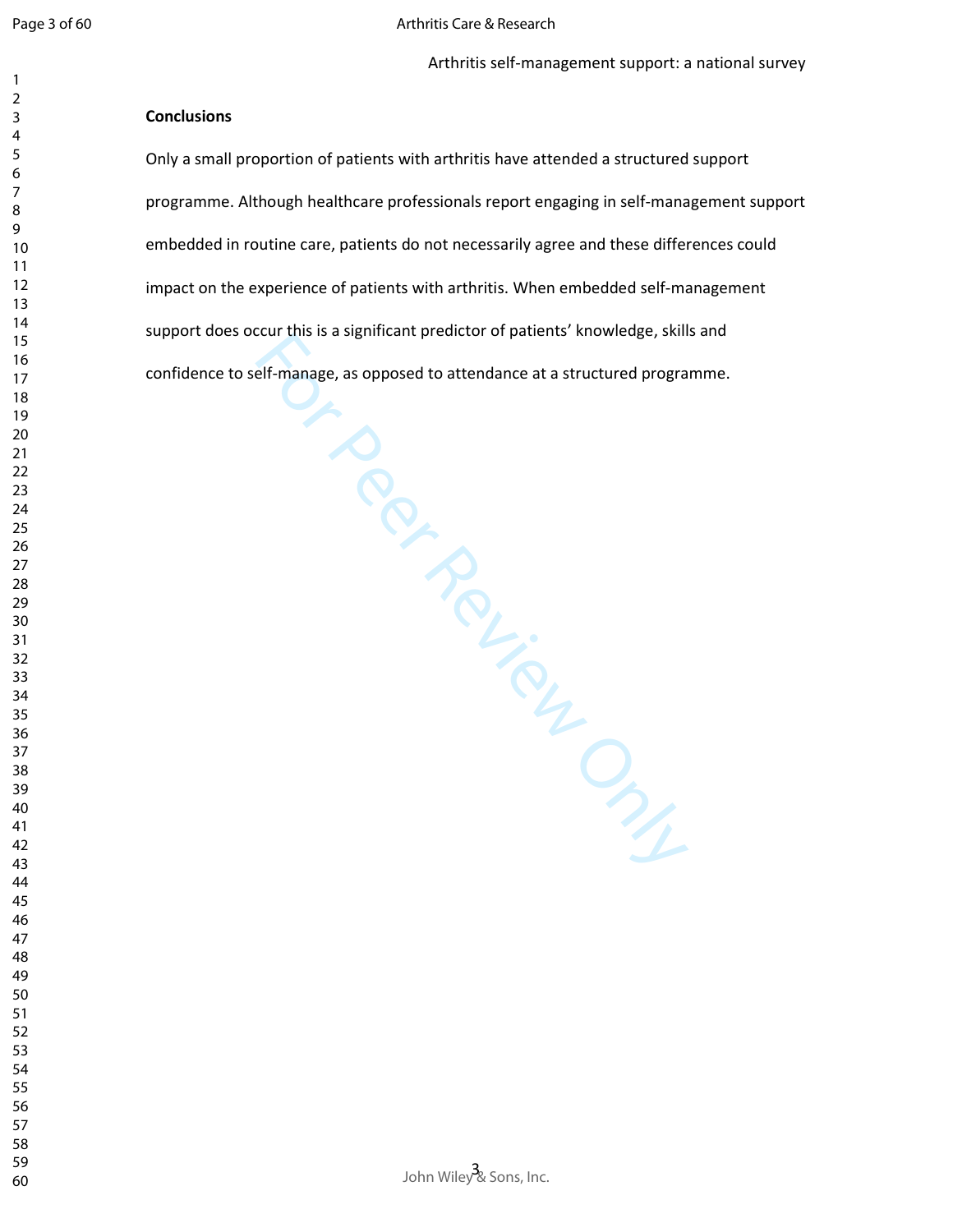### **SIGNIFICANCE AND INNOVATIONS**

- Only a small proportion of patients with arthritis have attended a structured self-
- management programme.<br>• Healthcare professionals report greater use of embedded self-management support as opposed to offering a structured self-management programme.
- There are significant disparities between what elements of self-management support patients feel are embedded in routine care and what healthcare professional believe they are delivering.
- TRU-SOLLING Self-management support that is embedded into routine treatment is a stronger predictor of patients' knowledge, skills and confidence to self-manage than is attendance at structured self-management support programmes.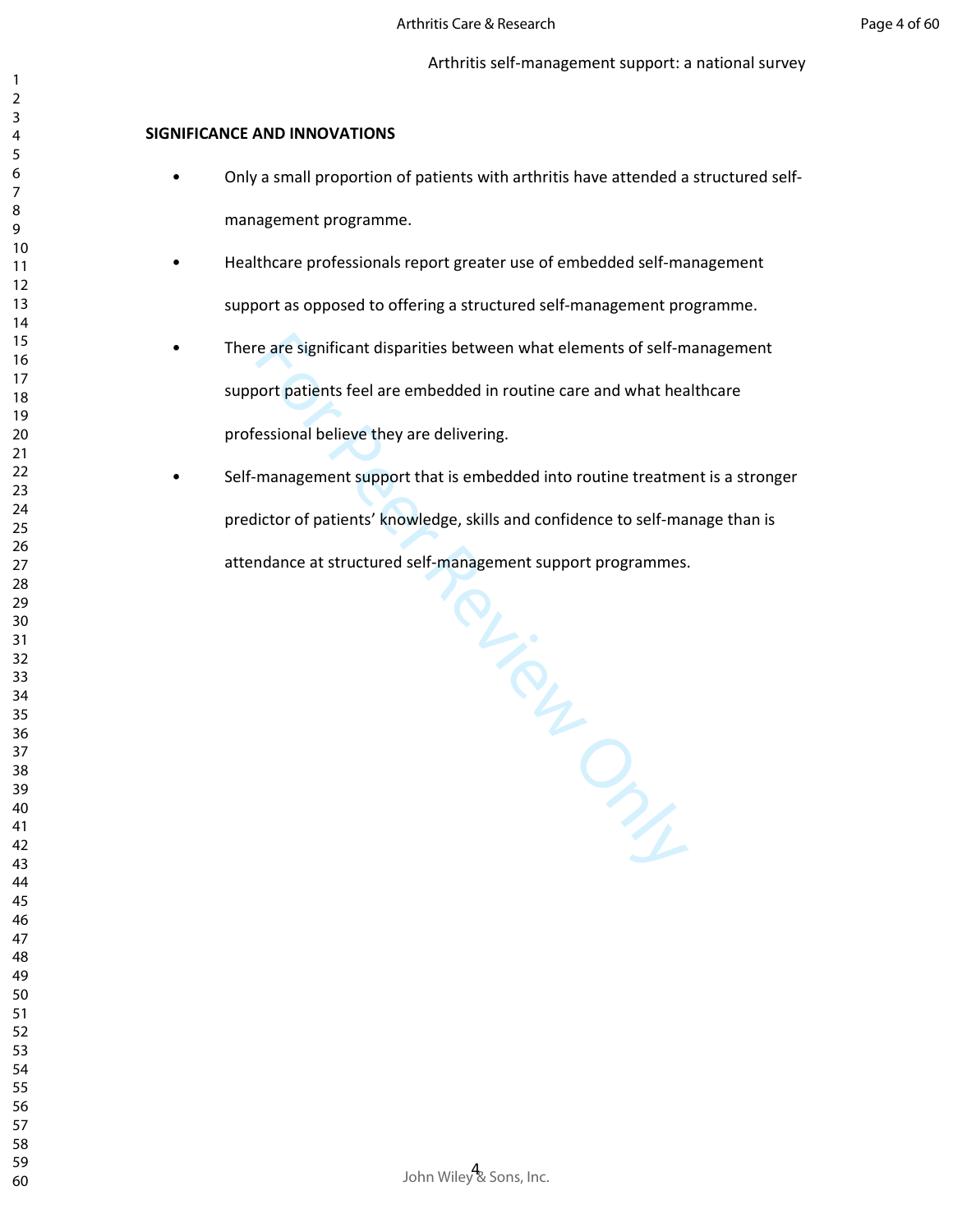$\mathbf{1}$  $\overline{2}$  $\overline{\mathbf{4}}$  $\overline{7}$ 

### Arthritis Care & Research

Arthritis self-management support: a national survey

| Self-management support has been identified as one of a number of activities                    |
|-------------------------------------------------------------------------------------------------|
| recommended for people with inflammatory arthritis (1;2). This support aims to help             |
| patients better manage their symptoms, treatment, physical and psychological                    |
| consequences and the lifestyle changes inherent in living with a chronic condition (3). This is |
| achieved by increasing patients' skills and confidence in their ability to manage their health  |
| (4) and enabling them to take an active role in their own care. Self-management support is      |
| thought to consist of eight components; education, goal setting, action planning, problem       |
| solving, skills acquisition, self-monitoring, understanding illness and managing emotions (5).  |
| This support can take the form of group or individually structured self-management support      |
| programmes, such as those offered by arthritis charities or programmes delivered within         |
| primary or secondary care but outside of outpatient clinics, or support that is embedded        |
| within clinical teams and offered individually within routine consultations.                    |
|                                                                                                 |
| The UK has a long history of structured arthritis self-management support programmes            |
| many derived from the early work of Kate Lorig, which originally focussed on arthritis (6).     |
| Although the content, delivery and intensity of the interventions in the UK differed, they      |
| were frequently associated with some short-term benefits in terms of pain, disability,          |
| knowledge, well-being and ability to cope (7-11), lasting up to 14 months post-intervention     |
|                                                                                                 |

The UK has a long history of structured arthritis self-management support programmes many derived from the early work of Kate Lorig, which originally focussed on arthritis (6). Although the content, delivery and intensity of the interventions in the UK differed, they were frequently associated with some short-term benefits in terms of pain, disability, knowledge, well-being and ability to cope (7-11), lasting up to 14 months post-intervention and across a range of rheumatological conditions (9;11;12). At one time, a number of UK arthritis charities offered these programmes throughout the country, alongside Primary Care Trusts (PCTs) who were responsible for commissioning, organising and delivering community care at a local level. The PCTs tended to administer the Expert Patient Programme, a chronic disease self-management programme where individuals with a range of chronic conditions were recruited, including those with arthritis. During these times, large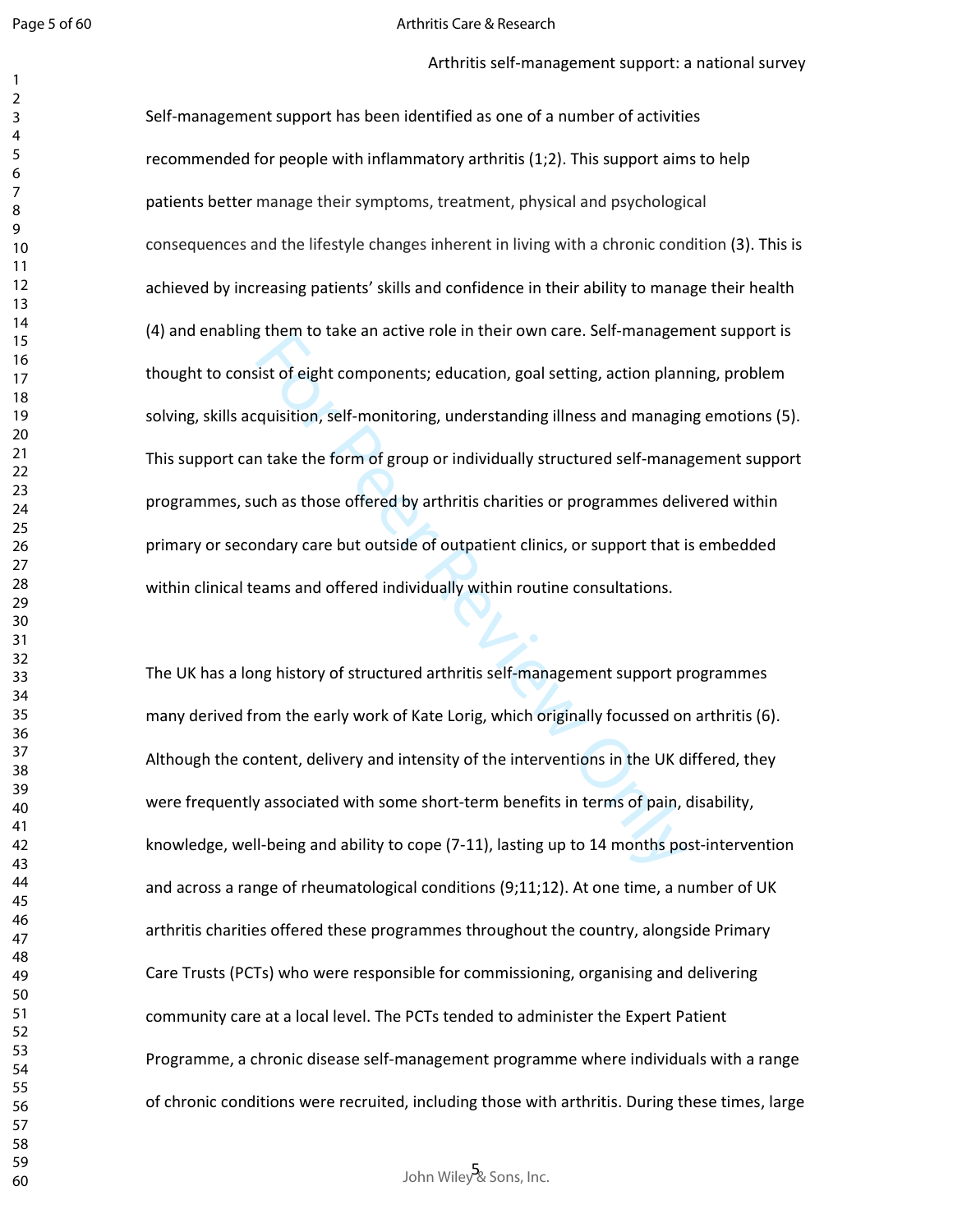numbers of people with arthritis were served by structured self-management support. These efforts began to decline approximately 10 years ago when self-management support was moved to a not-for-profit organisation set up by the UK Government to market and deliver courses, while UK arthritis charities began to decrease the number of selfmanagement programmes they offered. As a result, these programmes then had to compete with all other healthcare services for commissioning by NHS trusts, where as they had been previously funded directly in one way or another by the NHS.

 $\mathbf{1}$  $\overline{2}$  $\overline{4}$  $\overline{7}$ 

moder nearthcate services for commissioning by with class,<br>busly funded directly in one way or another by the NHS.<br>rganisational changes and limiting access it is clear that peop<br>or information (13) and access to self-mana Despite these organisational changes and limiting access it is clear that people with arthritis remain eager for information (13) and access to self-management support (14). Recent research indicates that only 27% of rheumatology units in the UK can provide access to selfmanagement education (15). The reasons for this are as yet unknown and even when patients are referred and invited to attend, uptake rates in clinical practice are undetermined and in clinical trials range between 2 and 28% (16). No published data currently estimates the proportion of patients with arthritis who have attended a structured self-management support programme in the UK, which would be one indicator of the impact of these organisational changes and the degree to which evidence has been translated into practice.

To address any potential barriers to providing and accessing structured self-management support programmes, and provide an avenue for ongoing, sustainable provision recent models are now seeking to embed self-management support within rheumatology clinical teams. This would involve clinicians offering self-management support during routine clinic appointments. An RCT of brief skills-based training in communication and self-management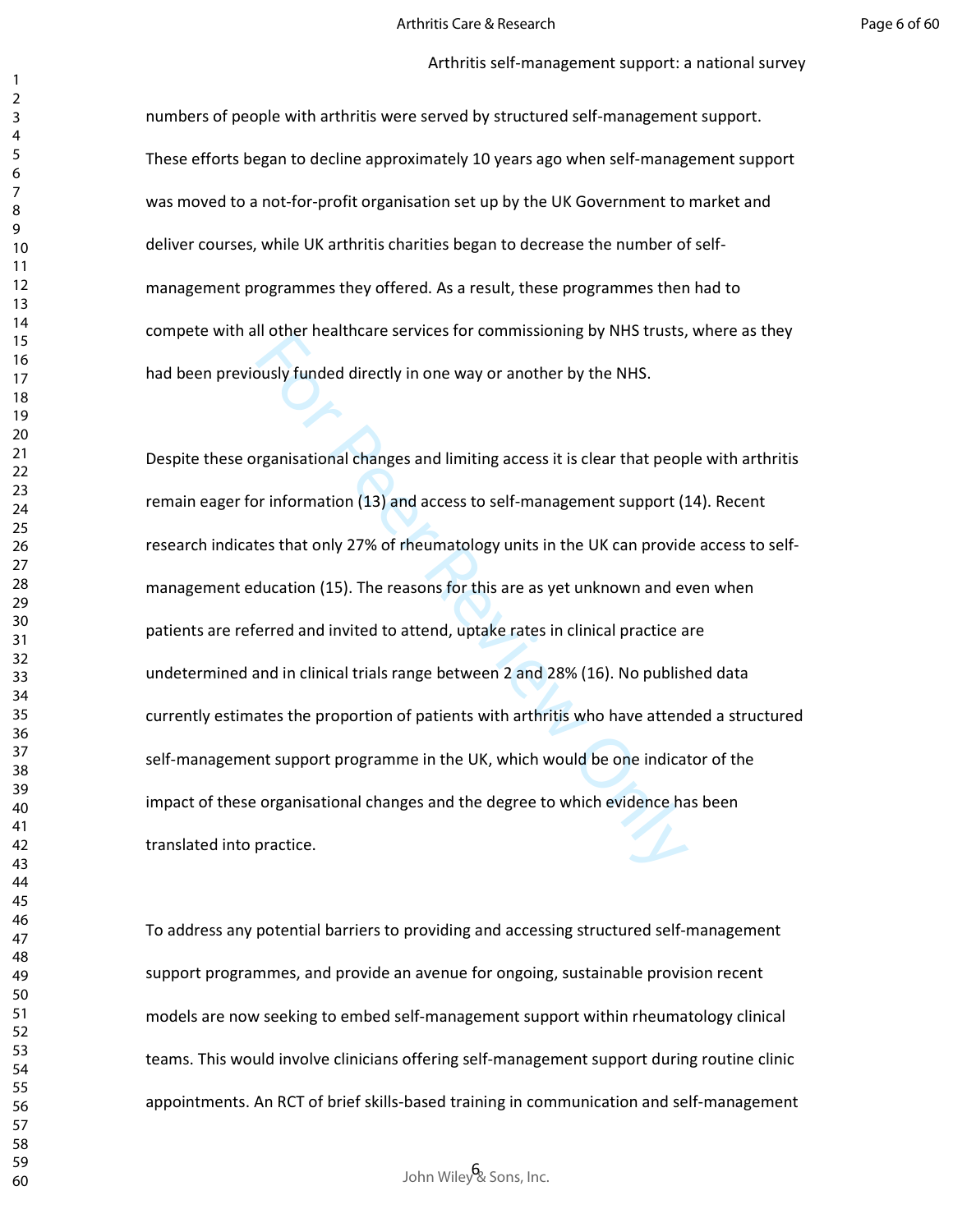### Arthritis Care & Research

Arthritis self-management support: a national survey

skills, specifically for rheumatology healthcare professionals, found an increase in learning and integration of self-management support into standard care (17), and an increase in patient's self-efficacy and acceptance of their condition (18). What is unknown is the extent to which rheumatology healthcare professionals are already embedding self-management support into standard care, or the extent to which patients feel they receive embedded selfmanagement support within their rheumatology consultations.

sof this study are therefore to (a) establish receipt and provisor and a more therefore to (a) establish receipt and provisor and an arthritis in the UK; (b) establish if receipt of self-management and embedded, is conside The overall aims of this study are therefore to (a) establish receipt and provision of both structured self-management support programmes and embedded self-management support for patients with arthritis in the UK; (b) establish if receipt of self-management support, both structured and embedded, is considered to be associated with patient's knowledge, skills and confidence in their ability to self-manage; and (c) determine healthcare professional's attitudes to patient involvement in the care process and whether this predicts provision of embedded self-management support.

### **PATIENTS AND METHODS**

### **Participants and recruitment**

Participants, both patients and healthcare professionals, were recruited through the National Rheumatoid Arthritis Society (NRAS), UK. Members of NRAS were emailed a link to the online survey via their electronic newsletter and the wider rheumatoid arthritis community were contacted via NRAS's social media platform and website. The inclusion criteria for patients were those over the age of 18, with a self-reported diagnosis of inflammatory arthritis. For healthcare professionals, inclusion criteria were those involved in the care of patients with inflammatory arthritis. All questionnaires were completed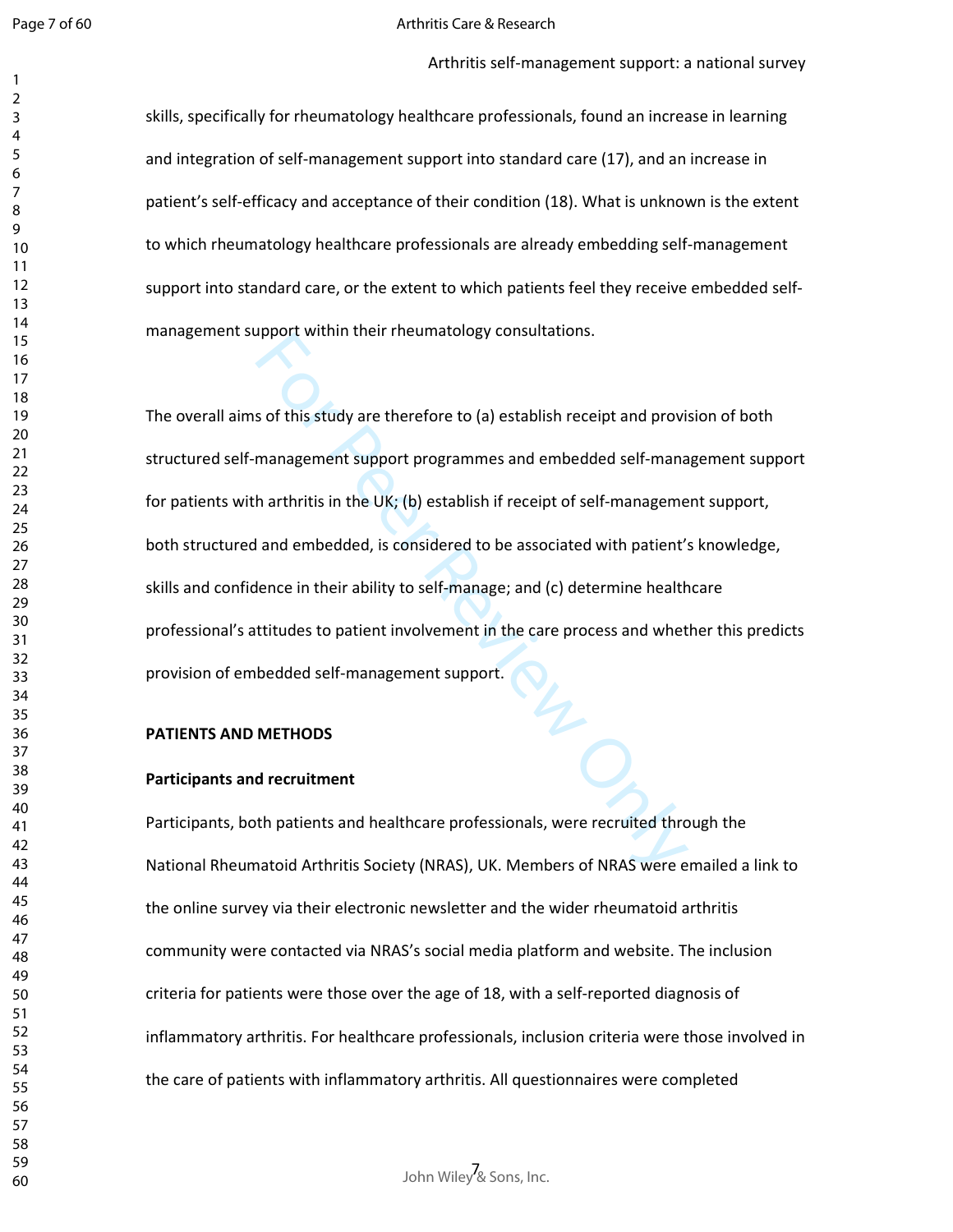anonymously; completion and submission of the questionnaire was assumed as consent to participate. The study received full ethical approval from the School of Health Sciences Research Ethics Committee, City, University of London.

### **Measures**

Two online questionnaires were developed, one for patients and the other for healthcare professionals. All data were collected online via Smart-Survey™ (19). All questions were compulsory to ensure minimal missing data. NRAS provided input into the design of the questionnaires, suggesting possible response options and rewording potentially confusing or unclear questions. These were then amended prior to ethics approval and dissemination.

Demographic and clinical variables

Patient data were collected on self-reported age, gender, disease type/s (more than one could be selected), use of methotrexate and disease duration. Healthcare professionals reported their age, gender, profession and number of years in practice.

Receipt of self-management support

In data were conected omine via smart-survey"" (19). An questensure minimal missing data. NRAS provided input into the desuggesting possible response options and rewording potentions. These were then amended prior to ethic Patients were asked 'Have you ever taken part in a structured self-management support programme?' (yes/no) and if so, where. To examine the extent to which patients were receiving embedded self-management support from their rheumatology team eight questions were designed, one for each of the eight components of self-management; education, goal setting, action planning, problem solving, skills acquisition, self-monitoring, understanding illness and managing emotions (5). For example, *"I work collaboratively with members of my rheumatology team to develop actions plans about how I manage my arthritis and its treatment".* Responses for each item were on a 4-point Likert scale from 'strongly disagree' (1) to 'strongly agree' (4). A Cronbach's alpha of 0.81 indicated good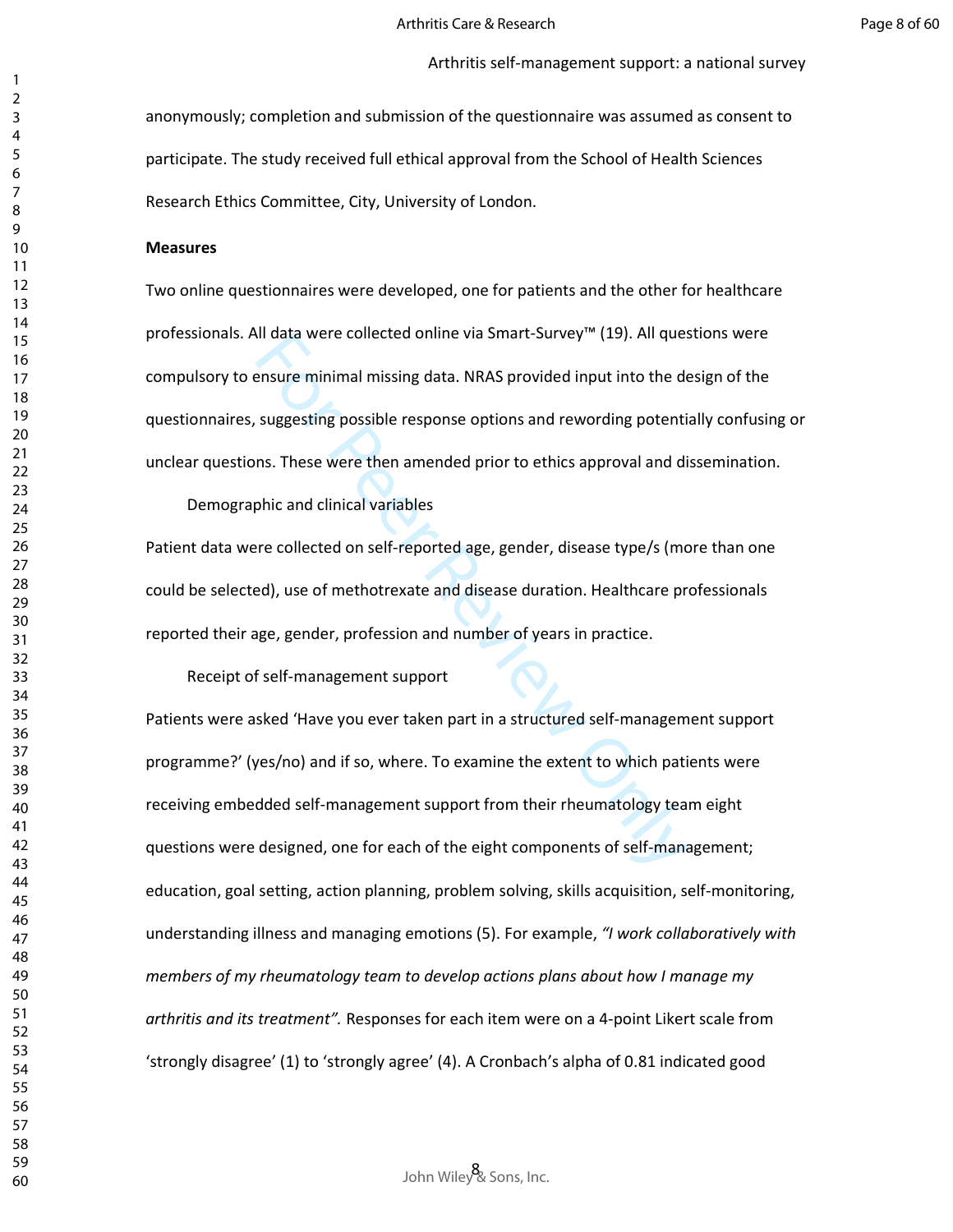$\mathbf{1}$  $\overline{2}$  $\overline{\mathbf{4}}$  $\overline{7}$ 

#### Arthritis Care & Research

Arthritis self-management support: a national survey

internal consistency for the scale. A sum score was therefore created, with greater scores indicating greater receipt of embedded self-management support.

Provision of self-management support

reprofessionals engaged their pattents with a thrists in entire<br>tipport eight questions were designed, one for each of the eigenent; education, goal setting, action planning, problem solvir<br>F-monitoring, understanding illn Healthcare professionals were asked if they offered a structured self-management support programme to their patients (yes/no), and if not the reasons why. To examine the extent to which healthcare professionals engaged their patients with arthritis in embedded selfmanagement support eight questions were designed, one for each of the eight components of self-management; education, goal setting, action planning, problem solving, skills acquisition, self-monitoring, understanding illness and managing emotions (5). For example, *"I work collaboratively with my patients to solve any problems they have about their arthritis and its treatment"*. Responses for each item were on a 4-point Likert scale from 'strongly disagree' (1) to 'strongly agree' (4). A Cronbach's alpha of 0.86 indicated good internal consistency for the scale. A sum score was therefore created, with greater scores indicating greater provision of embedded self-management support.

Self-managing

Patients completed the Patient Activation Measure (PAM), which is a 13-item (20) measure that assesses patient knowledge, skills, and confidence in their ability to self-manage. It is a shortened version of the original 22-item scale (21), which has been found to possess excellent internal validity and person reliability using Rasch models. Responses are on a 4 point Likert scale from 'disagree strongly' (1) to 'agree strongly' (4), with a N/A option. Scores can be categorised into one of four progressively higher levels of activation, level 1: 'may not yet believe that the patient role is important' (score ≤47.0), level 2: 'lacks confidence and knowledge to take action' (score 47.1 - 55.1), level 3: 'beginning to take action' (score 55.2 - 67.0) and level 4: 'has difficulty maintaining behaviours over time'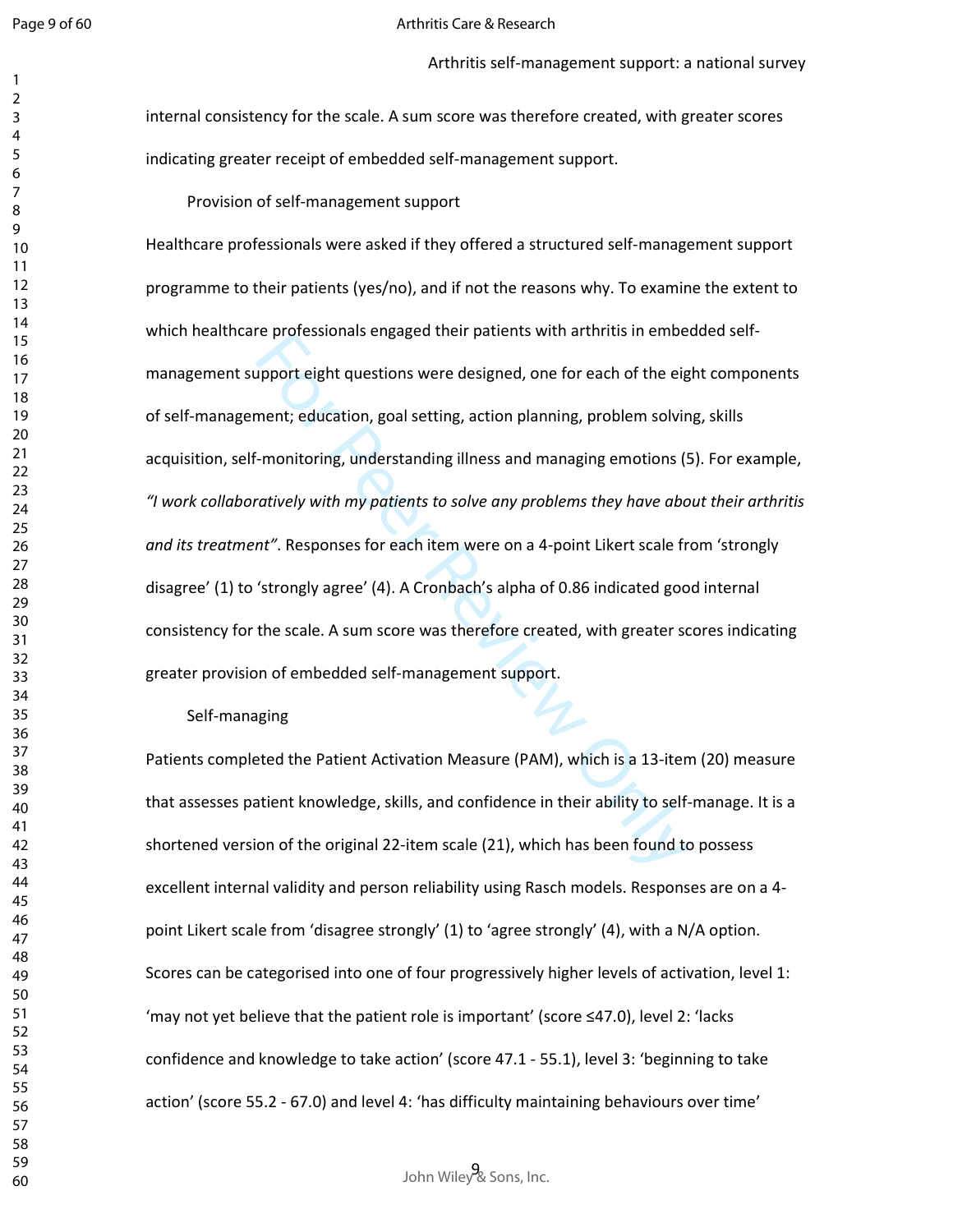(score ≥67.1). Raw scores are a total for the scale, which are then converted into scores from 0-100 with higher scores suggesting a stronger belief in their ability to manage their arthritis. This shortened version has been found to possess similar psychometric properties to the original version (20).

Essionals completed the cinician support Patient Activation<br>item measure that assesses a provider's attitude about the p<br>s. Responses are on a 4 point Likert scale from 'not important<br>ortant' (4), with N/A an option. Raw s Attitude to patient involvement in the care process Healthcare professionals completed the Clinician Support Patient Activation Measure (CS-PAM) (22) a 14-item measure that assesses a provider's attitude about the patient's role in the care process. Responses are on a 4 point Likert scale from 'not important' (1) to 'extremely important' (4), with N/A an option. Raw scores are a total for the scale. This total is then converted into a score ranging from 0-100, with higher scores indicating an increased belief that patients with arthritis should be more involved in the care process. Scores can be categorized into one of the 3 levels of activation. Level 1: 'patient should follow medical advice' (score of ≤37.81), level 2: 'patient can make independent judgments and actions' (score 39.23 - 58.44) and level 3: 'patient is able to function as a member of the care team' (score ≥60.13). The authors report good internal validity and using Rasch models the person reliability is also within acceptable limits (22).

### **Analysis**

Descriptive statistics were used to summarise the characteristics of the sample. For patients, a multiple regression was performed to predict patient knowledge, skills, and confidence in their ability to self-manage (PAM) from disease type, age, gender, disease duration, use of methotrexate, attendance at structured self-management support programme and receipt of embedded self-management support (8 items). For healthcare professionals, a multiple regression was performed to predict engagement in embedded self-management support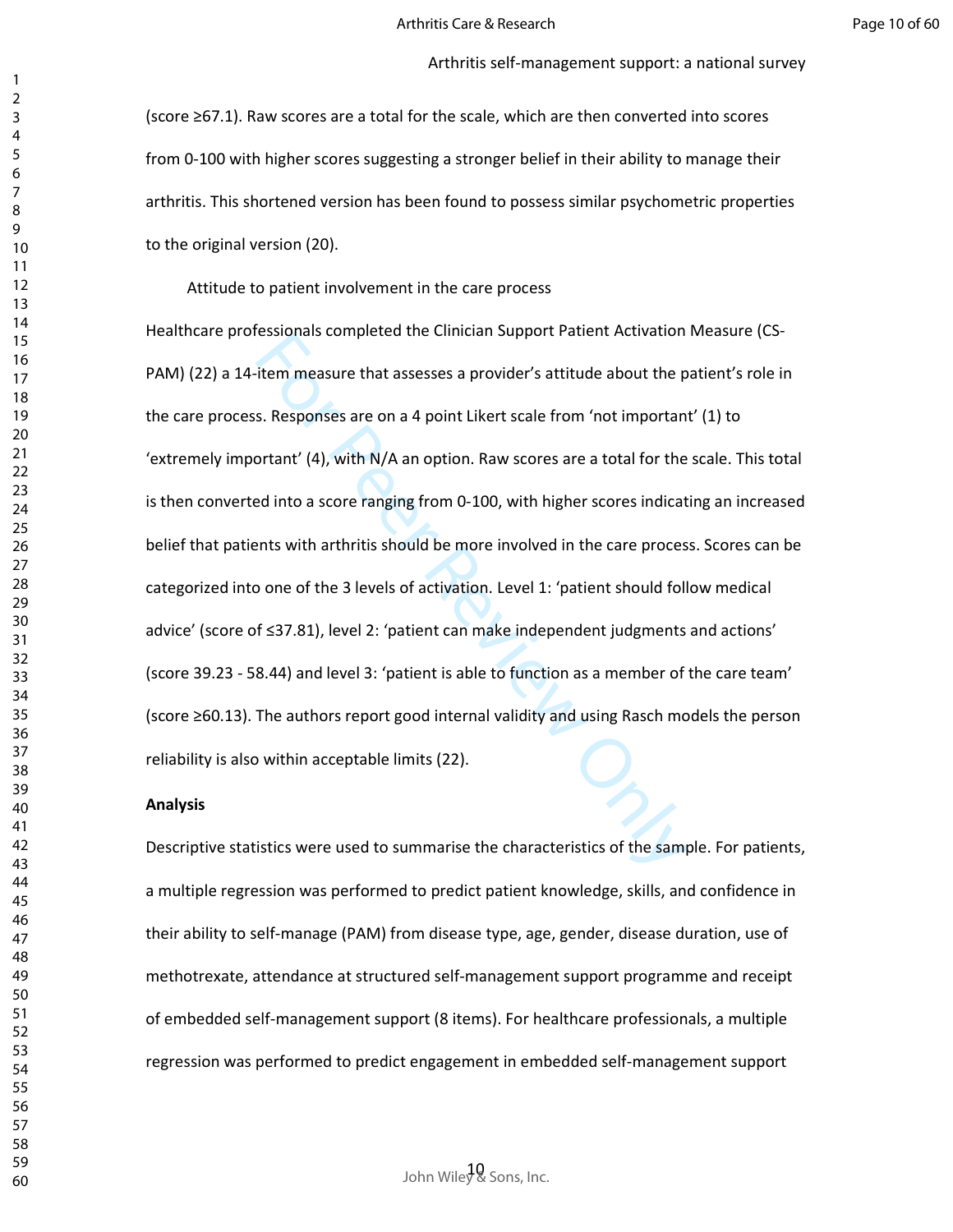$\mathbf{1}$  $\overline{2}$  $\overline{\mathbf{4}}$  $\overline{7}$ 

Arthritis Care & Research

Arthritis self-management support: a national survey

(total scores) from age, gender, profession, years in practice and attitude to patient involvement in the care process (CS-PAM).

### **RESULTS**

### **Participant characteristics**

identify themselves as having arthritis - 885 patients were inc<br>Most participants were living with just one rheumatological co<br>jority had been diagnosed with rheumatoid arthritis (Table 1)<br>n was 10.86 years (SD = 10.28 yea A total of 886 patients took part in the survey. One participant was removed from the study, as they did not identify themselves as having arthritis - 885 patients were included in the final analyses. Most participants were living with just one rheumatological condition (71.50%). A majority had been diagnosed with rheumatoid arthritis (Table 1). The average disease duration was 10.86 years (SD = 10.28 years). Eighty-three percent of the sample were female and age ranged from 21 to 88 years. A total of 117 healthcare professionals responded. Most of the sample were nurses followed by occupational therapists and rheumatologists (Table 2). Eighty-three per cent of the sample were female and age ranged from 21 to 64 years. The mean number of years in practice was 19.89 (SD = 10.93 years).

### **Patient's receipt of self-management support**

Only 15% (n=133) of patients had attended a structured self-management support programme and this was primarily within the rheumatology service at their treating hospital (Table 3). Receipt of embedded self-management support was more common. Approximately 50% of participants agreed or strongly agreed that they worked collaboratively with members of their rheumatology team to set goals and develop action plans about how to manage their arthritis and had been taught the skills they needed to manage and monitor their condition, as well as understand any test results (online supplementary material A). Over 70% of patients strongly agreed or agreed that a member of their rheumatology team had provided them with information and education about their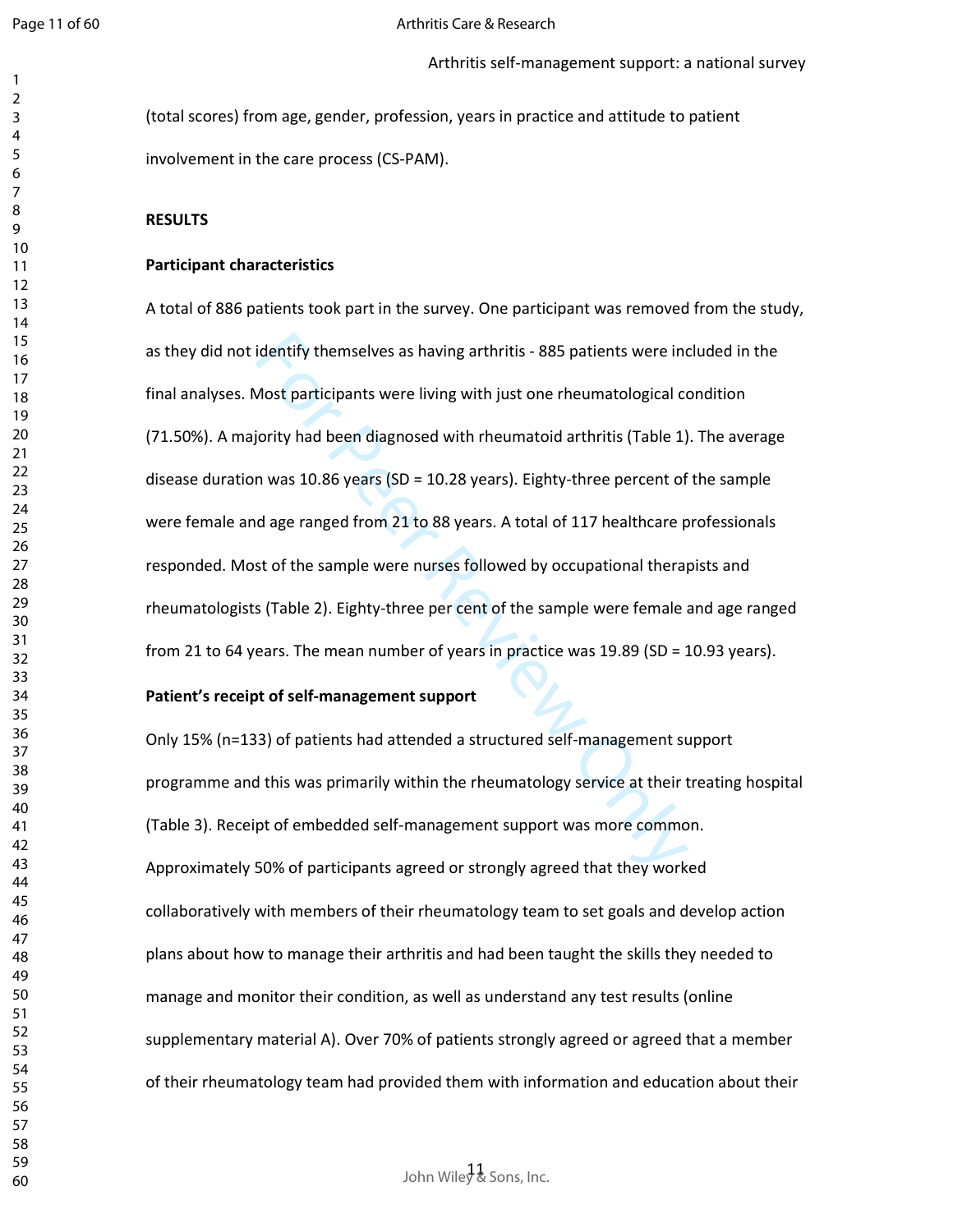arthritis, or that patients had worked collaboratively with their rheumatology team to solve any problems relating to their condition. By contrast, only 20-30% of participants agreed or strongly agreed that they had been able to discuss their understanding of their arthritis and its treatment with a member of their rheumatology team or that a member of the team had helped them manage the emotions or stresses associated with their condition and its treatment.

### **Patients self-managing**

**anaging**<br>score on the PAM was 57.82 (SD = 15.51). The sample were e<br>levels of activation, 251 (28.40%) participants were at activat<br>that the patient role is important), 182 (20.60%) at level 2 (la<br>to take action), 204 (2 Patients' mean score on the PAM was 57.82 (SD = 15.51). The sample were evenly split across the four levels of activation, 251 (28.40%) participants were at activation level 1 (may not yet believe that the patient role is important), 182 (20.60%) at level 2 (lacks confidence and knowledge to take action), 204 (23.10%) at level 3 (beginning to take action) and 248 (28.00%) at level 4 (has difficulty maintaining behaviours over time). The multiple regression model explained 55% of the variance in PAM scores (F  $(15, 868)$  = 25.59, p < 0.001). Disease duration (β = 0.16, *p* < .001), embedded goal setting (β = 0.16, *p* = .01), embedded selfmonitoring (β = 0.16, *p* = .03) and embedded discussions about the patients understanding of their condition ( $\beta$  = -0.15,  $p < .001$ ) were the only statistically significant predictors in the model (Table 4).

### **Healthcare professionals attitudes to patient involvement in the care process**

Healthcare professionals' mean score on the CS-Pam was 77.13 (SD = 13.99). No healthcare professionals scored within activation level 1 (patient should follow medical advice), 11 (9.40%) were within level 2 (patient can make independent judgments and actions) and 106 (90.60%) were in level 3 (patient is able to function as a member of the care team).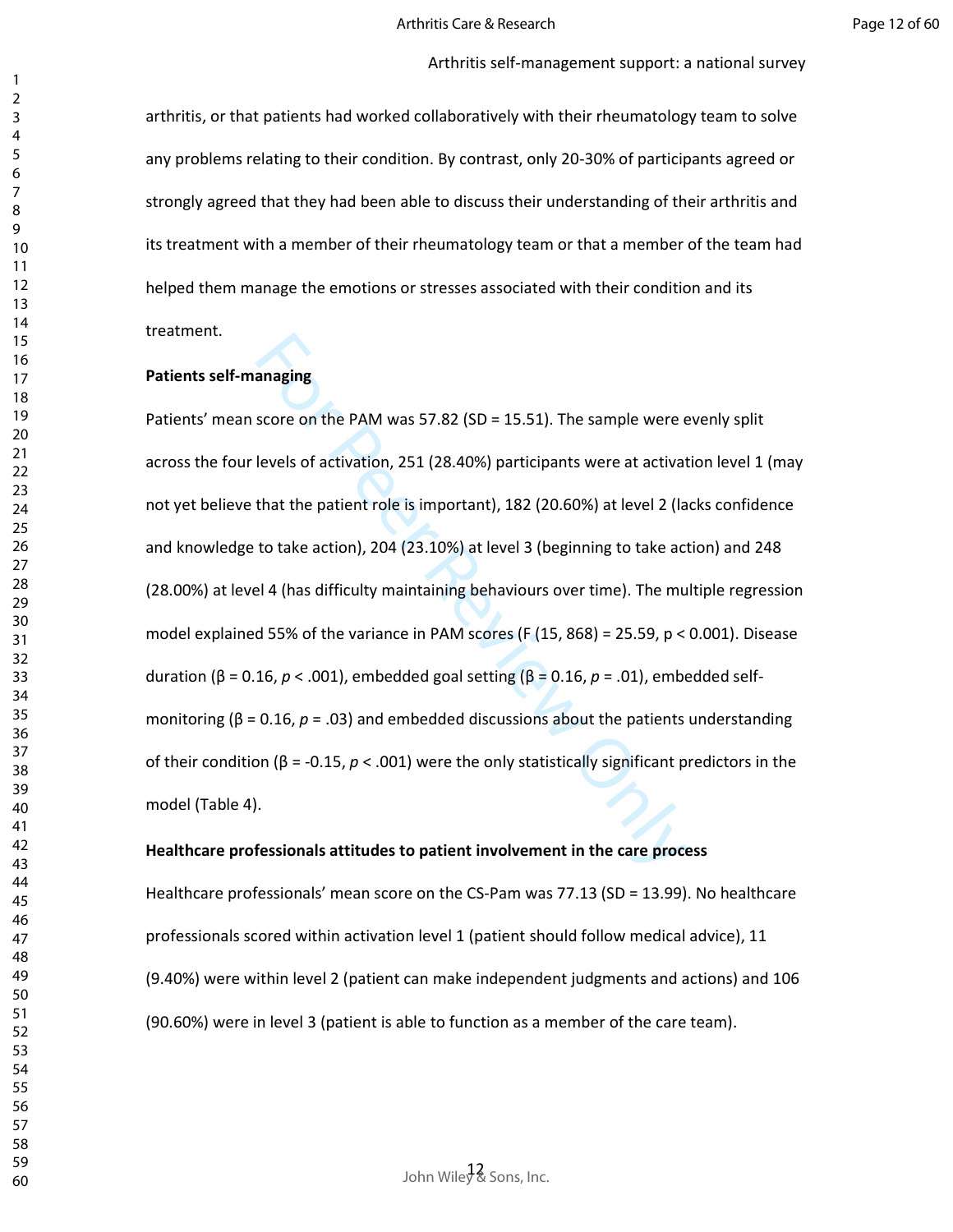$\mathbf{1}$ 

Arthritis Care & Research

Arthritis self-management support: a national survey

### **Healthcare professionals provision of self-management support**

Almost 60% of the healthcare professionals were unable to offer a structured selfmanagement support programme to their patients with arthritis. This was mainly due to a lack of staffing ( $n = 41$ , 35.00%) and funding ( $n = 20$ , 17.10%). Others reported not being aware of a suitable programme in their area ( $n = 14$ , 12%). Some had a preference to refer patients to other external agencies or organisations (n = 13, 11.1%) or to offer selfmanagement support themselves on an individual basis ( $n = 3$ , 2.6%).

En external agencies of organisations  $(n - 13, 11.176)$  of to one<br>upport themselves on an individual basis  $(n = 3, 2.6\%)$ .<br>althcare professionals were unable to offer a structured appr<br>patients, self-management support was Whilst many healthcare professionals were unable to offer a structured approach to supporting their patients, self-management support was more likely to be embedded within standard care. All healthcare professionals surveyed agreed or strongly agreed that they provided information and education to their patients about their arthritis and its treatment (online supplementary material B). Over 90% agreed or strongly agreed that they worked collaboratively with their patients to set goals, develop plans of action, problem solve, help them acquire the necessary skills to manage their arthritis and, understand their arthritis and its treatment. Over 85% agreed or strongly agreed that they taught their patients how to monitor their arthritis and its treatment including the meaning of any blood tests and managing the emotional impact and stresses related to their arthritis. A multiple regression to explore whether CS-PAM scores, along with demographic characteristics could predict engagement in embedded self-management support was not statistically significant (F (8, ) = 1.69,  $p = 0.11$ ).

### **Differences between healthcare professionals and patients**

Figure 1 demonstrates differences between healthcare professionals and patients on the degree to which the eight components of self-management support were felt to be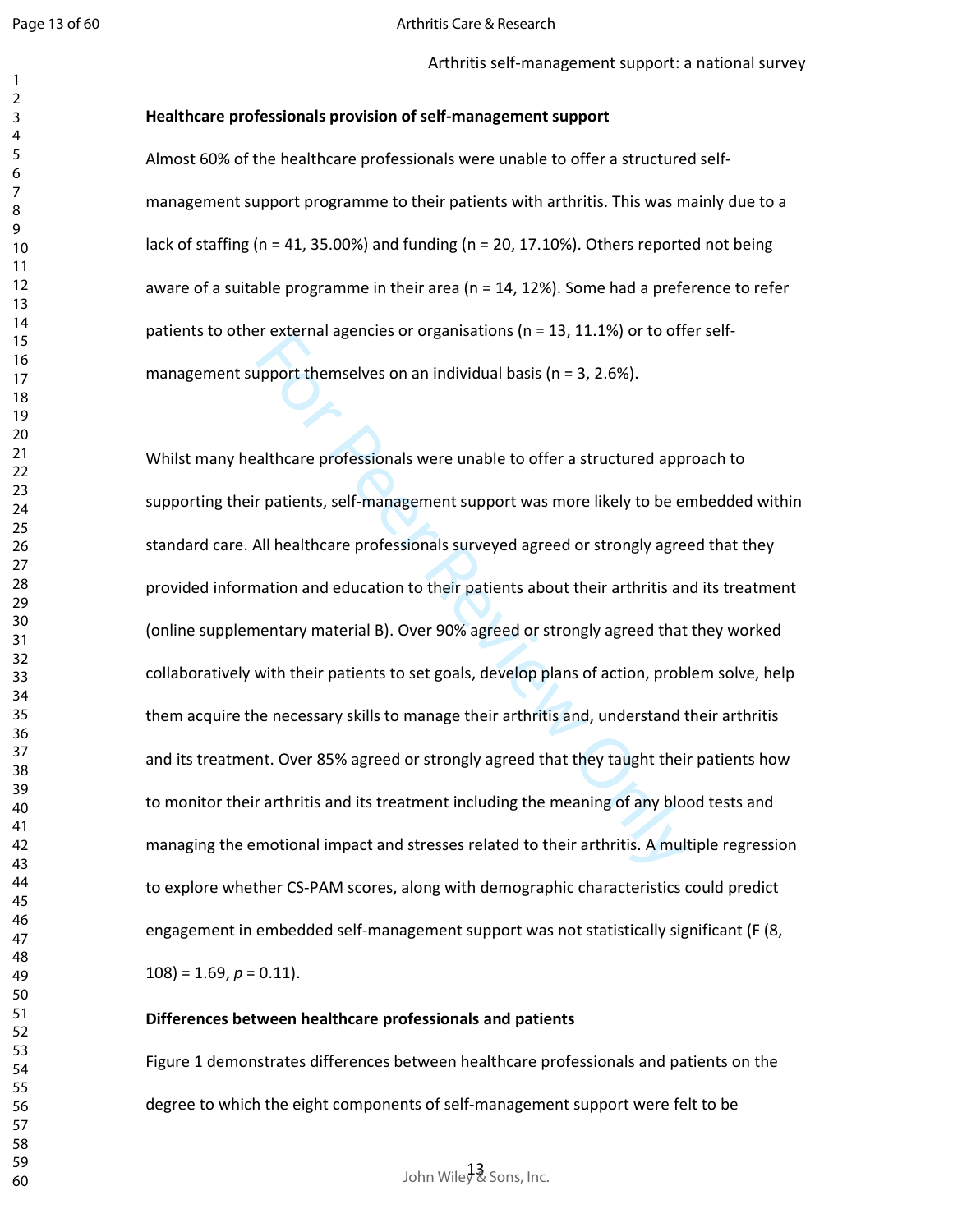embedded in standard care. Healthcare professionals on average agreed or strongly agreed that they worked with their patients to engage in all eight components of self-management support. Patients, on the other hand, disagreed that many of the eight components of selfmanagement support were being offered to them during their routine consultations.

### **DISCUSSION**

Int support should be integral to the care of people with arth<br>this is implemented can differ from structured programmes corrinary care but outside of the outpatients setting to approa<br>in routine care. There is limited dat Self-management support should be integral to the care of people with arthritis (1). The mode in which this is implemented can differ from structured programmes delivered in secondary and primary care but outside of the outpatients setting to approaches that are embedded within routine care. There is limited data however, on the provision and uptake of self-management support by patients with arthritis in the UK. This survey found that only 15% of patients with arthritis had attended a structured self-management support programme. Possibly unsurprising given that 60% of rheumatology healthcare professionals were unable to offer a structured self-management support programme to their patients. Primarily because they were unable to staff or fund such services, which corresponds to the barriers to providing psychological support in arthritis (15). Attendance is an important indicator of reach (23), but despite evidence dating back to the 1980's (6) translation of evidence into UK practice appears to remain limited potentially due to the changes made to the commissioning of self-management programmes over 10 years ago.

One potential way of overcoming a lack of access to structured approaches is to embed selfmanagement support into standard care. A model which has received recent attention in the literature (17;18). In fact, although the current study found that many healthcare professionals were unable to offer structured self-management support, they reported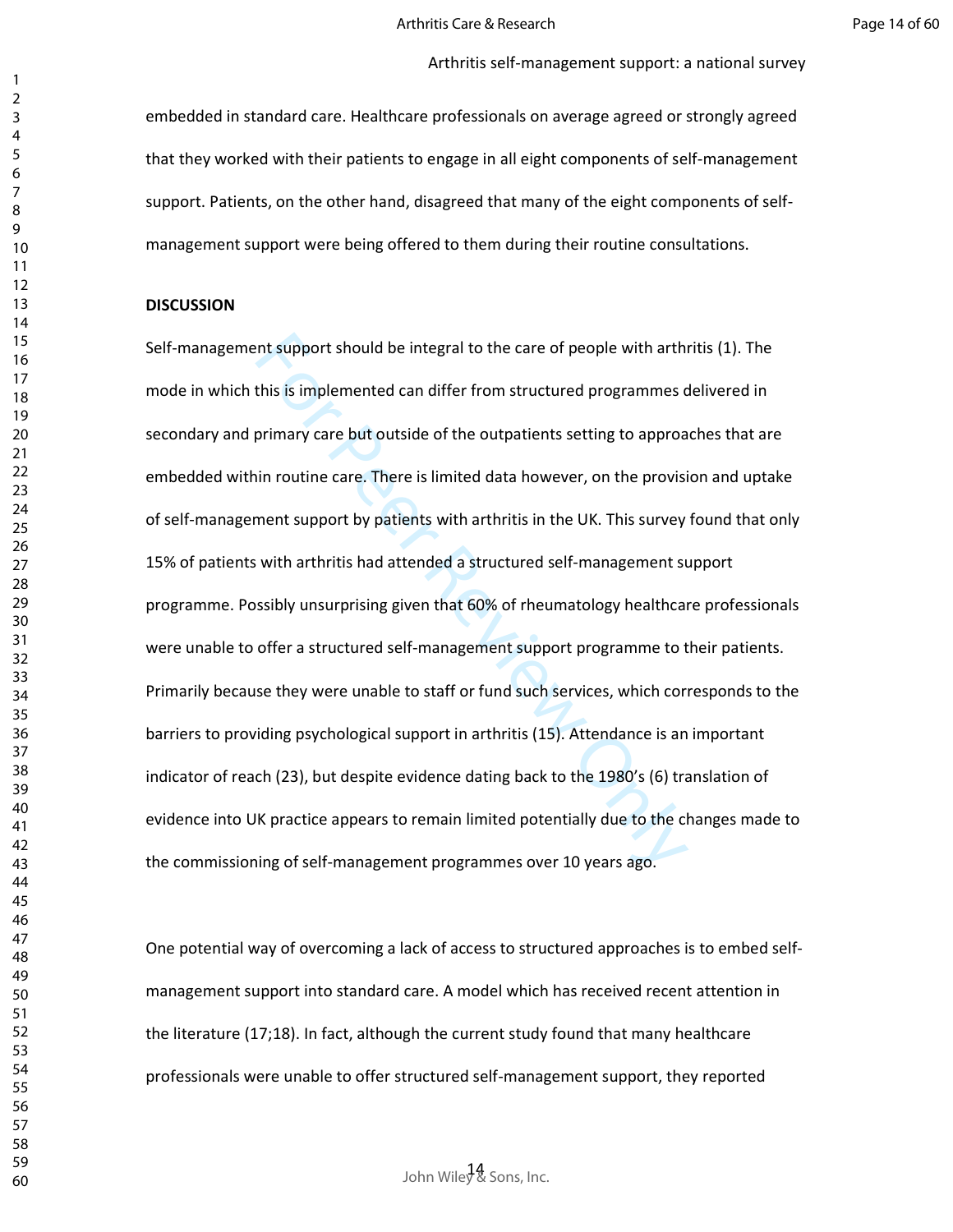$\mathbf{1}$  $\overline{2}$  $\overline{\mathbf{4}}$  $\overline{7}$ 

### Arthritis Care & Research

Arthritis self-management support: a national survey

embedding self-management support into their routine clinic appointments. This shift from the provision of structured self-management programmes, 10 years ago, to embedded support may in part reflect the permeation of the self-management approach into clinical training and NHS priorities (24;25). This does however rely on the ability and preferences of individual clinician.

nts and healthcare professionals were not matched, data from<br>atients do not perceive receiving much self-management surf<br>ers, whilst healthcare professionals report providing high lev<br>ate variation between clinicians on th Although patients and healthcare professionals were not matched, data from this survey indicated that patients do not perceive receiving much self-management support in their clinical encounters, whilst healthcare professionals report providing high levels of support. This could indicate variation between clinicians on the self-management support offered within routine consultations, a lack of shared language between healthcare professionals and patients for self-management (26) and/or the inability of patients and/or healthcare professionals to accurately assess receipt or delivery of self-management support. When patients are able to engage with their healthcare team at a level of involvement consistent with their preferences they experience greater satisfaction with their care, are less depressed and have better health outcomes (27) therefore further investigation into the delivery and receipt of self-management support within the same clinical encounters is required. Given that this study found that embedding goal setting and self-monitoring into routine consultations was associated with greater knowledge, skills and confidence in patients' ability to self-manage, as opposed to attendance at a structured self-management support programme. This provides further justification for embedding self-management support into routine care.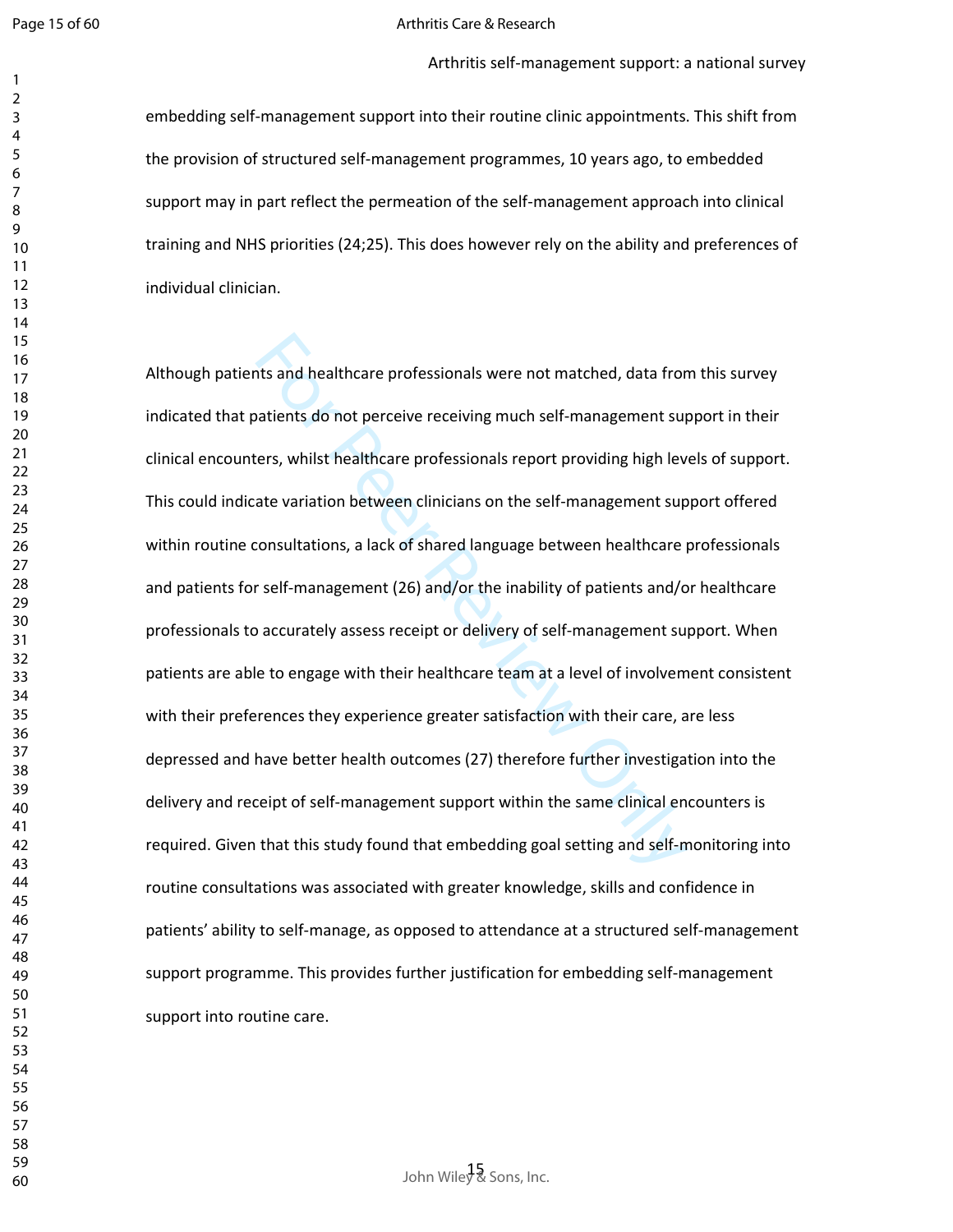Arthritis self-management support: a national survey

ess, these was a potential reconsiliant interiorus. These was a potential perpofessionals, and data is bias towards nursing and the allie<br>If those who are more interested in self-management support<br>cruitment strategy, as i Recruitment of participants to this survey via online methods yielded a significant response from patients, highlighting the advantages of this approach. One of the strengths of this study is the large, national sample, however concerns have been raised about the representativeness of online research (28). It was however, not possible to estimate the number of people who received or saw the invitation to participate to assess representativeness, due to the online recruitment methods. There was a poorer response from healthcare professionals, and data is bias towards nursing and the allied health professions and those who are more interested in self-management support. The study was limited by its recruitment strategy, as individuals who join societies such as NRAS, may be those who actively seek information and support in relation to their condition. Other potential limitations relate to the questions aimed to measure engagement in embedded self-management support. We do not know how participants interpreted structured selfmanagement support programmes and there may be other components of selfmanagement that were not covered, particularly as we know that patients and healthcare professionals often hold different models of self-management (26). The measure was also developed specifically for this study, and although it contained good internal consistency we did not assess test-retest reliability or other forms of validity. Generalisability of the study outside of the UK is also not possible, given that importance and funding of selfmanagement support differs by country.

Considering the emphasis placed on patient empowerment (24) and the integration of selfmanagement support into the guidelines for managing arthritis (1;2), there seems to be some way to go before evidence has been translated into practice. Despite its long history and evidence base this survey revealed that the organisational changes made to the delivery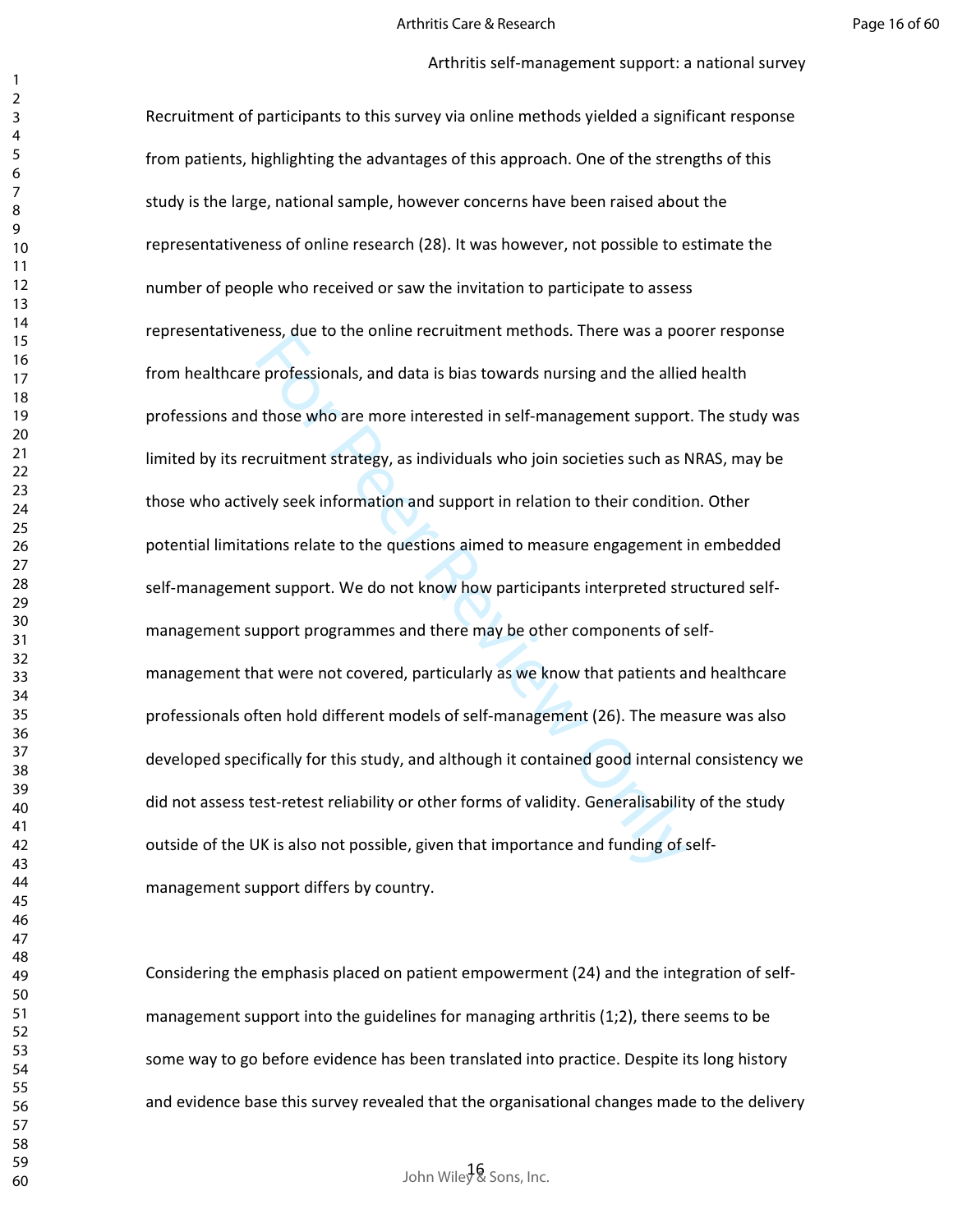$\overline{1}$ 

### Arthritis Care & Research

Arthritis self-management support: a national survey

| $\mathbf{1}$   |                                                                                            |
|----------------|--------------------------------------------------------------------------------------------|
| $\overline{2}$ |                                                                                            |
| 3              | and funding of self-management support in the UK means that only a small proportion of     |
| 4              |                                                                                            |
| 5              | patients with inflammatory arthritis have attended a structured self-management support    |
| 6              |                                                                                            |
| 7              | programme. From the healthcare professional perspective, it appears that self-management   |
| 8              |                                                                                            |
| 9              |                                                                                            |
| 10             | support is now more likely to be embedded within routine clinic appointments. When goal    |
| 11             |                                                                                            |
| 12             | setting and self-monitoring were embedded into routine care this was associated with       |
| 13             |                                                                                            |
| 14             | increased patient knowledge, skills and confidence to self-manage. Patients however, felt  |
| 15             |                                                                                            |
| 16             |                                                                                            |
| 17             | that this does not always occur, which raises concerns about the impact that this may have |
| 18             |                                                                                            |
| 19             | on their experience of care and the health outcomes of patients with arthritis.            |
| 20             |                                                                                            |
| 21             |                                                                                            |
| 22             |                                                                                            |
| 23             |                                                                                            |
| 24             |                                                                                            |
| 25             |                                                                                            |
| 26             |                                                                                            |
| 27             |                                                                                            |
| 28             |                                                                                            |
| 29             |                                                                                            |
| 30             | ine health outco.                                                                          |
| 31             |                                                                                            |
| 32             |                                                                                            |
| 33             |                                                                                            |
| 34             |                                                                                            |
| 35             |                                                                                            |
| 36             |                                                                                            |
| 37             |                                                                                            |
| 38             |                                                                                            |
| 39             |                                                                                            |
| 40             | $\mathcal{P}_{\mathcal{L}}$                                                                |
| 41             |                                                                                            |
| 42             |                                                                                            |
| 43             |                                                                                            |
| 44             |                                                                                            |
| 45             |                                                                                            |
| 46             |                                                                                            |
| 47             |                                                                                            |
| 48             |                                                                                            |
| 49             |                                                                                            |
| 50             |                                                                                            |
| 51             |                                                                                            |
| 52             |                                                                                            |
| 53             |                                                                                            |
| 54             |                                                                                            |
| 55             |                                                                                            |
| 56             |                                                                                            |
| 57             |                                                                                            |
| 58             |                                                                                            |
| 59             |                                                                                            |
| 60             | John Wiley & Sons, Inc.                                                                    |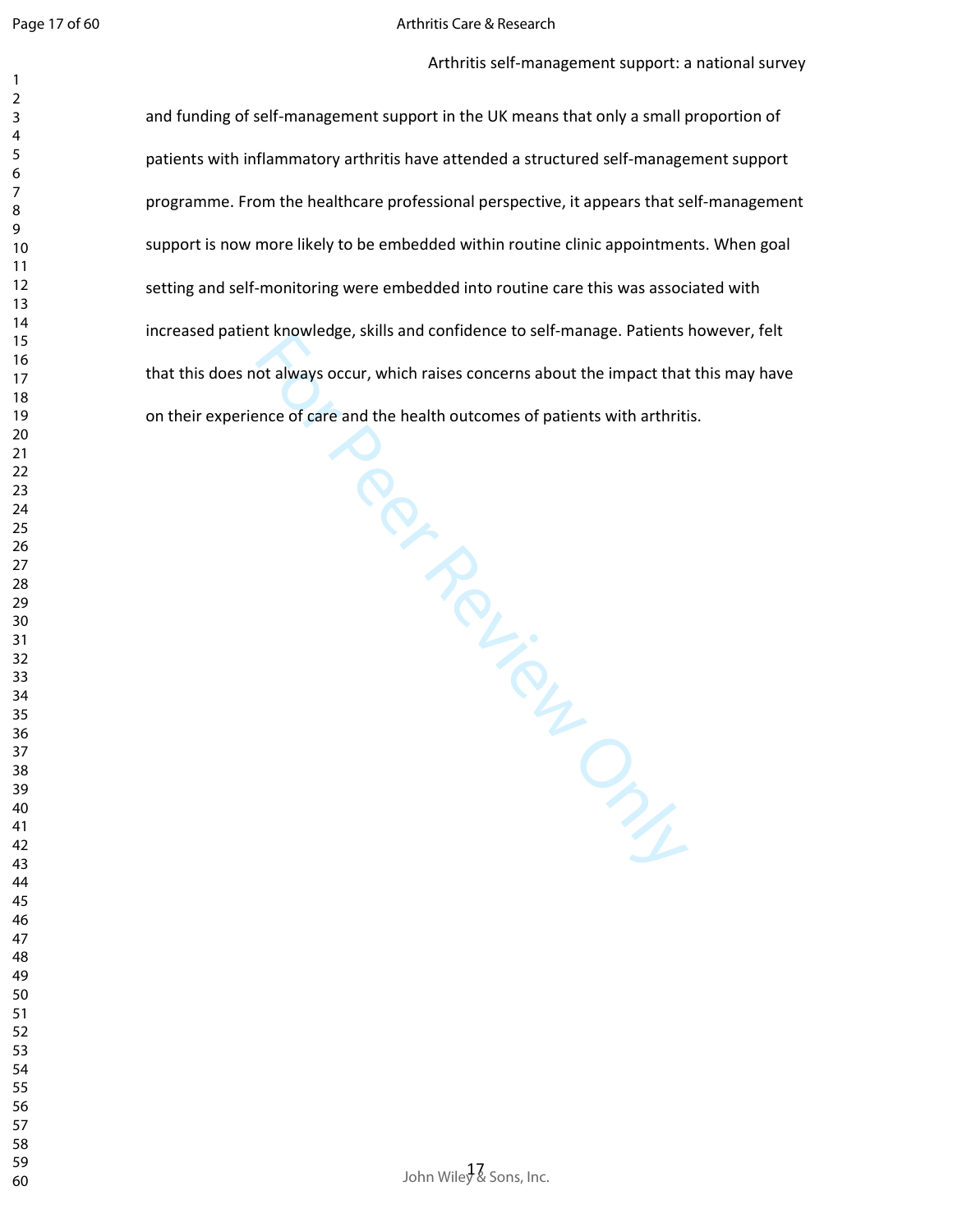### **REFERENCES**

(1) Zangi HA, Ndosi M, Adams J, Andersen L, Bode C, Boström C et al. EULAR

recommendations for patient education for people with inflammatory arthritis. Ann Rheu

Dis 2015; 74: 954-62.

(2) National Institute for Health and Care Excellence. Rheumatoid arthritis: the management of rheumatoid arthritis in adults CG79. 2009. London, NICE.

(3) Barlow J, Wright C, Sheasby J, Turner A, Hainsworth J. Self-management approaches for people with chronic conditions: a review. Patient Educ Couns 2002; 48:177-87.

(4) Dures E, Hewlett S. Cognitive-behavioural approaches to self-management in rheumatic disease. Nat Rev Rheumatol 2012; 8:553-9.

arthritis in adults CG79. 2009. London, NICE.<br>
Fight C, Sheasby J, Turner A, Hainsworth J. Self-management and<br>
conic conditions: a review. Patient Educ Couns 2002; 48:177-8<br>
Melt S. Cognitive-behavioural approaches to sel (5) Mulligan K, Steed E, Newman S. Different types and components of self-management interventions. In: Newman S, Steed E, Mulligan K, editors. Chronic Physical Illness: Self-Management and Behavioural Interventions. Maidenhead: Open University Press; 2009. 64- 77.

(6) Lorig KR. Arthritis Self-Management: A Patient Education Program. Rehabil Nurs 1982; 7:16-20.

(7) Riemsma RP, Taal E, Kirwan JR, Rasker JJ. Systematic review of rheumatoid arthritis patient education. Arthritis Rheum 2004; 51:1045-59.

(8) Niedermann K, Fransen J, Knols R, Uebelhart D. Gap between short- and long-term effects of patient education in rheumatoid arthritis patients: A systematic review. Arthritis Rheum 2004; 51:388-98.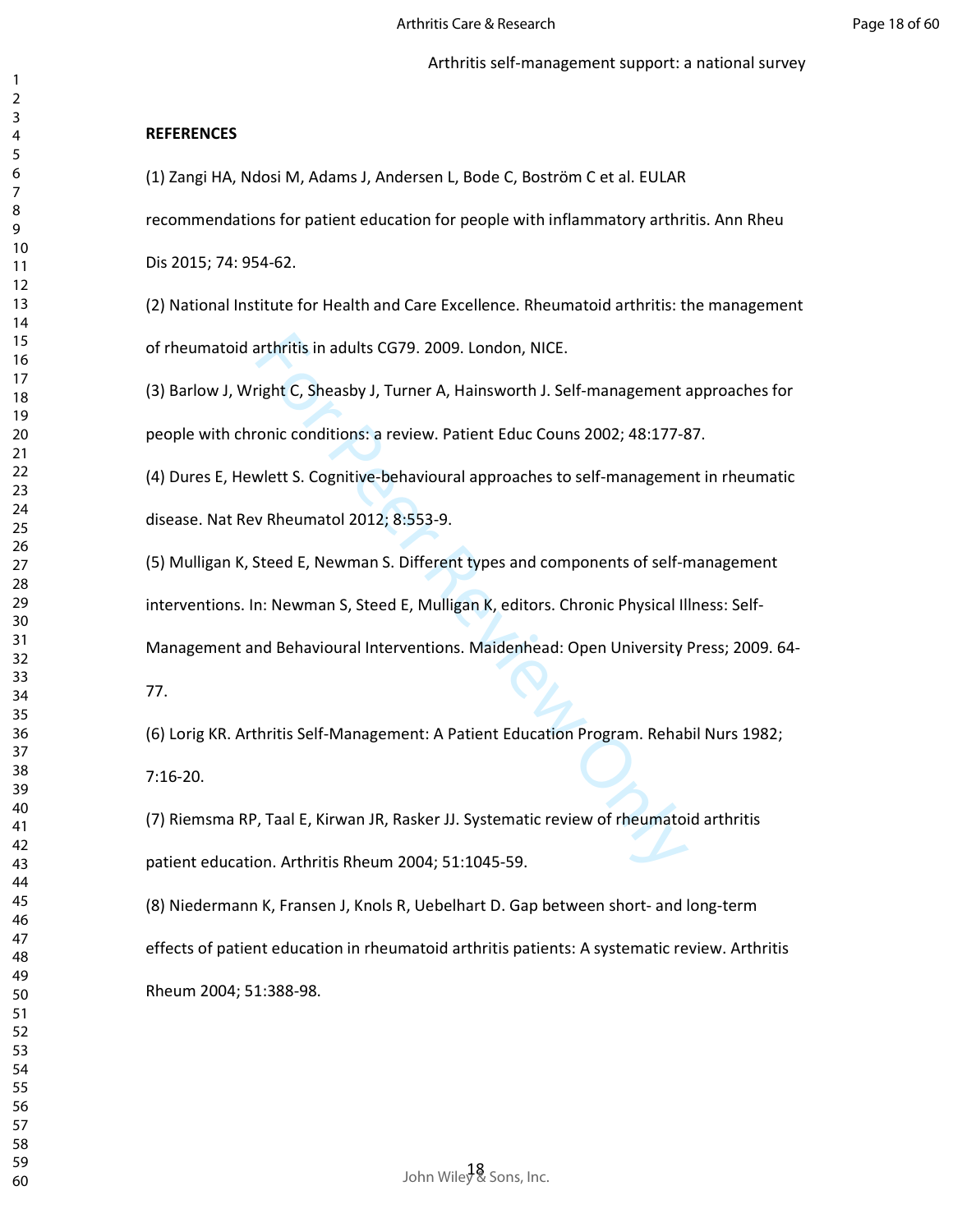### Arthritis Care & Research

Arthritis self-management support: a national survey

| (9) Astin JA, Beckner W, Soeken K, Hochberg MC, Berman B. Psychological interventions for    |
|----------------------------------------------------------------------------------------------|
| rheumatoid arthritis: A meta-analysis of randomized controlled trials. Arthritis Rheum 2002; |
| 47:291-302.                                                                                  |

(10) Knittle K, Maes S, de Gucht V. Psychological interventions for rheumatoid arthritis: Examining the role of self-regulation with a systematic review and meta-analysis of randomized controlled trials. Arthritis Care Res (Hoboken) 2010; 62:1460-72.

Italieus trans. Arthritis care nes (1000Kerr) 2010, 02.1400-72<br>Valley MP, Wang PS, Avorn J, Solomon DH. Arthritis self-man<br>rams: a meta-analysis of the effect on pain and disability. Arthritis<br>13.<br>D, Hammond A, Betteridge (11) Warsi A, LaValley MP, Wang PS, Avorn J, Solomon DH. Arthritis self-management education programs: a meta-analysis of the effect on pain and disability. Arthritis Rheum 2003; 48:2207-13.

(12) Iversen MD, Hammond A, Betteridge N. Self-management of rheumatic diseases: state of the art and future perspectives. Ann Rheu Dis 2010; 69:955-63.

(13) Barlow JH, Cullen LA, Rowe IF. Educational preferences, psychological well-being and self-efficacy among people with rheumatoid arthritis. Patient Educ Couns 2002; 46:11-9.

(14) Dures E, Almeida C, Caesley J, Peterson A, Ambler N, Morris M et al. Patient preferences for psychological support in inflammatory arthritis: a multicentre survey. Ann Rheu Dis

2014; 75:142-7.

(15) Dures E, Almeida C, Caesley J, Peterson A, Ambler N, Morris M et al. A survey of psychological support provision for people with inflammatory arthritis in secondary care in England. Musculoskeletal Care 2014; 12:173-81.

(16) Koehn CL, Esdaile JM. Patient education and self-management of musculoskeletal diseases. Best Pract Res Clin Rheumatol 2008; 22:395-405.

(17) Dures E, Hewlett S, Ambler N, Jenkins R, Clarke J, Gooberman-Hill R. Rheumatology clinicians' experiences of brief training and implementation of skills to support patient selfmanagement. BMC Musculoskelet Disord 2014; 15:108.

### 19 John Wiley & Sons, Inc.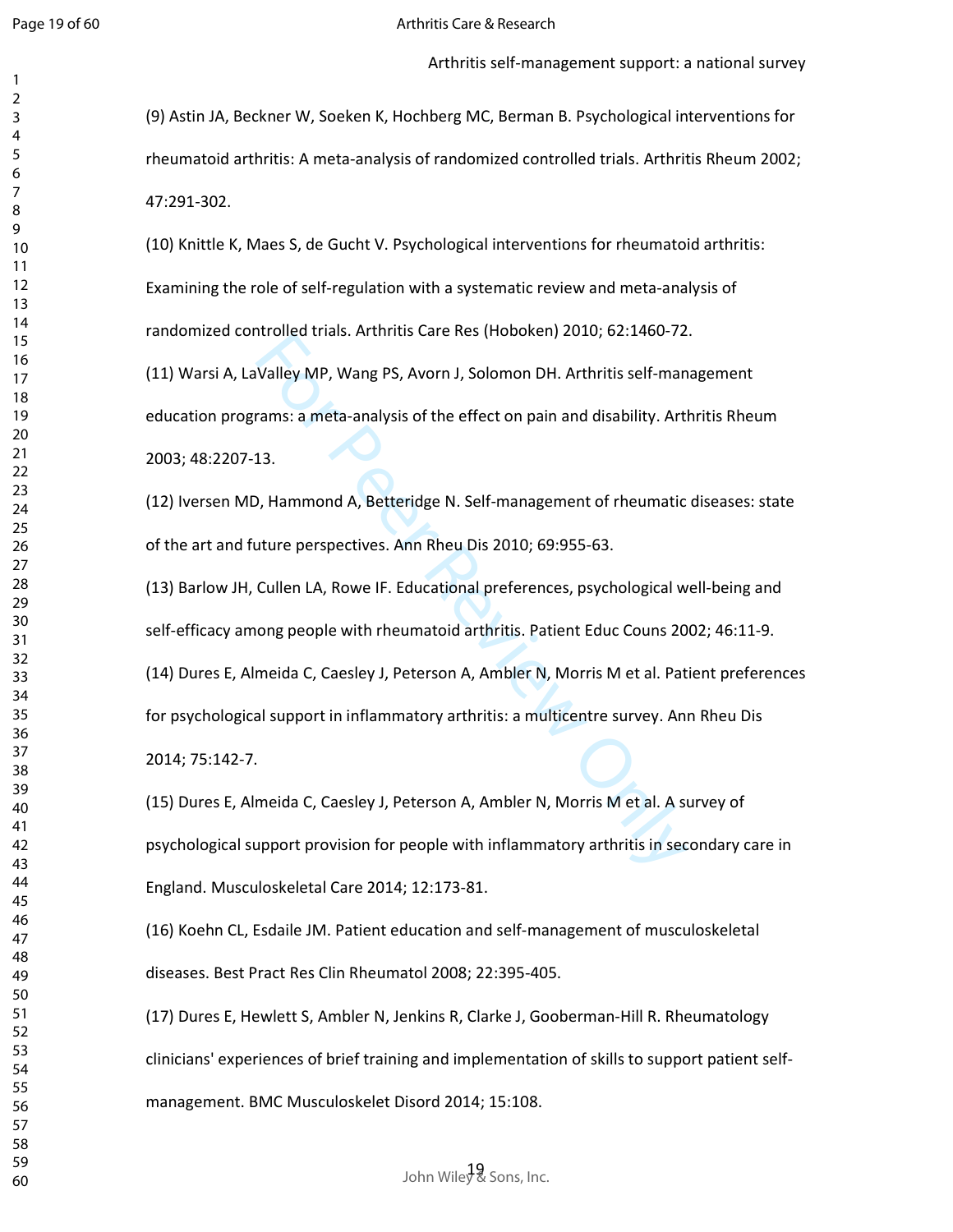| (18) Dures E, Hewlett S, Ambler N, Jenkins R, Clarke J, Gooberman-Hill R. A qualitative study |
|-----------------------------------------------------------------------------------------------|
| of patients' perspectives on collaboration to support self-management in routine              |
| rheumatology consultations. BMC Musculoskelet Disord 2016; 17:129-37.                         |
| (19) Smartline International Ltd. Smart-Survey™. 2002. Gloucester.                            |
| (20) Hibbard JH, Mahoney ER, Stockard J, Tusler M. Development and Testing of a Short         |
| Form of the Patient Activation Measure. Health Serv Res 2005; 40:1918-30.                     |
| (21) Hibbard JH, Stockard J, Mahoney ER, Tusler M. Development of the Patient Activation      |
| Measure (PAM): conceptualizing and measuring activation in patients and consumers.            |
| Health Serv Res 2004; 39:1005-26.                                                             |
| (22) Hibbard JH, Collins PA, Mahoney E, Baker LH. The development and testing of a            |
| measure assessing clinician beliefs about patient self-management. Health Expect 2010;        |
| 13:65-72.                                                                                     |
| (23) Moore GF, Audrey S, Barker M, Bond L, Bonell C, Hardeman W et al. Process evaluation     |
| of complex interventions: Medical Research Council guidance. BMJ 2015; 350:h1258.             |
| (24) Department of Health. NHS Outcomes Framework for 2016-17. London, Department of          |
| Health; 2016.                                                                                 |
| (25) NICE. Quality standards for rheumatoid arthritis. London, National Institute for Health  |
| and Care Excellence; 2013.                                                                    |
| (26) Sadler E, Wolfe CD, McKevitt C. Lay and health care professional understandings of self- |
| management: A systematic review and narrative synthesis. SAGE Open Med 2014; doi:             |
| 10.1177/2050312114544493.                                                                     |
|                                                                                               |

decision-making and interpersonal behavior: evidence, models and interventions. Patient

Educ Couns 2006; 61:341.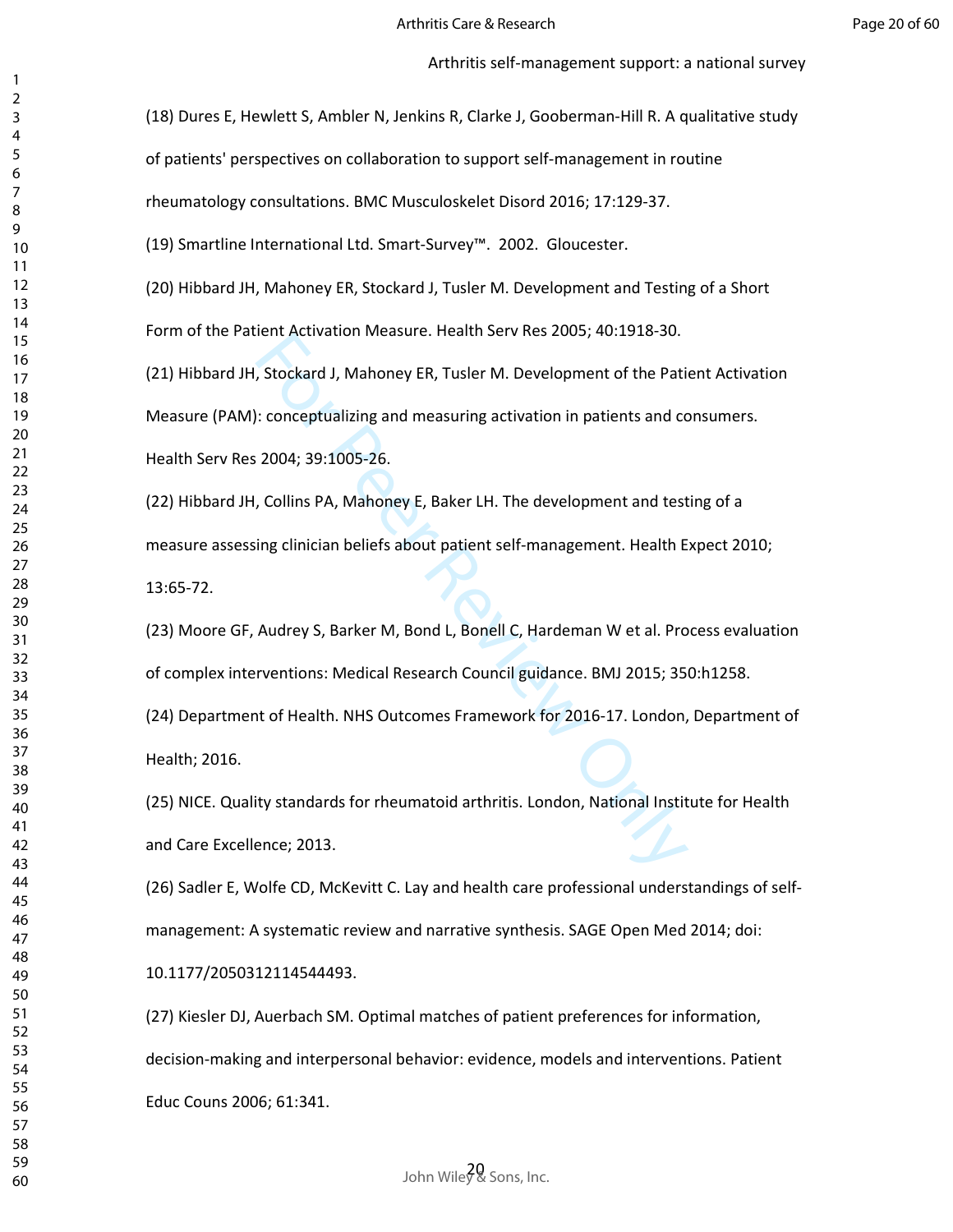$\mathbf{1}$  $\overline{2}$  $\overline{4}$  $\overline{7}$ 

Arthritis Care & Research

Arthritis self-management support: a national survey

(28) Whitehead LC. Methodological and ethical issues in Internet-mediated research in the field of health: an integrated review of the literature. Social Science & Medicine 2007; 65:782-91.

For Peer Review Only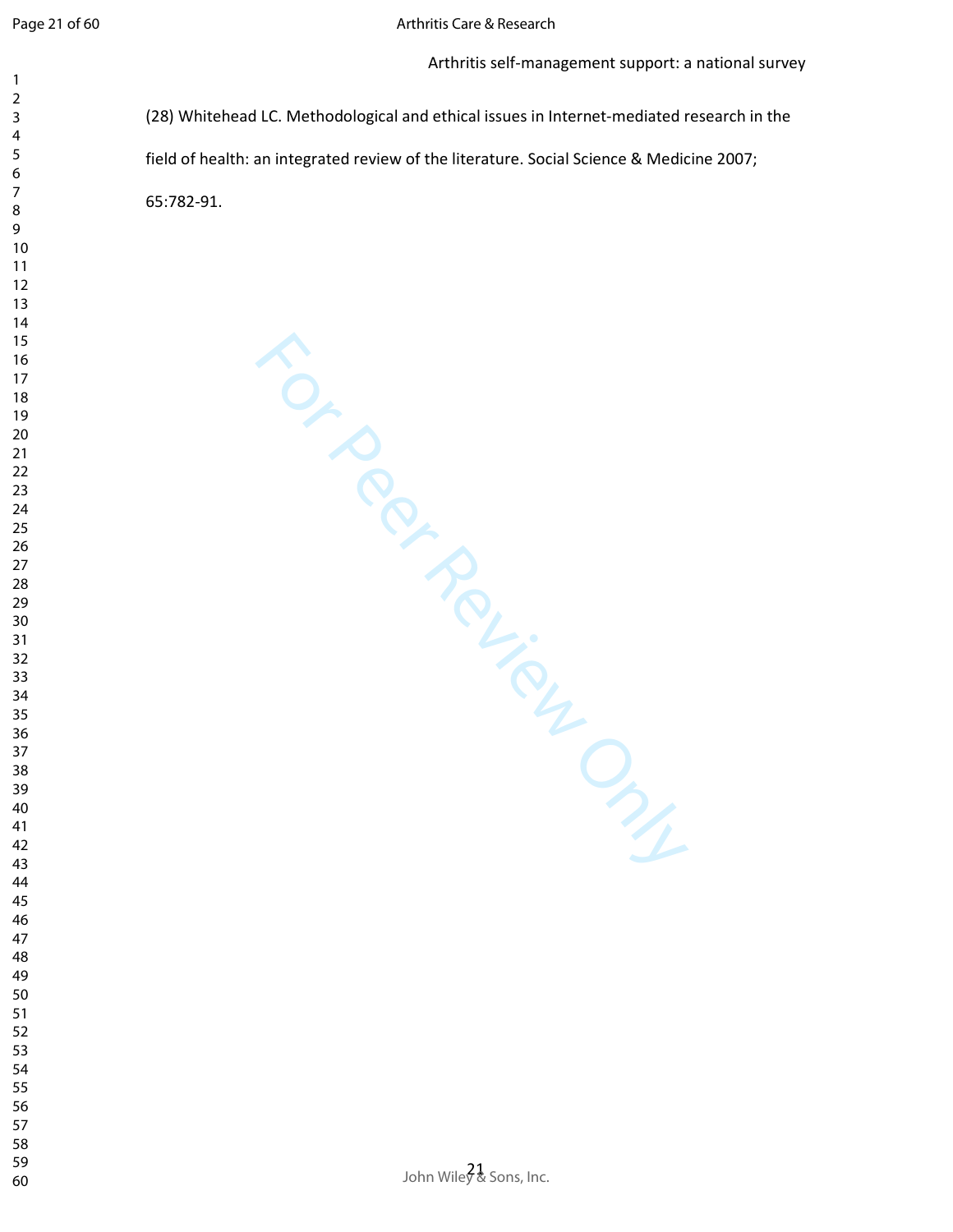$\mathbf{1}$ 

 

Table 1. Patient characteristics

| <b>Characteristics</b>          | $n(\%)$      |
|---------------------------------|--------------|
| Age, m(SD)                      | 56.84(11.10) |
| Gender                          |              |
| Female                          | 735(83.10)   |
| Male<br>Condition <sup>+</sup>  | 150(16.90    |
| Rheumatoid arthritis            | 841(95.00)   |
| Osteoarthritis                  | 145(16.40)   |
| Fibromyalgia                    | 74(8.40)     |
| Osteoporosis                    | 57(6.40)     |
| Psoriatic arthritis             | 33(3.70)     |
| Lupus or Ankylosing Spondylitis | 11(1.20)     |
| Juvenile idiopathic arthritis   | 11(1.20)     |
| Sjögren's                       | 11(1.20)     |
| Inflammatory arthritis          | 10(1.10)     |
| Seronegative arthritis          | 8(0.90)      |
| Gout                            | 7(0.80)      |
| Polymyalgia rheumatica          | 5(0.60)      |
| Osteopenia                      | 4(0.50)      |
| Lumbar spinal stenosis          | 3(0.30)      |
| Hypermobility syndrome          | 1(0.10)      |
| Palindromic rheumatism          | 1(0.10)      |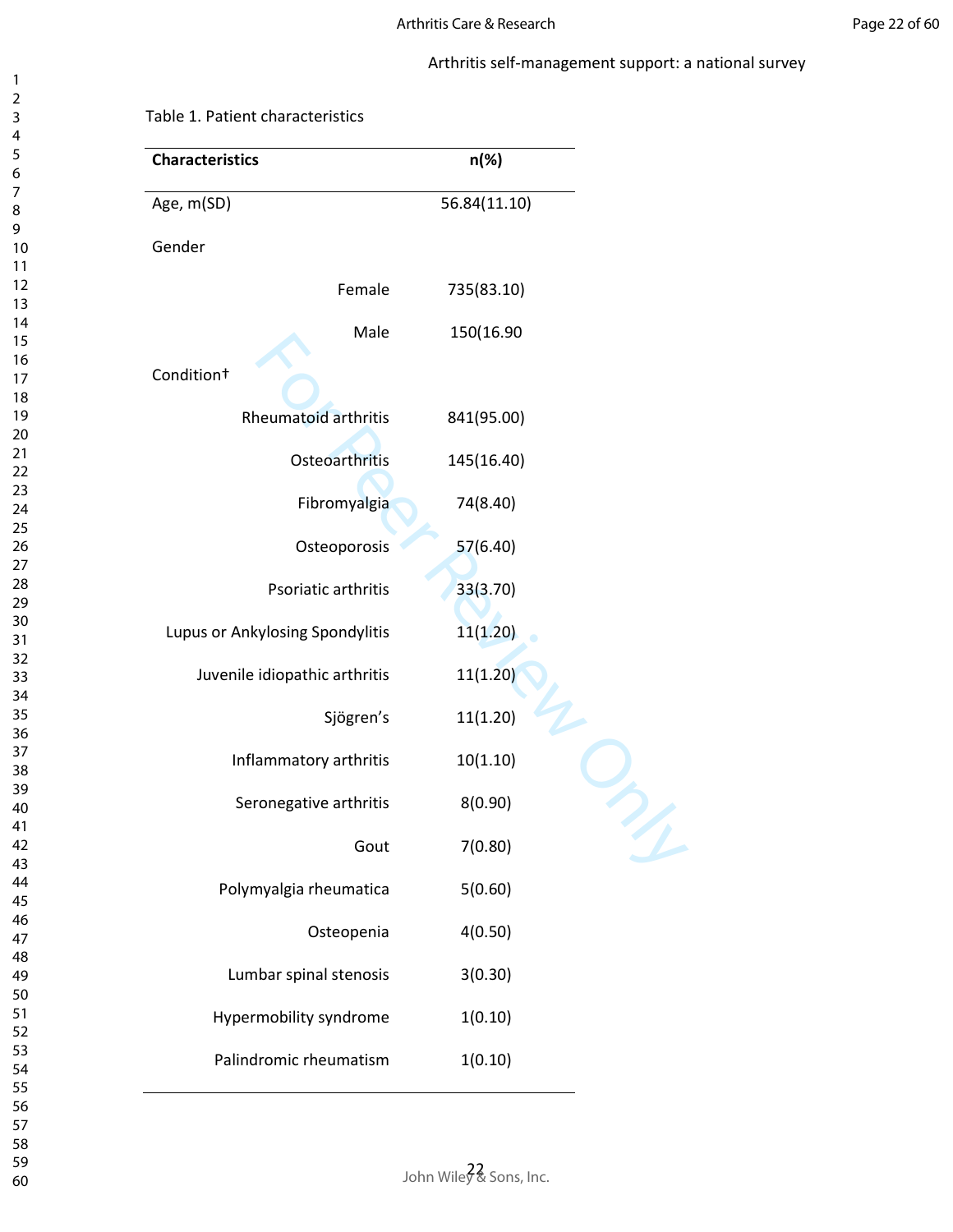Page 23 of 60

 $\mathbf{1}$  $\overline{2}$  $\overline{4}$  $\overline{7}$ 

Arthritis self-management support: a national survey

| <b>Characteristics</b>          | $n(\%)$ |
|---------------------------------|---------|
| Sciatica                        | 1(0.10) |
| Degenerative disc disease       | 1(0.10) |
| Mixed connective tissue disease | 1(0.10) |
| Marfan syndrome                 | 1(0.10) |

From The United States Concernsions of the selection † Self-reported and more than 1 rheumatological condition could be selected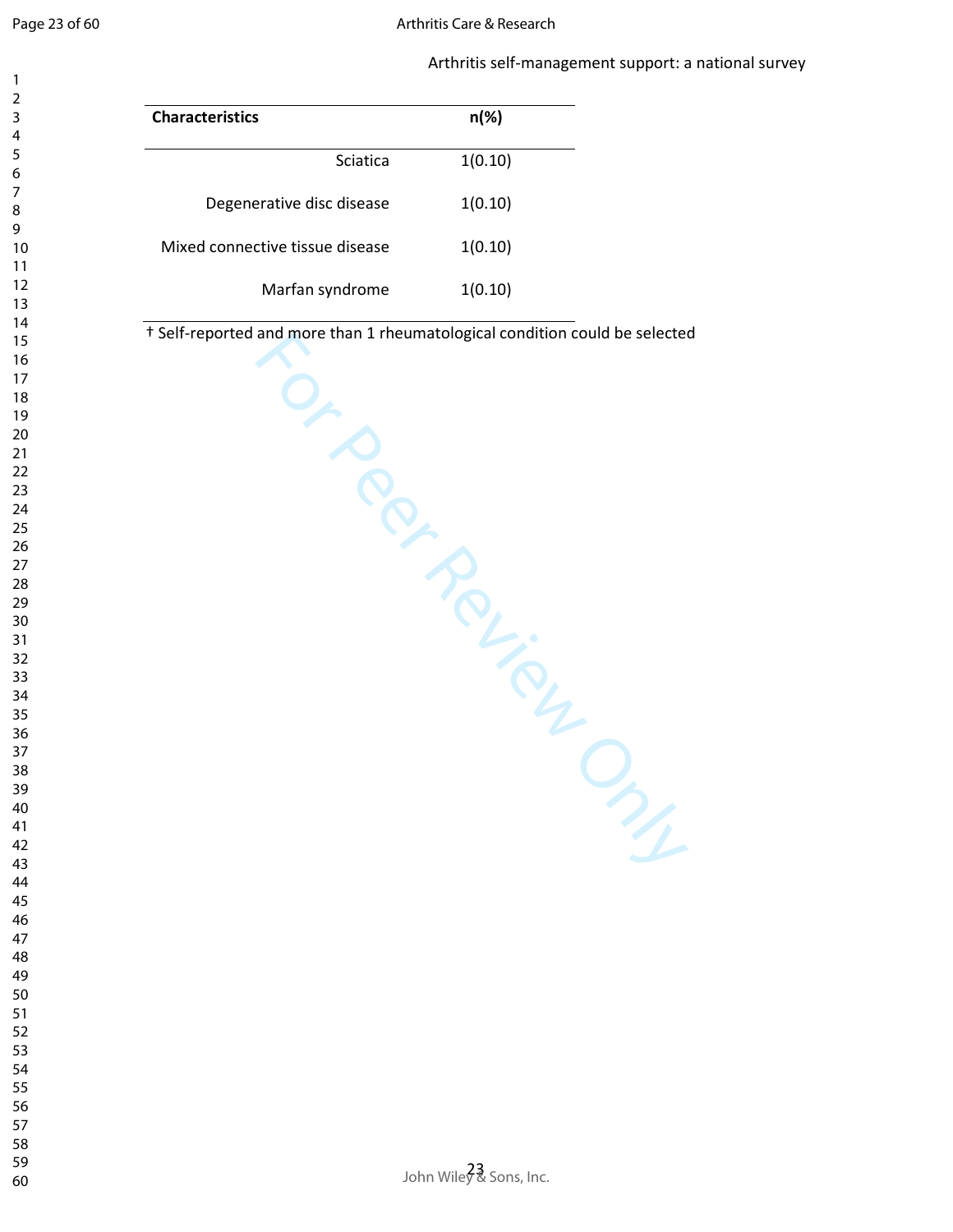### $\overline{2}$  $\overline{7}$

 $\mathbf{1}$ 

  Table 2. Healthcare professional characteristics

| Profession                                | $n(\%)$   |
|-------------------------------------------|-----------|
| <b>Nurse Practitioner</b>                 | 55(47.00) |
| <b>Occupational Therapist</b>             | 19(16.20) |
| Rheumatologist                            | 18(15.40) |
| Physiotherapist                           | 12(10.30) |
| Podiatrist                                | 6(5.10)   |
| Clinical Nurse Specialist in Rheumatology | 3(2.70)   |
| Pharmacist                                | 1(0.90)   |
| <b>Clinical Trials Coordinator</b>        | 1(0.90)   |
| <b>Research Practitioner</b>              | 1(0.90)   |
| <b>Practice Nurse</b>                     | 1(0.90)   |
|                                           |           |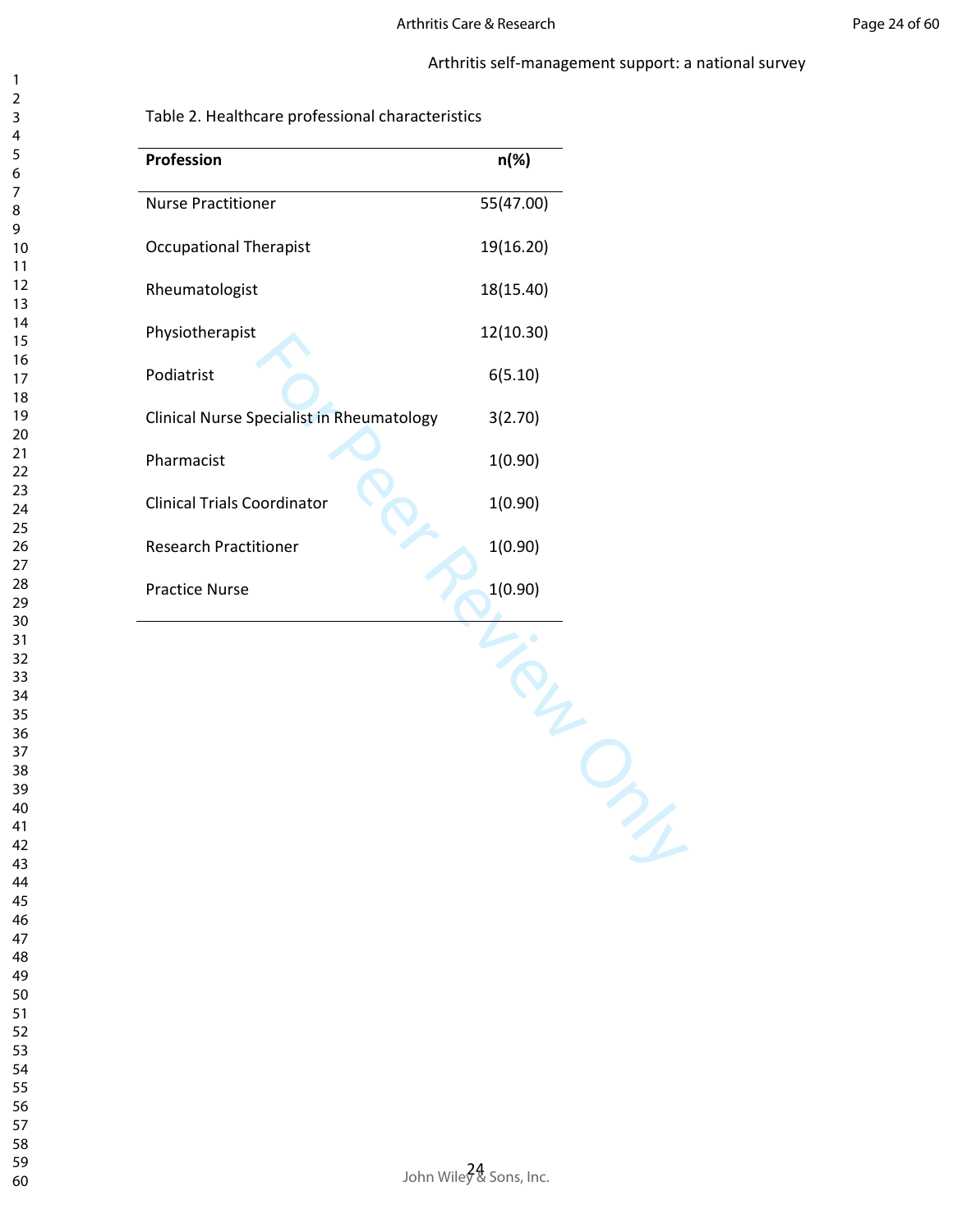$\mathbf{1}$  $\overline{2}$  $\overline{\mathbf{4}}$  $\overline{7}$ 

### Arthritis self-management support: a national survey

Table 3. Location of self-management programme attendance

| Location                                 | $n(\%)$   |
|------------------------------------------|-----------|
| Within rheumatology services at hospital | 78(59.10) |
| Charity                                  | 27(20.45) |
| A local patient group                    | 16(12.12) |
| GP service                               | 9(6.82)   |
| Expert patient programme (EPP)           | 9(6.82)   |
| Self-taught                              | 1(0.76)   |
| COPERS <sup>+</sup> course               | 1(0.76)   |

The persistent pain, effectiveness research into self-management † COPERS: coping with persistent pain, effectiveness research into self-management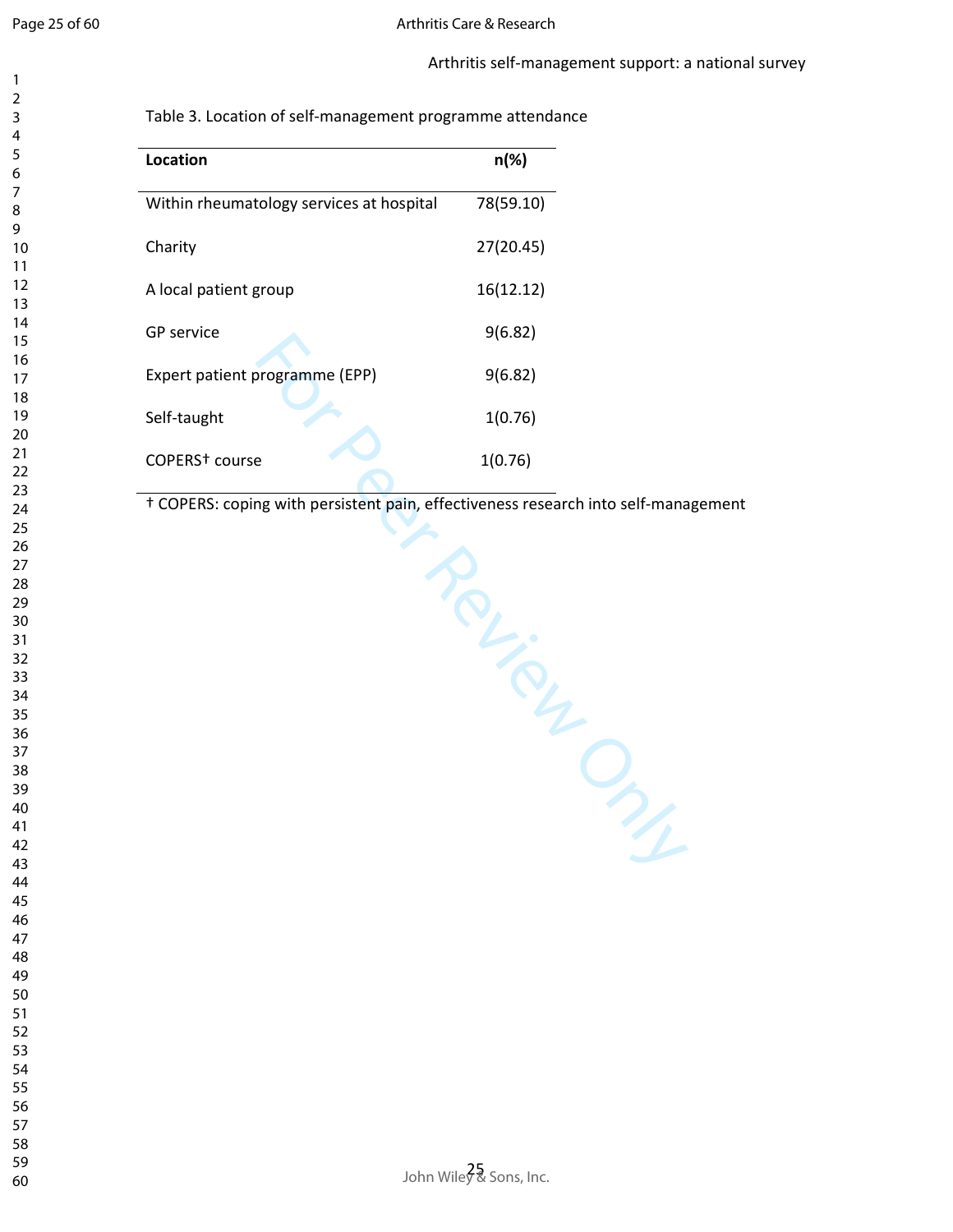### Arthritis Care & Research

### Arthritis self-management support: a national survey

| 1               |  |
|-----------------|--|
| $\overline{c}$  |  |
| 3               |  |
| 4               |  |
| 5               |  |
|                 |  |
| 6<br>7          |  |
|                 |  |
| 8               |  |
| 9               |  |
| 10              |  |
| $\overline{11}$ |  |
| $\overline{12}$ |  |
| 13              |  |
| $\overline{14}$ |  |
| $\frac{15}{2}$  |  |
|                 |  |
| 16<br>17        |  |
| 18              |  |
| 19              |  |
|                 |  |
| 20<br>21<br>22  |  |
|                 |  |
|                 |  |
| 23              |  |
| 24              |  |
| 25              |  |
| 26              |  |
| 27              |  |
| 28              |  |
| 29              |  |
| 30              |  |
| 31              |  |
| 32              |  |
| 33              |  |
| 34              |  |
| 35              |  |
|                 |  |
| 36              |  |
| 37              |  |
| 88<br>j         |  |
| 39              |  |
| 40              |  |
| 41              |  |
| 42              |  |
| 43              |  |
| 44              |  |
| 45              |  |
| 46              |  |
| 47              |  |
| 48              |  |
| 49              |  |
| 50              |  |
| 51              |  |
|                 |  |
| 52              |  |
| 53              |  |
| 54              |  |
| 55              |  |
| 56              |  |
| 57              |  |
| 58              |  |
| 59              |  |
| 60              |  |

|  | Table 4. Multiple regression model for patient PAM scores |
|--|-----------------------------------------------------------|
|--|-----------------------------------------------------------|

|                                                              | <b>Standardized</b> |         |      |
|--------------------------------------------------------------|---------------------|---------|------|
|                                                              | β                   |         |      |
|                                                              | <b>Coefficients</b> | t       | р    |
| (Constant)                                                   |                     | 7.70    | 0.00 |
| Age                                                          | 0.01                | 0.24    | 0.81 |
| Gender                                                       | $-0.01$             | $-0.46$ | 0.65 |
| <b>Disease duration (years)</b>                              | 0.16                | 5.54    | 0.00 |
| Methotrexate use                                             | $-0.05$             | $-1.78$ | 0.08 |
| Rheumatoid arthritis                                         | 0.00                | 0.04    | 0.97 |
| Psoriatic arthritis                                          | $-0.02$             | $-0.47$ | 0.64 |
| Attendance at a structured self-management programme         | 0.05                | 1.82    | 0.07 |
| A member of the rheumatology team has provided me with       |                     |         |      |
| information and education about my arthritis and its         | $-0.02$             | $-0.46$ | 0.65 |
| treatment                                                    |                     |         |      |
| I work collaboratively with members of the rheumatology      |                     |         |      |
| team to set goals about how I manage my arthritis and its    | 0.15                | 2.65    | 0.01 |
| treatment                                                    |                     |         |      |
| I work collaboratively with members of the rheumatology      |                     |         |      |
| team to develop actions plans about how I manage my          | $-0.01$             | $-0.17$ | 0.86 |
| arthritis and its treatment                                  |                     |         |      |
| I work collaboratively with members of the rheumatology      |                     |         |      |
| team to solve any problems I have about my arthritis and its | 0.09                | 1.86    | 0.06 |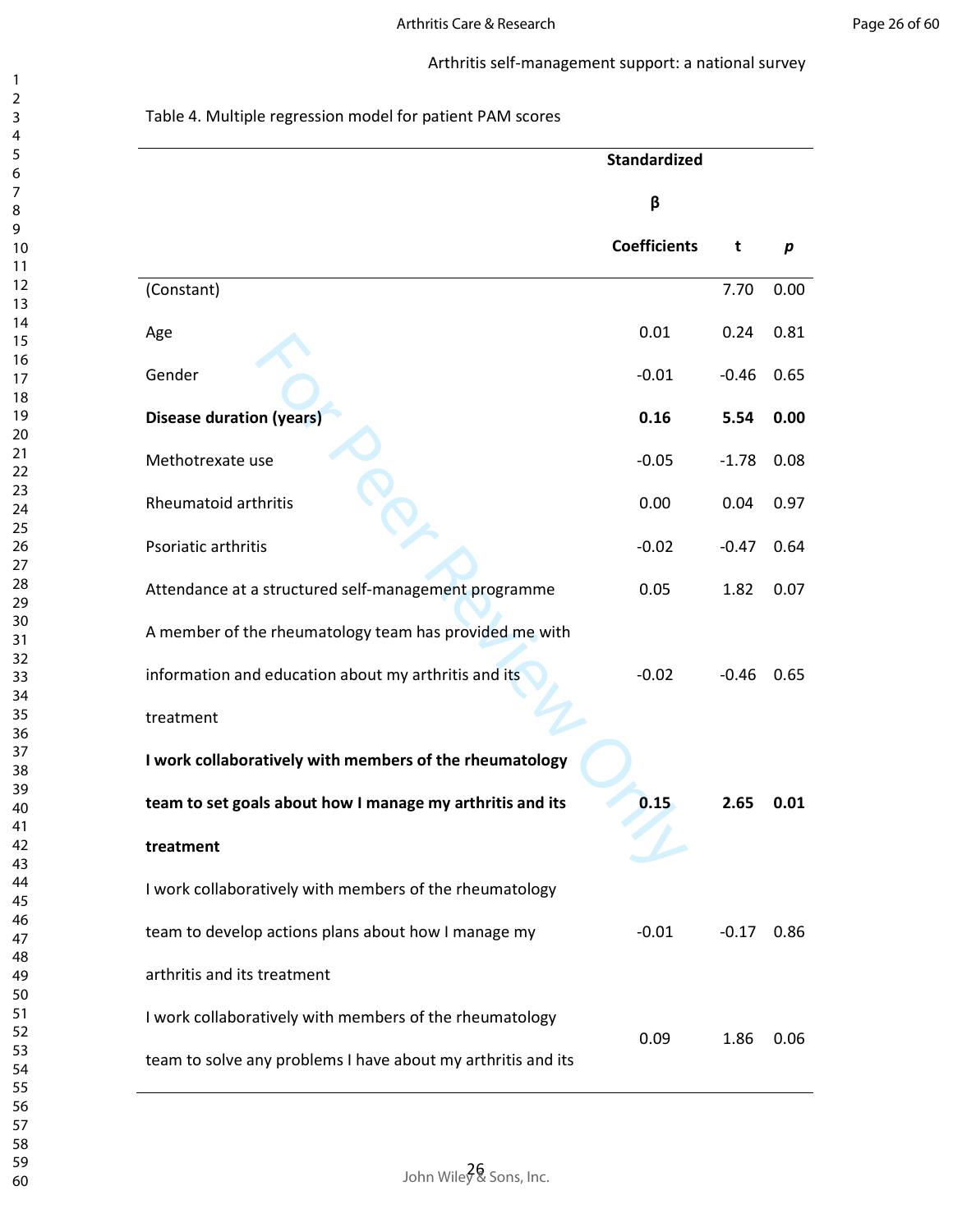$\mathbf{1}$ 

|                                                                                  | <b>Standardized</b>         |         |      |
|----------------------------------------------------------------------------------|-----------------------------|---------|------|
|                                                                                  |                             |         |      |
|                                                                                  | β                           |         |      |
|                                                                                  |                             |         |      |
|                                                                                  | <b>Coefficients</b>         | t       | р    |
|                                                                                  |                             |         |      |
| treatment                                                                        |                             |         |      |
|                                                                                  |                             |         |      |
|                                                                                  |                             |         |      |
| A member of the rheumatology team has taught me the skills                       | 0.06                        | 1.23    | 0.22 |
|                                                                                  |                             |         |      |
| I need to manage my arthritis and its treatment                                  |                             |         |      |
|                                                                                  |                             |         |      |
| A member of the rheumatology team has taught me how to                           |                             |         |      |
|                                                                                  |                             |         |      |
| monitor my arthritis and its treatment, including the                            | 0.10                        | 2.19    | 0.03 |
|                                                                                  |                             |         |      |
| meaning of any tests I have                                                      |                             |         |      |
|                                                                                  |                             |         |      |
| I have discussed what I understand about my arthritis and its                    |                             |         |      |
|                                                                                  | $-0.15$                     | $-3.63$ | 0.00 |
| treatment with a member of the rheumatology team                                 |                             |         |      |
|                                                                                  |                             |         |      |
| A member of the rheumatology team has helped me manage                           |                             |         |      |
|                                                                                  |                             |         |      |
| my emotions and any stress I have experienced in relation to                     | 0.08                        | 1.88    | 0.06 |
|                                                                                  |                             |         |      |
| my arthritis and its treatment                                                   |                             |         |      |
|                                                                                  |                             |         |      |
|                                                                                  |                             |         |      |
|                                                                                  |                             |         |      |
|                                                                                  |                             |         |      |
|                                                                                  |                             |         |      |
|                                                                                  | $\mathcal{D}_{\mathcal{L}}$ |         |      |
|                                                                                  |                             |         |      |
|                                                                                  |                             |         |      |
|                                                                                  |                             |         |      |
|                                                                                  |                             |         |      |
|                                                                                  |                             |         |      |
|                                                                                  |                             |         |      |
|                                                                                  |                             |         |      |
|                                                                                  |                             |         |      |
|                                                                                  |                             |         |      |
|                                                                                  |                             |         |      |
|                                                                                  |                             |         |      |
| Figure legend                                                                    |                             |         |      |
|                                                                                  |                             |         |      |
| Figure 1. Receipt and delivery of embedded self-management support (mean scores) |                             |         |      |
|                                                                                  |                             |         |      |
|                                                                                  |                             |         |      |
|                                                                                  |                             |         |      |
| John Wiley & Sons, Inc.                                                          |                             |         |      |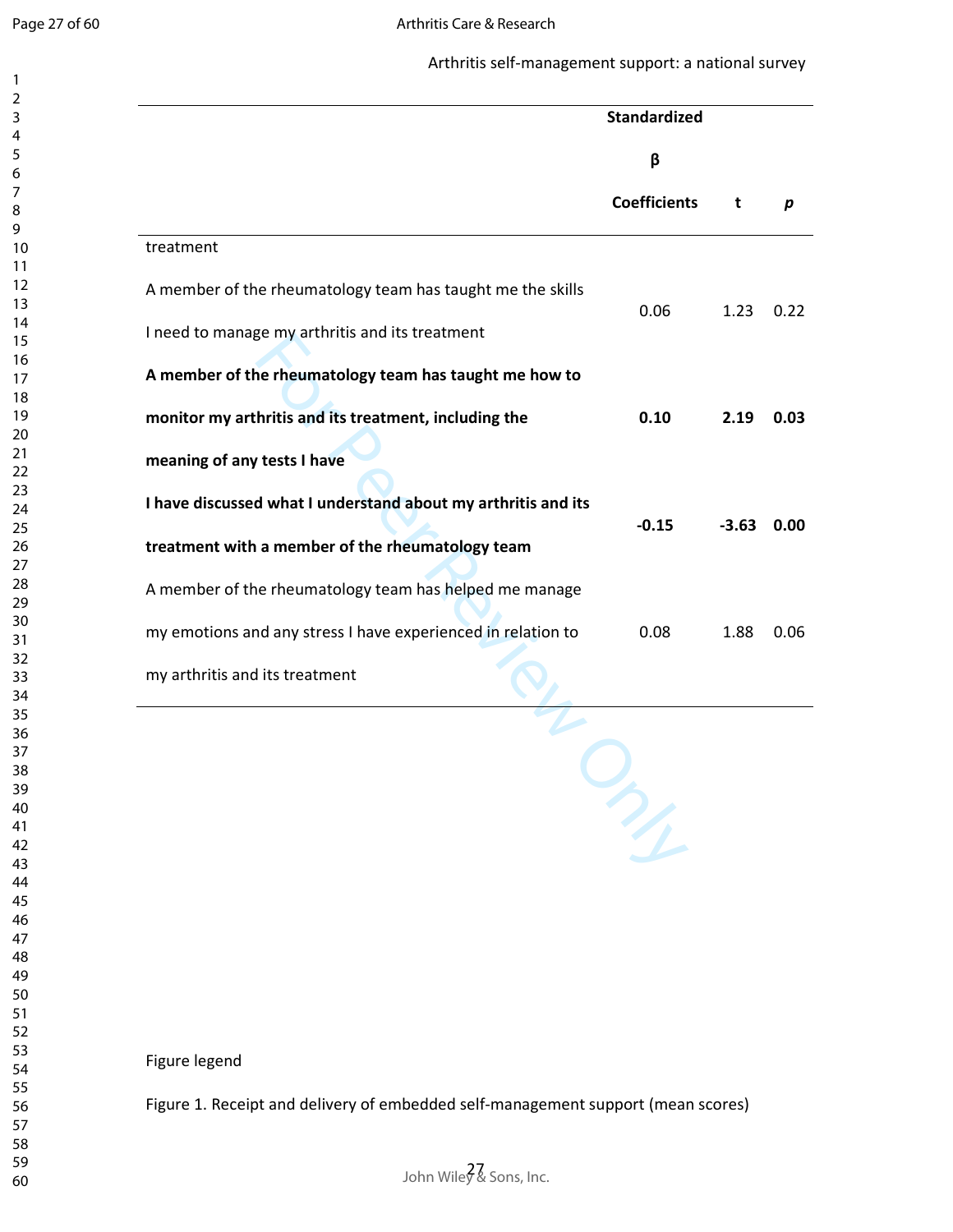Arthritis self-management support: a national survey

For Peer Review Only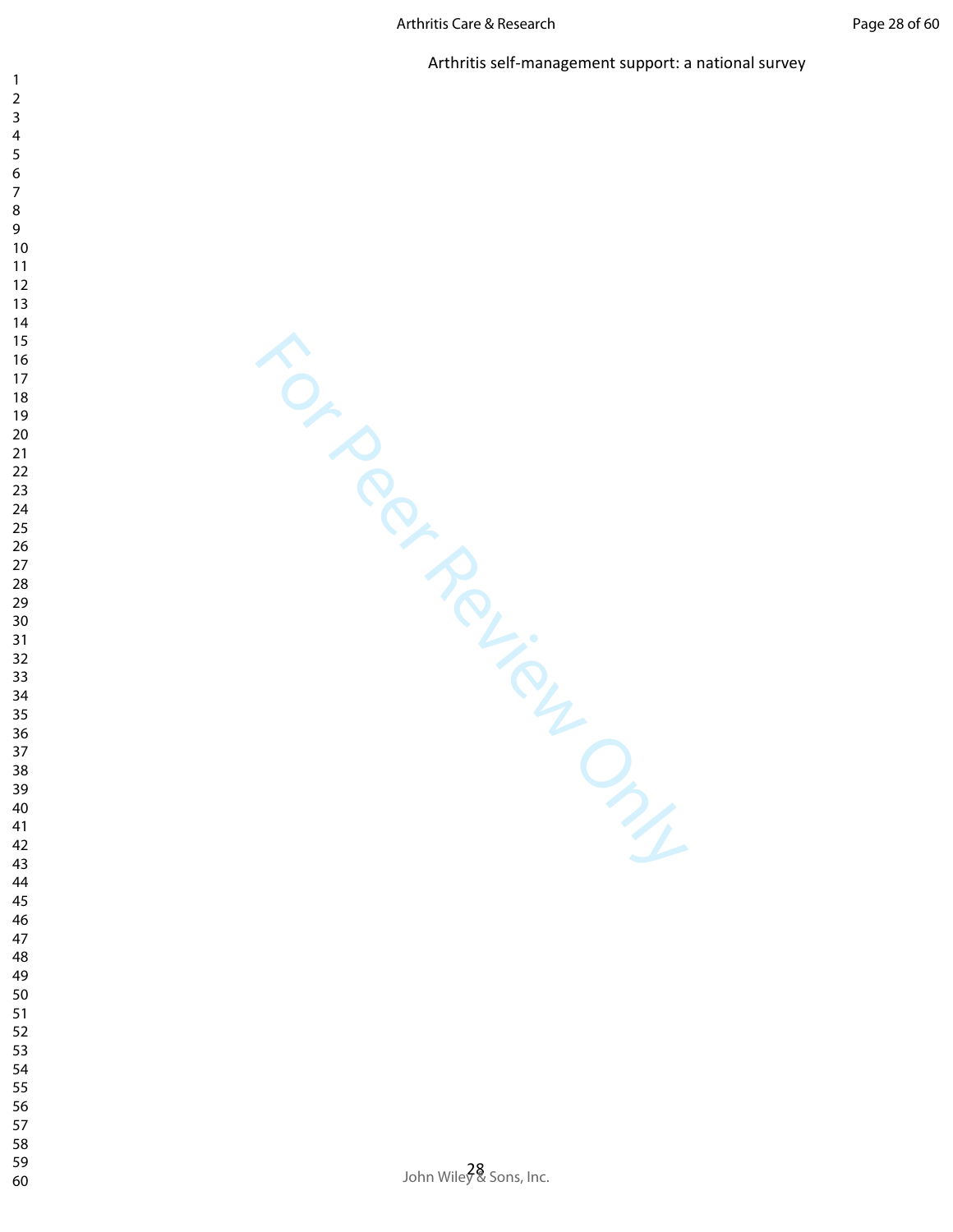

## Mean scores for the degree to which embedded self-management support is occuring Mean scores for the degree to which embedded self-management support is occuring 3.5For Peer Review Only2.5**Patients**  $\blacksquare$  Healthcare prof 1.5Education Goal setting Action planning Problem solving Skills acquisition Self-monitoring Understanding Managingillness emotionsComponents of self-management supportJohn Wiley & Sons, Inc.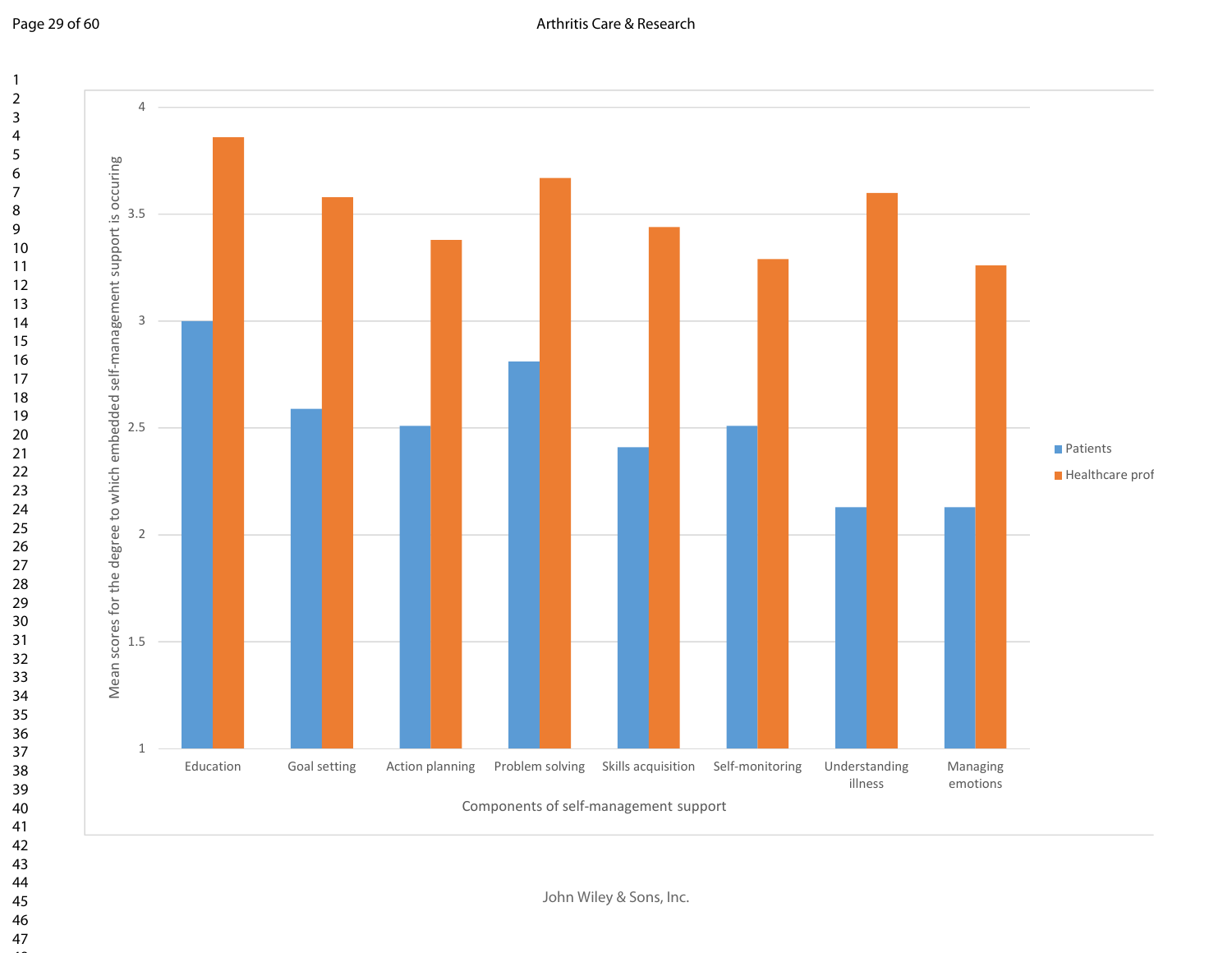| Patients<br>Healthcare professionals | $\overline{\mathbf{3}}$<br>3.86 | 2.59<br>3.58 | 2.51<br>3.38            | Education Goal setting Action planning Problem solving<br>2.81<br>3.67 |
|--------------------------------------|---------------------------------|--------------|-------------------------|------------------------------------------------------------------------|
|                                      |                                 |              |                         |                                                                        |
|                                      |                                 |              |                         |                                                                        |
|                                      |                                 |              |                         |                                                                        |
|                                      |                                 |              | L.C.                    |                                                                        |
|                                      |                                 |              |                         | ny                                                                     |
|                                      |                                 |              |                         |                                                                        |
|                                      |                                 |              |                         |                                                                        |
|                                      |                                 |              | John Wiley & Sons, Inc. |                                                                        |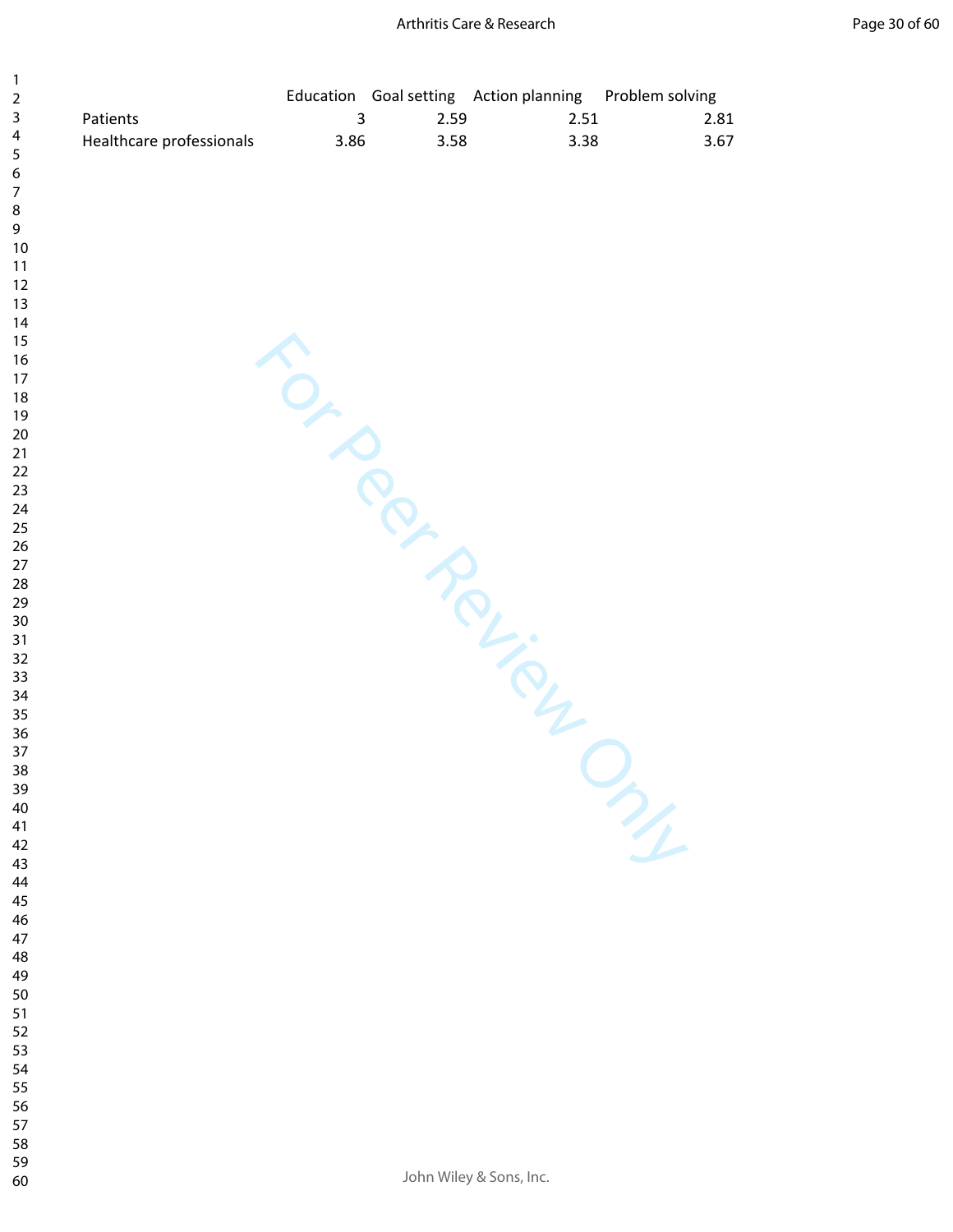| 1<br>$\mathbf 2$<br>3<br>$\overline{\mathcal{A}}$<br>5<br>6<br>$\overline{7}$<br>8                                                                                                                       | 2.41<br>3.44 | Skills acquisition Self-monitoring<br>2.51<br>3.29 | <b>Understanding illness</b> | Managing emotions<br>2.13<br>3.6 | 2.13<br>3.26 |
|----------------------------------------------------------------------------------------------------------------------------------------------------------------------------------------------------------|--------------|----------------------------------------------------|------------------------------|----------------------------------|--------------|
| 9<br>$10$<br>11<br>12<br>13<br>14<br>15<br>$16$<br>$17\,$<br>$18\,$<br>$19$<br>$20\,$<br>$21\,$<br>22<br>23<br>24<br>25<br>$26\,$                                                                        |              | $O_{\mu}$                                          |                              |                                  |              |
| 27<br>28<br>29<br>$30\,$<br>31<br>32<br>33<br>34<br>35<br>$36\,$<br>37<br>38<br>39<br>$40\,$<br>41<br>42<br>43<br>44<br>45<br>46<br>47<br>48<br>49<br>50<br>51<br>52<br>53<br>54<br>55<br>56<br>57<br>58 |              |                                                    | iP Runch                     | ny                               |              |
| 59<br>60                                                                                                                                                                                                 |              |                                                    | John Wiley & Sons, Inc.      |                                  |              |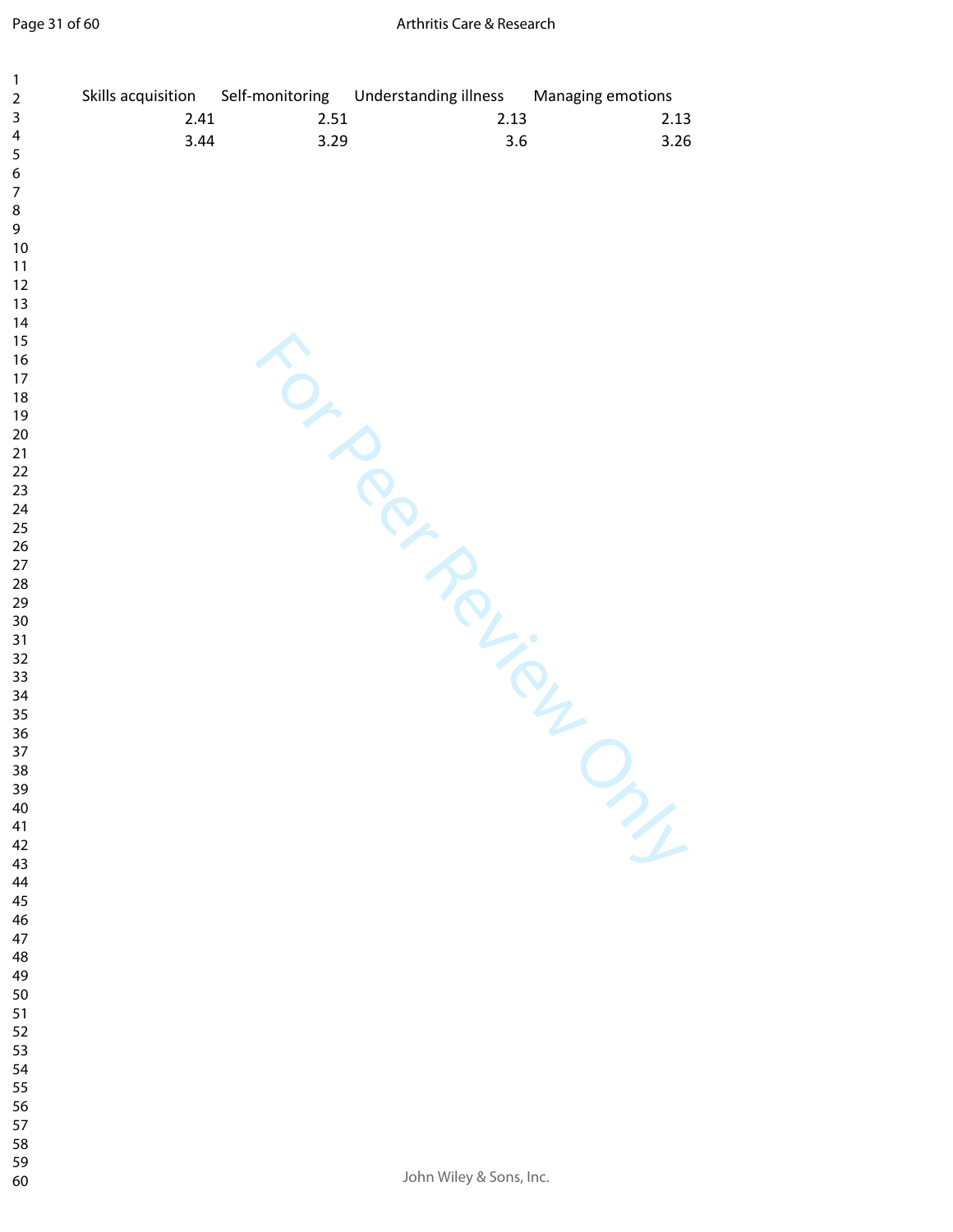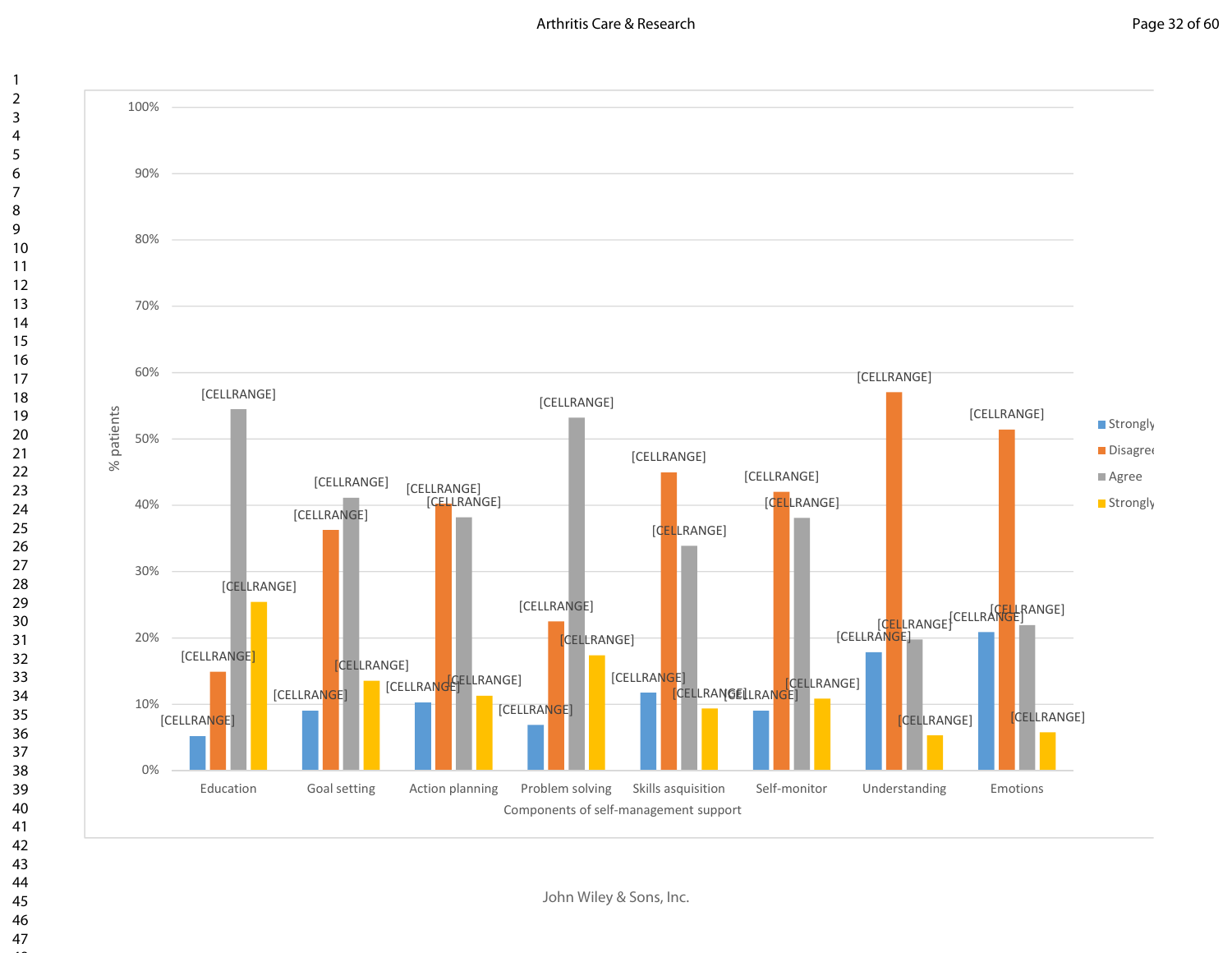For Prince

# Clinician and patients' views about selfmanagement support in arthritis: a crosssectional UK survey.

Hayley McBain<sup>1</sup> PhD CPsychol, Michael Shipley<sup>2</sup> MA MD FRCP, Stanton Newman<sup>1</sup> DPhil

CPsychol

 $<sup>1</sup>$  School of Health Sciences, City, University of London, London, UK.</sup>

<sup>2</sup> Centre for Rheumatology, University College London Hospitals, London, UK.

Corresponding author: Professor Stanton Newman, School of Health Sciences, City,

University of London, Northampton Square, London, EC1V 0HB. 0207 040 5829

stanton.newman.1@city.ac.uk.

Conflicts of interest: None

Word count: 3545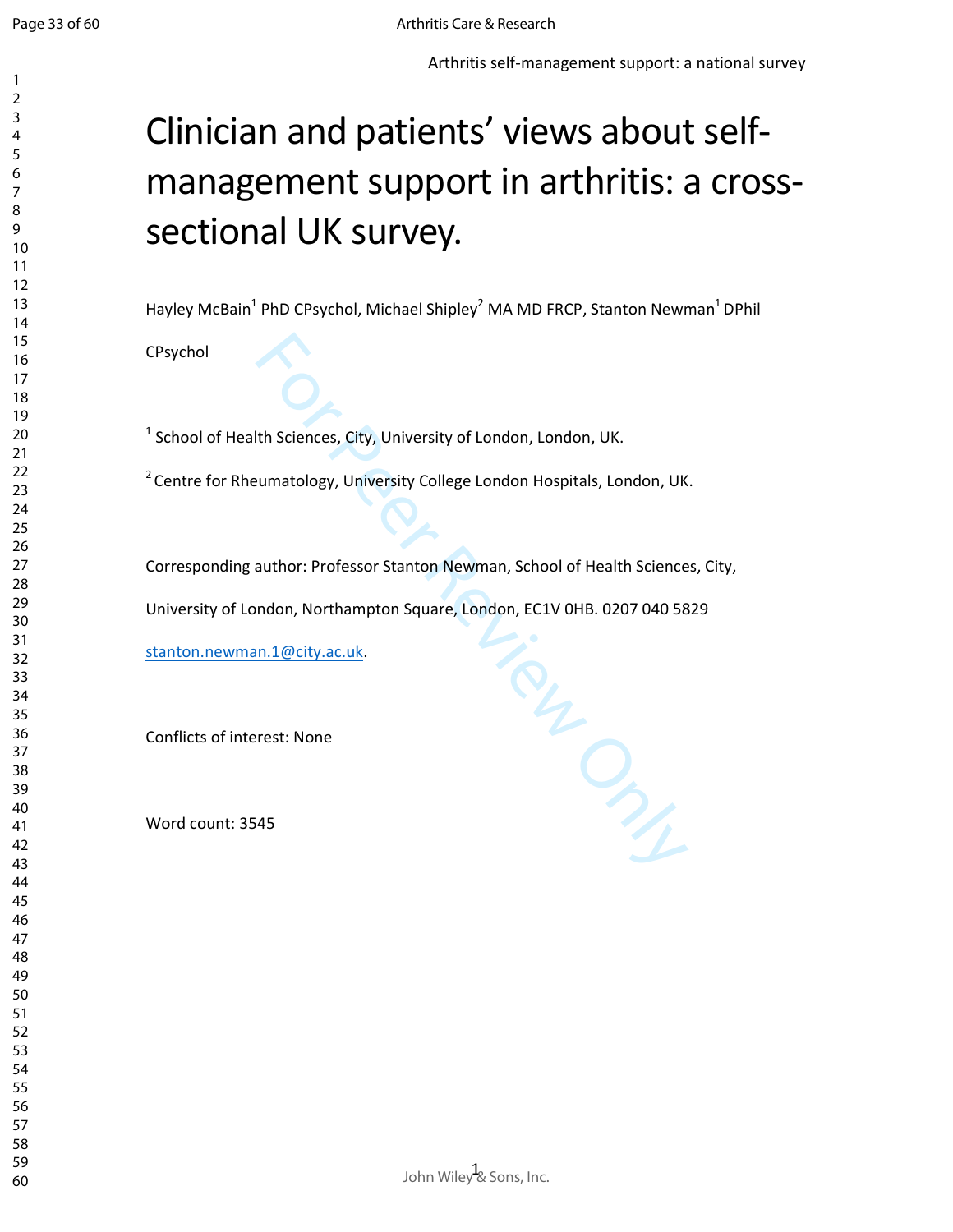### **ABSTRACT**

### **Objective**

The overall aims of the study are to (a) establish receipt and provision of self-management support for patients with inflammatory arthritis in the UK; and (b) establish if receipt of selfmanagement support is associated with patient's knowledge, skills and confidence to self-

manage.

### **Methods**

Questionnaire for patients and healthcare professionals were sent to members and associates of the National Rheumatoid Arthritis Society (NRAS). Patients completed the Patient Activation Measure (PAM), and questions about receipt of self-management support. Healthcare professionals completed the Clinician Support PAM and questions about provision of self-management support.

### **Results**

For patients and healthcare professionals were sent to members<br>
Expected National Rheumatoid Arthritis Society (NRAS). Patients com<br>
In Measure (PAM), and questions about receipt of self-mana<br>
In acare professionals comple A total of 886 patients and 117 healthcare professionals completed a questionnaire. Only 15% of patients had attended a structured self-management programme. Over half of patients reported having the skills, confidence and knowledge to self-manage and this was associated with receipt of self-management support embedded in routine care. All healthcare professionals felt that patients should be actively involved in their own care, however, 60% were unable to offer structured self-management support. Healthcare professionals reported engaging in more embedded self-management support than patients reported receiving in routine care.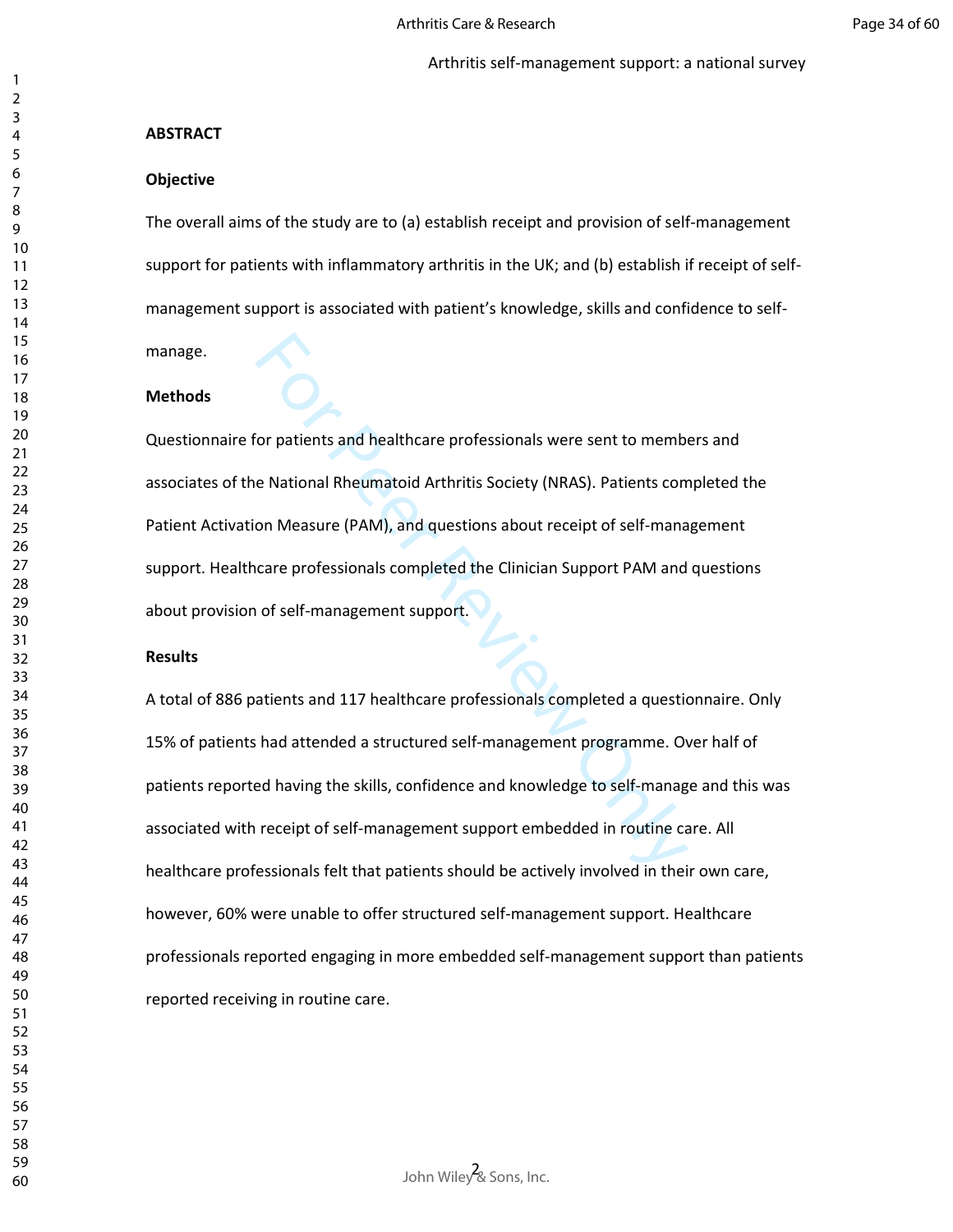$\mathbf{1}$  $\overline{2}$  $\overline{\mathbf{4}}$  $\overline{7}$ 

Arthritis self-management support: a national survey

### **Conclusions**

Sia coppose. Only a small proportion of patients with arthritis have attended a structured support programme. Although healthcare professionals report engaging in self-management support embedded in routine care, patients do not necessarily agree and these differences could impact on the experience of patients with arthritis. When embedded self-management support does occur this is a significant predictor of patients' knowledge, skills and confidence to self-manage, as opposed to attendance at a structured programme.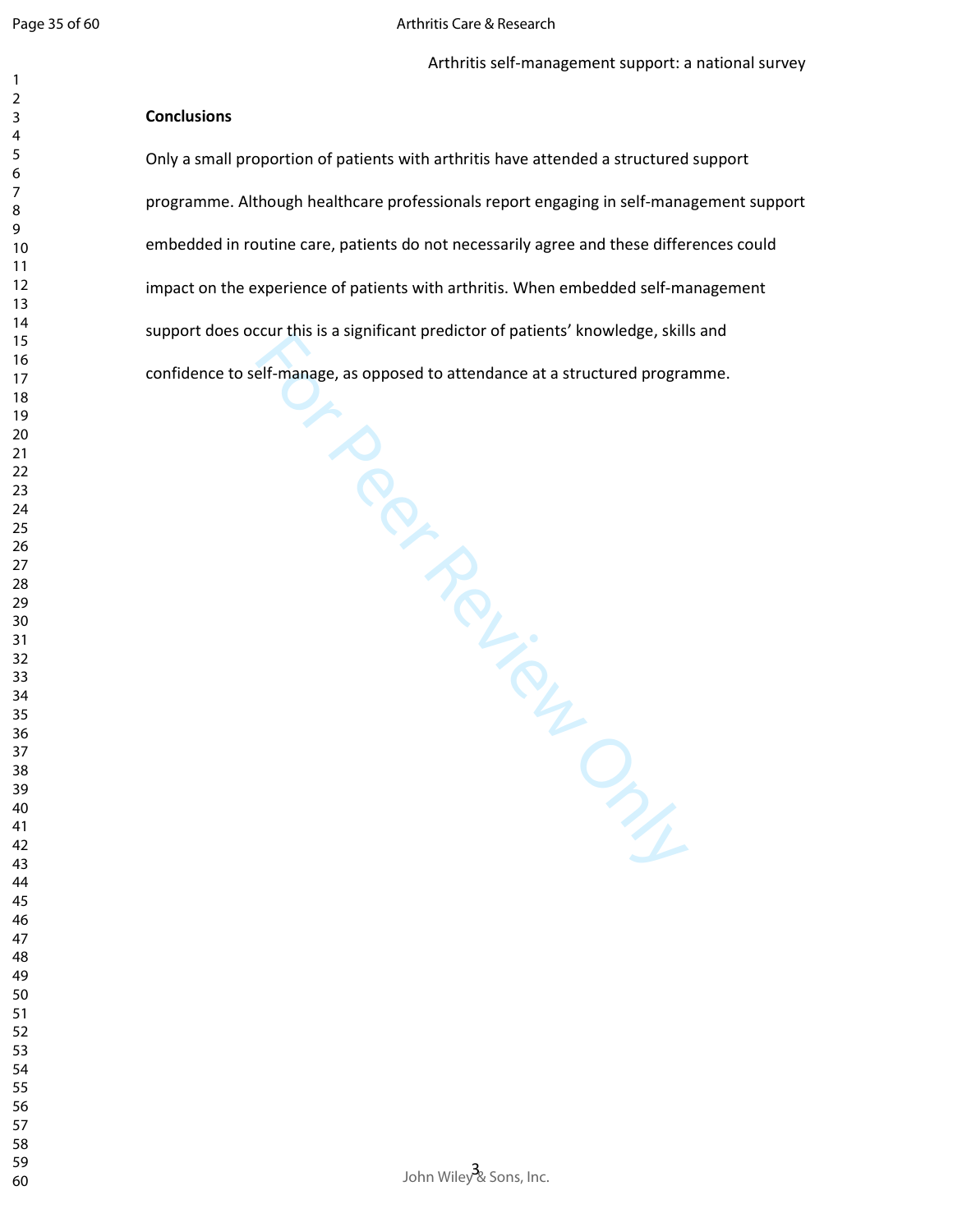### **SIGNIFICANCE AND INNOVATIONS**

- Only a small proportion of patients with arthritis have attended a structured selfmanagement programme.<br>• Healthcare professionals report greater use of embedded self-management
- support as opposed to offering a structured self-management programme.
- There are significant disparities between what elements of self-management support patients feel are embedded in routine care and what healthcare professional believe they are delivering.
- TRU-SOLLING Self-management support that is embedded into routine treatment is a stronger predictor of patients' knowledge, skills and confidence to self-manage than is attendance at structured self-management support programmes.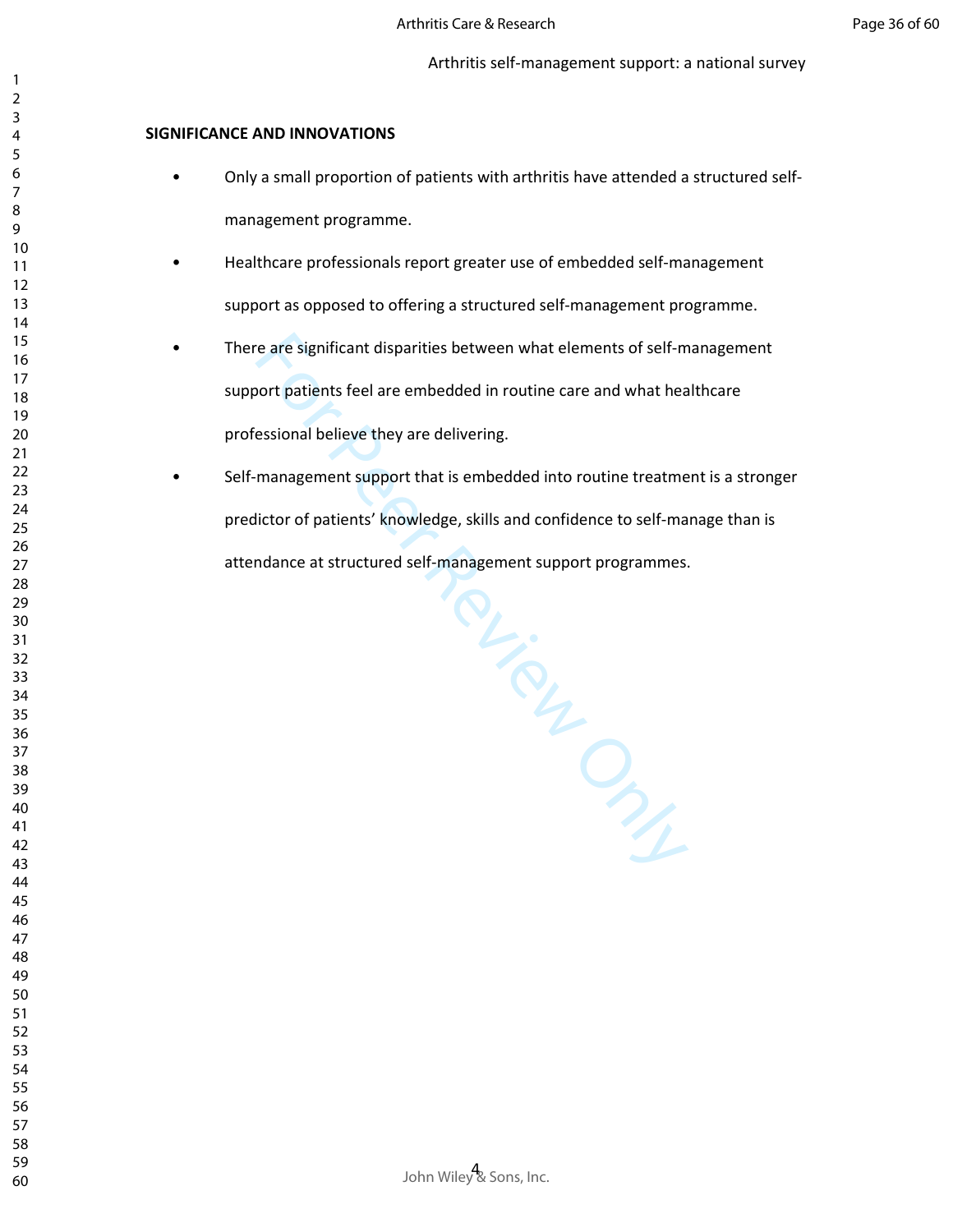$\mathbf{1}$  $\overline{2}$  $\overline{\mathbf{4}}$  $\overline{7}$ 

### Arthritis Care & Research

Arthritis self-management support: a national survey

| Self-management support has been identified as one of a number of activities                    |
|-------------------------------------------------------------------------------------------------|
| recommended for people with inflammatory arthritis (1;2). This support aims to help             |
| patients better manage their symptoms, treatment, physical and psychological                    |
| consequences and the lifestyle changes inherent in living with a chronic condition (3). This is |
| achieved by increasing patients' skills and confidence in their ability to manage their health  |
| (4) and enabling them to take an active role in their own care. Self-management support is      |
| thought to consist of eight components; education, goal setting, action planning, problem       |
| solving, skills acquisition, self-monitoring, understanding illness and managing emotions (5).  |
| This support can take the form of group or individually structured self-management support      |
| programmes, such as those offered by arthritis charities or programmes delivered within         |
| primary or secondary care but outside of outpatient clinics, or support that is embedded        |
| within clinical teams and offered individually within routine consultations.                    |
|                                                                                                 |
| The UK has a long history of structured arthritis self-management support programmes            |
| many derived from the early work of Kate Lorig, which originally focussed on arthritis (6).     |
| Although the content, delivery and intensity of the interventions in the UK differed, they      |
| were frequently associated with some short-term benefits in terms of pain, disability,          |
| knowledge, well-being and ability to cope (7-11), lasting up to 14 months post-intervention     |
|                                                                                                 |

The UK has a long history of structured arthritis self-management support programmes many derived from the early work of Kate Lorig, which originally focussed on arthritis (6). Although the content, delivery and intensity of the interventions in the UK differed, they were frequently associated with some short-term benefits in terms of pain, disability, knowledge, well-being and ability to cope (7-11), lasting up to 14 months post-intervention and across a range of rheumatological conditions (9;11;12). At one time, a number of UK arthritis charities offered these programmes throughout the country, alongside Primary Care Trusts (PCTs) who were responsible for commissioning, organising and delivering community care at a local level. The PCTs tended to administer the Expert Patient Programme, a chronic disease self-management programme where individuals with a range of chronic conditions were recruited, including those with arthritis. During these times, large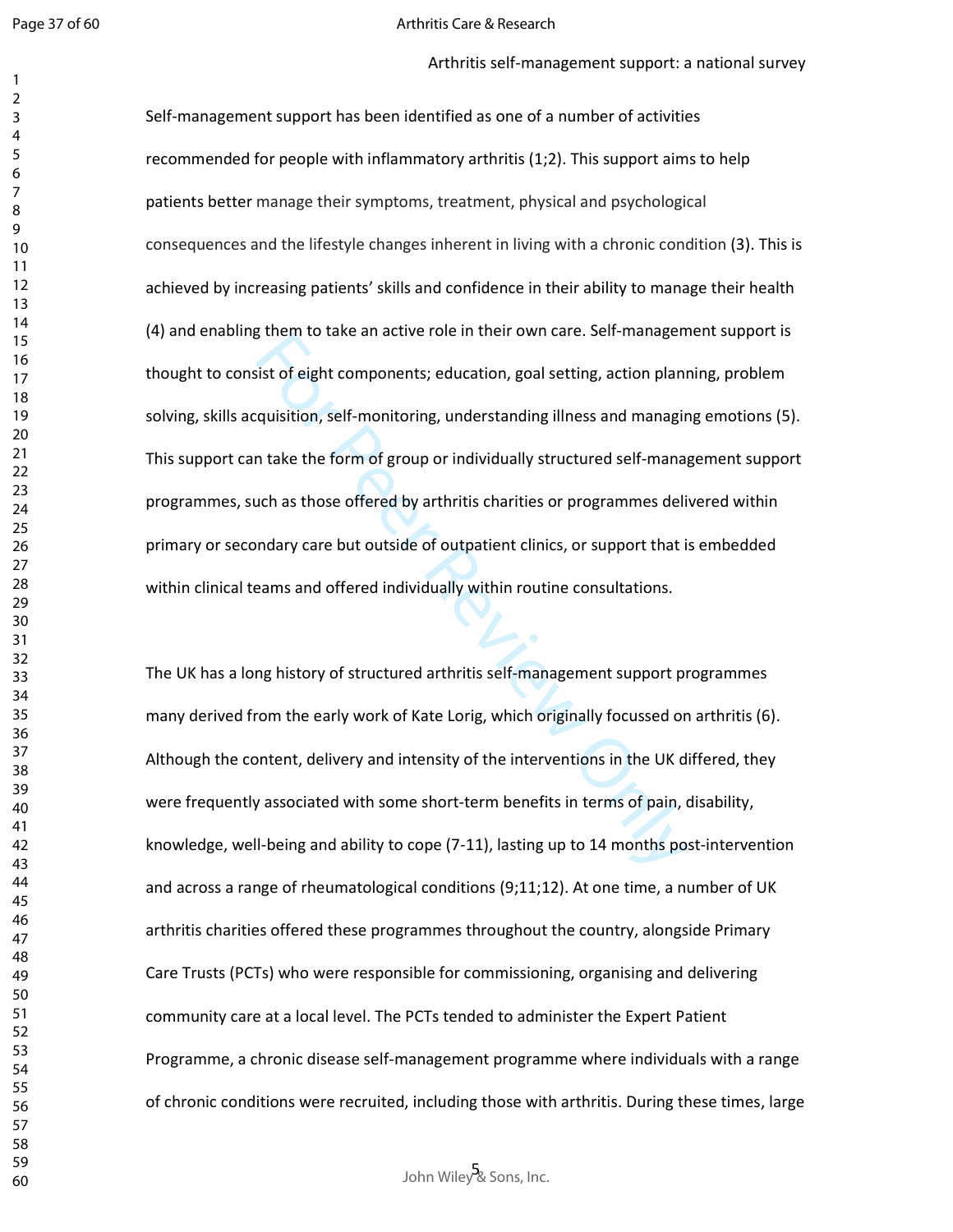numbers of people with arthritis were served by structured self-management support. These efforts began to decline approximately 10 years ago when self-management support was moved to a not-for-profit organisation set up by the UK Government to market and deliver courses, while UK arthritis charities began to decrease the number of selfmanagement programmes they offered. As a result, these programmes then had to compete with all other healthcare services for commissioning by NHS trusts, where as they had been previously funded directly in one way or another by the NHS.

moder nearthcate services for commissioning by with class,<br>busly funded directly in one way or another by the NHS.<br>rganisational changes and limiting access it is clear that peop<br>or information (13) and access to self-mana Despite these organisational changes and limiting access it is clear that people with arthritis remain eager for information (13) and access to self-management support (14). Recent research indicates that only 27% of rheumatology units in the UK can provide access to selfmanagement education (15). The reasons for this are as yet unknown and even when patients are referred and invited to attend, uptake rates in clinical practice are undetermined and in clinical trials range between 2 and 28% (16). No published data currently estimates the proportion of patients with arthritis who have attended a structured self-management support programme in the UK, which would be one indicator of the impact of these organisational changes and the degree to which evidence has been translated into practice.

To address any potential barriers to providing and accessing structured self-management support programmes, and provide an avenue for ongoing, sustainable provision recent models are now seeking to embed self-management support within rheumatology clinical teams. This would involve clinicians offering self-management support during routine clinic appointments. An RCT of brief skills-based training in communication and self-management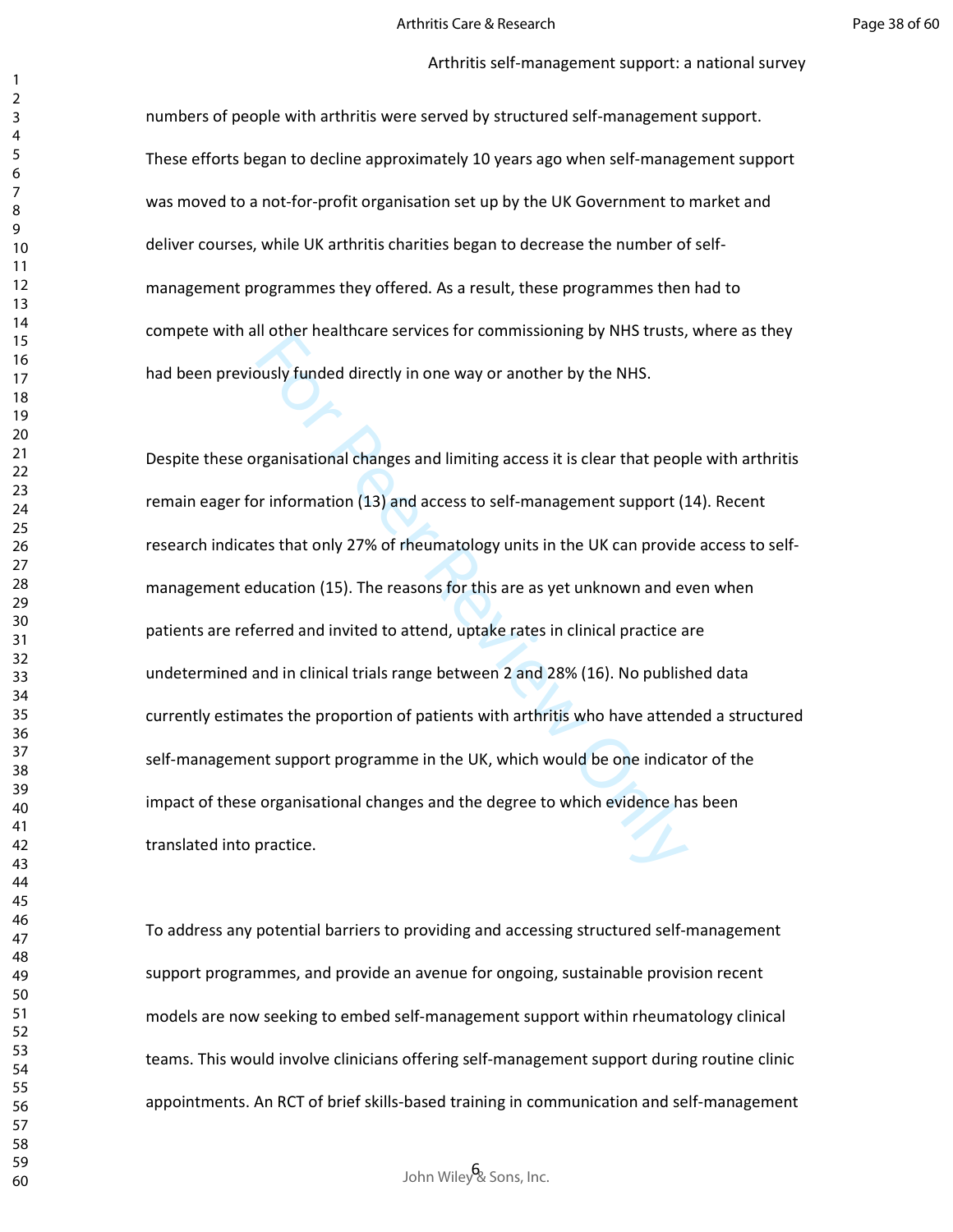#### Arthritis Care & Research

Arthritis self-management support: a national survey

skills, specifically for rheumatology healthcare professionals, found an increase in learning and integration of self-management support into standard care (17), and an increase in patient's self-efficacy and acceptance of their condition (18). What is unknown is the extent to which rheumatology healthcare professionals are already embedding self-management support into standard care, or the extent to which patients feel they receive embedded selfmanagement support within their rheumatology consultations.

sof this study are therefore to (a) establish receipt and provisor and a more therefore to (a) establish receipt and provisor and an arthritis in the UK; (b) establish if receipt of self-management and embedded, is conside The overall aims of this study are therefore to (a) establish receipt and provision of both structured self-management support programmes and embedded self-management support for patients with arthritis in the UK; (b) establish if receipt of self-management support, both structured and embedded, is considered to be associated with patient's knowledge, skills and confidence in their ability to self-manage; and (c) determine healthcare professional's attitudes to patient involvement in the care process and whether this predicts provision of embedded self-management support.

### **PATIENTS AND METHODS**

### **Participants and recruitment**

Participants, both patients and healthcare professionals, were recruited through the National Rheumatoid Arthritis Society (NRAS), UK. Members of NRAS were emailed a link to the online survey via their electronic newsletter and the wider rheumatoid arthritis community were contacted via NRAS's social media platform and website. The inclusion criteria for patients were those over the age of 18, with a self-reported diagnosis of inflammatory arthritis. For healthcare professionals, inclusion criteria were those involved in the care of patients with inflammatory arthritis. All questionnaires were completed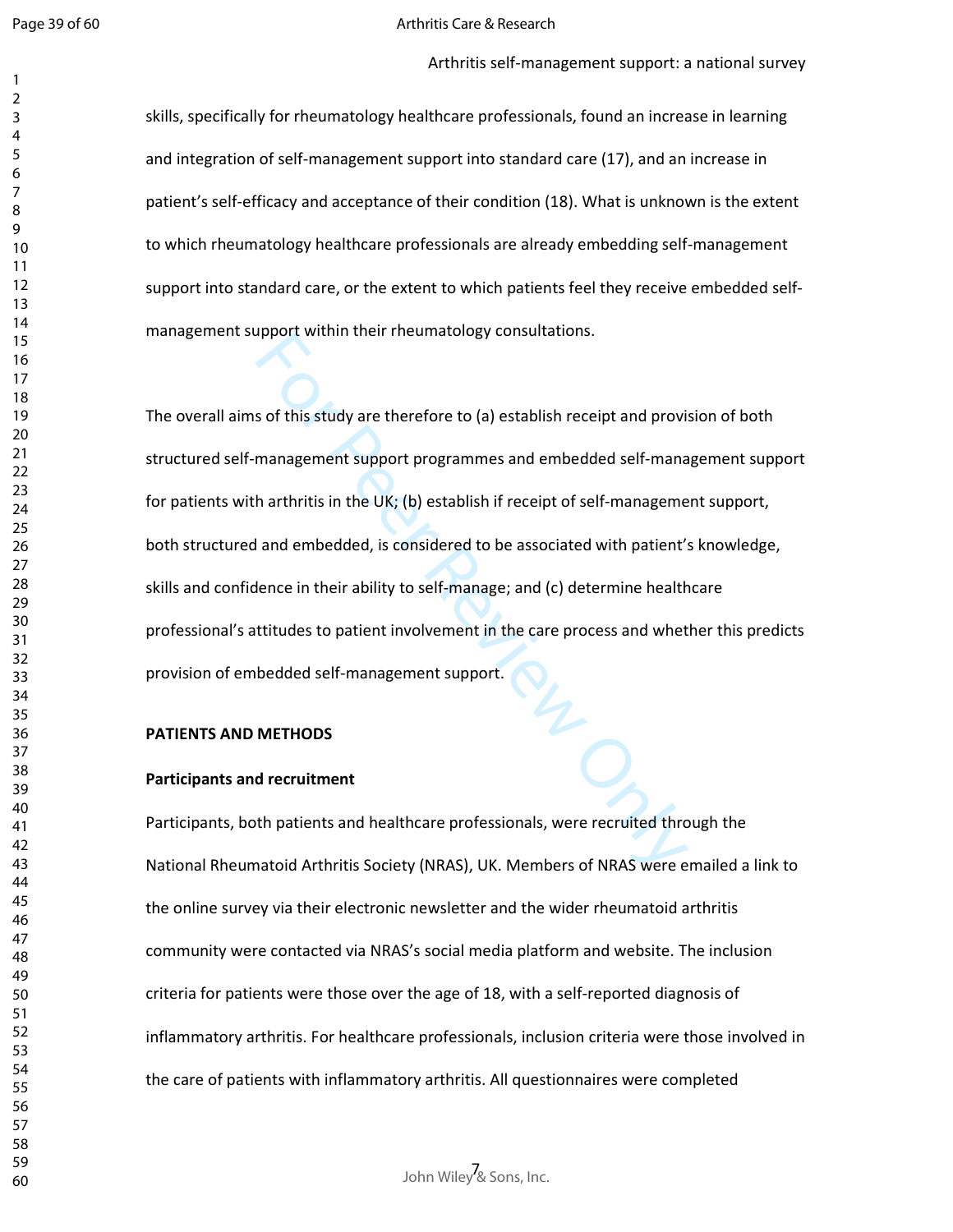anonymously; completion and submission of the questionnaire was assumed as consent to participate. The study received full ethical approval from the School of Health Sciences Research Ethics Committee, City, University of London.

### **Measures**

Two online questionnaires were developed, one for patients and the other for healthcare professionals. All data were collected online via Smart-Survey™ (19). All questions were compulsory to ensure minimal missing data. NRAS provided input into the design of the questionnaires, suggesting possible response options and rewording potentially confusing or unclear questions. These were then amended prior to ethics approval and dissemination.

Demographic and clinical variables

Patient data were collected on self-reported age, gender, disease type/s (more than one could be selected), use of methotrexate and disease duration. Healthcare professionals reported their age, gender, profession and number of years in practice.

Receipt of self-management support

In data were conected omine via smart-survey"" (19). An questensure minimal missing data. NRAS provided input into the desuggesting possible response options and rewording potentions. These were then amended prior to ethic Patients were asked 'Have you ever taken part in a structured self-management support programme?' (yes/no) and if so, where. To examine the extent to which patients were receiving embedded self-management support from their rheumatology team eight questions were designed, one for each of the eight components of self-management; education, goal setting, action planning, problem solving, skills acquisition, self-monitoring, understanding illness and managing emotions (5). For example, *"I work collaboratively with members of my rheumatology team to develop actions plans about how I manage my arthritis and its treatment".* Responses for each item were on a 4-point Likert scale from 'strongly disagree' (1) to 'strongly agree' (4). A Cronbach's alpha of 0.81 indicated good

John Wiley & Sons, Inc.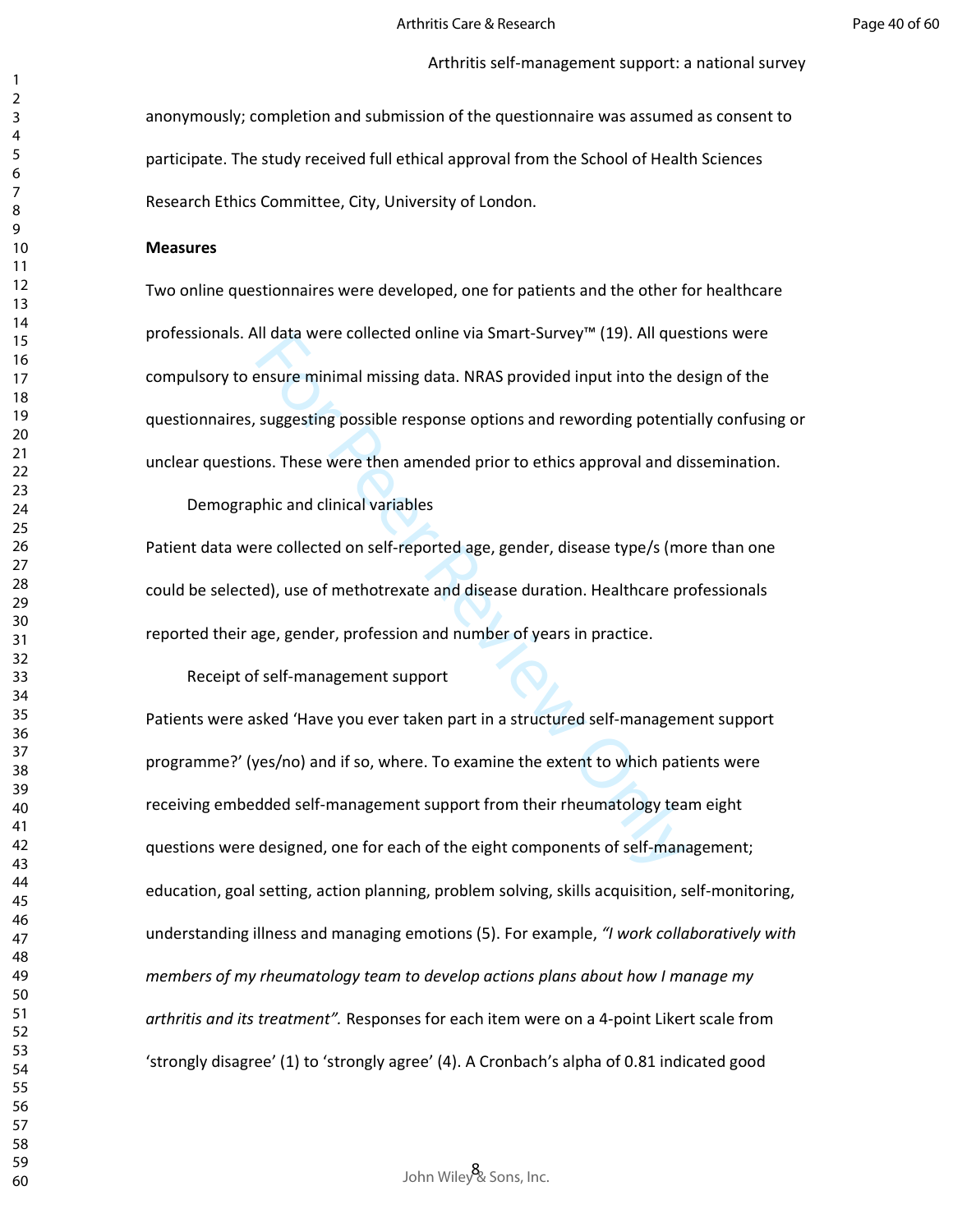$\mathbf{1}$  $\overline{2}$  $\overline{\mathbf{4}}$  $\overline{7}$ 

#### Arthritis Care & Research

Arthritis self-management support: a national survey

internal consistency for the scale. A sum score was therefore created, with greater scores indicating greater receipt of embedded self-management support.

Provision of self-management support

reprofessionals engaged their pattents with a thrists in entire<br>tipport eight questions were designed, one for each of the eigenent; education, goal setting, action planning, problem solvir<br>F-monitoring, understanding illn Healthcare professionals were asked if they offered a structured self-management support programme to their patients (yes/no), and if not the reasons why. To examine the extent to which healthcare professionals engaged their patients with arthritis in embedded selfmanagement support eight questions were designed, one for each of the eight components of self-management; education, goal setting, action planning, problem solving, skills acquisition, self-monitoring, understanding illness and managing emotions (5). For example, *"I work collaboratively with my patients to solve any problems they have about their arthritis and its treatment"*. Responses for each item were on a 4-point Likert scale from 'strongly disagree' (1) to 'strongly agree' (4). A Cronbach's alpha of 0.86 indicated good internal consistency for the scale. A sum score was therefore created, with greater scores indicating greater provision of embedded self-management support.

Self-managing

Patients completed the Patient Activation Measure (PAM), which is a 13-item (20) measure that assesses patient knowledge, skills, and confidence in their ability to self-manage. It is a shortened version of the original 22-item scale (21), which has been found to possess excellent internal validity and person reliability using Rasch models. Responses are on a 4 point Likert scale from 'disagree strongly' (1) to 'agree strongly' (4), with a N/A option. Scores can be categorised into one of four progressively higher levels of activation, level 1: 'may not yet believe that the patient role is important' (score ≤47.0), level 2: 'lacks confidence and knowledge to take action' (score 47.1 - 55.1), level 3: 'beginning to take action' (score 55.2 - 67.0) and level 4: 'has difficulty maintaining behaviours over time'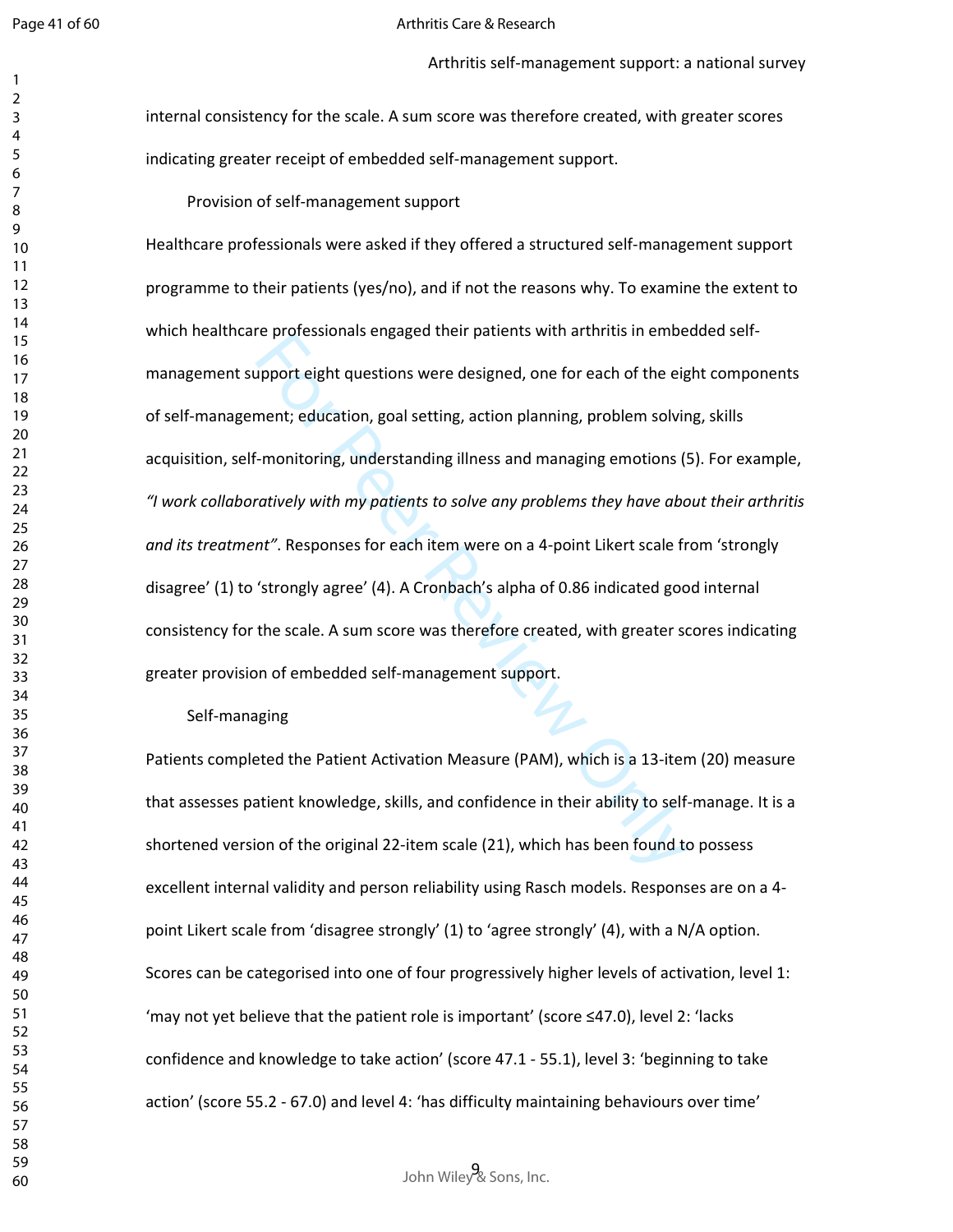(score ≥67.1). Raw scores are a total for the scale, which are then converted into scores from 0-100 with higher scores suggesting a stronger belief in their ability to manage their arthritis. This shortened version has been found to possess similar psychometric properties to the original version (20).

Essionals completed the cinician support Patient Activation<br>item measure that assesses a provider's attitude about the p<br>s. Responses are on a 4 point Likert scale from 'not important<br>ortant' (4), with N/A an option. Raw s Attitude to patient involvement in the care process Healthcare professionals completed the Clinician Support Patient Activation Measure (CS-PAM) (22) a 14-item measure that assesses a provider's attitude about the patient's role in the care process. Responses are on a 4 point Likert scale from 'not important' (1) to 'extremely important' (4), with N/A an option. Raw scores are a total for the scale. This total is then converted into a score ranging from 0-100, with higher scores indicating an increased belief that patients with arthritis should be more involved in the care process. Scores can be categorized into one of the 3 levels of activation. Level 1: 'patient should follow medical advice' (score of ≤37.81), level 2: 'patient can make independent judgments and actions' (score 39.23 - 58.44) and level 3: 'patient is able to function as a member of the care team' (score ≥60.13). The authors report good internal validity and using Rasch models the person reliability is also within acceptable limits (22).

### **Analysis**

Descriptive statistics were used to summarise the characteristics of the sample. For patients, a multiple regression was performed to predict patient knowledge, skills, and confidence in their ability to self-manage (PAM) from disease type, age, gender, disease duration, use of methotrexate, attendance at structured self-management support programme and receipt of embedded self-management support (8 items). For healthcare professionals, a multiple regression was performed to predict engagement in embedded self-management support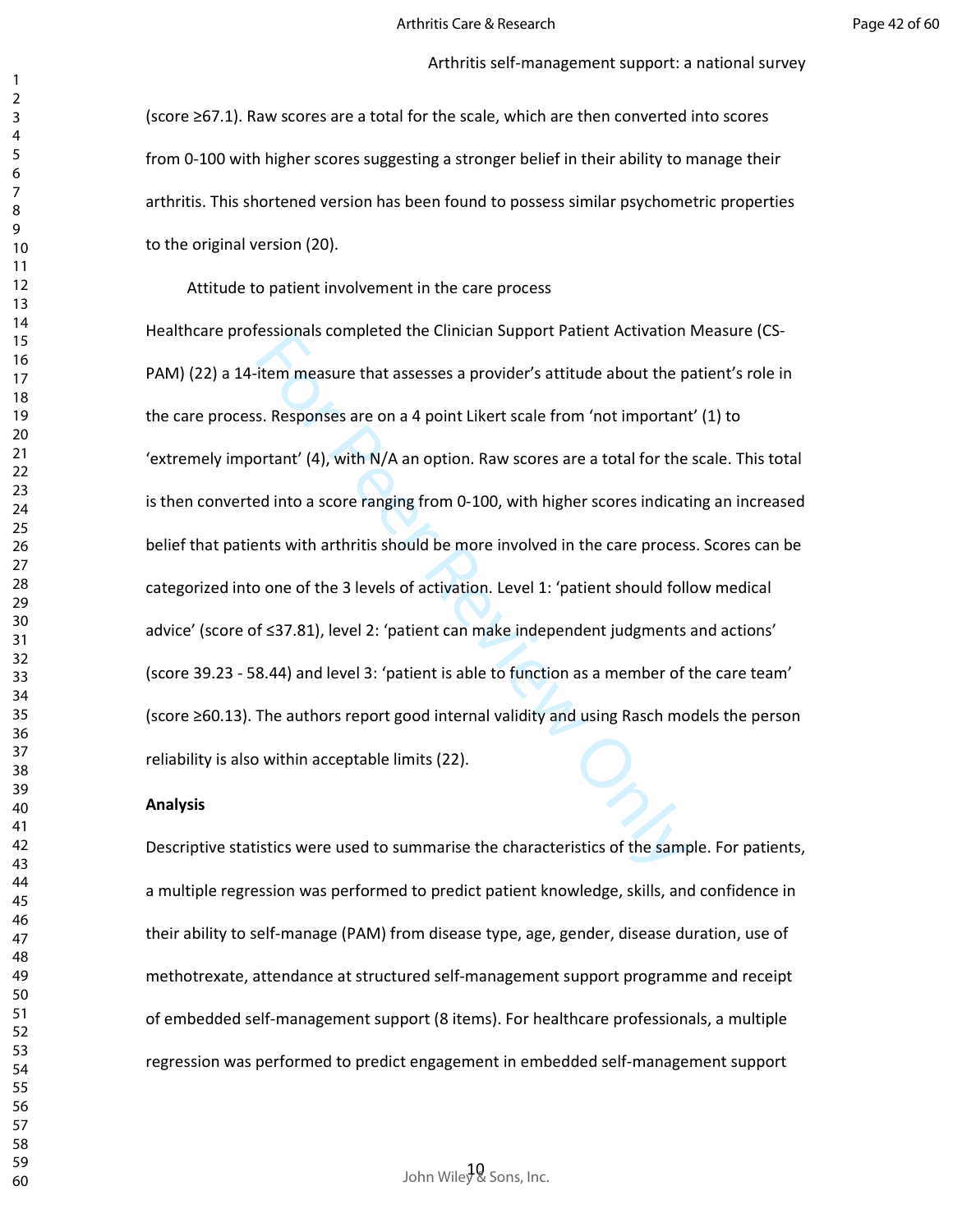$\mathbf{1}$  $\overline{2}$  $\overline{\mathbf{4}}$  $\overline{7}$ 

Arthritis Care & Research

Arthritis self-management support: a national survey

(total scores) from age, gender, profession, years in practice and attitude to patient involvement in the care process (CS-PAM).

### **RESULTS**

### **Participant characteristics**

identify themselves as having arthritis - 885 patients were inc<br>Most participants were living with just one rheumatological co<br>jority had been diagnosed with rheumatoid arthritis (Table 1)<br>n was 10.86 years (SD = 10.28 yea A total of 886 patients took part in the survey. One participant was removed from the study, as they did not identify themselves as having arthritis - 885 patients were included in the final analyses. Most participants were living with just one rheumatological condition (71.50%). A majority had been diagnosed with rheumatoid arthritis (Table 1). The average disease duration was 10.86 years (SD = 10.28 years). Eighty-three percent of the sample were female and age ranged from 21 to 88 years. A total of 117 healthcare professionals responded. Most of the sample were nurses followed by occupational therapists and rheumatologists (Table 2). Eighty-three per cent of the sample were female and age ranged from 21 to 64 years. The mean number of years in practice was 19.89 (SD = 10.93 years).

### **Patient's receipt of self-management support**

Only 15% (n=133) of patients had attended a structured self-management support programme and this was primarily within the rheumatology service at their treating hospital (Table 3). Receipt of embedded self-management support was more common. Approximately 50% of participants agreed or strongly agreed that they worked collaboratively with members of their rheumatology team to set goals and develop action plans about how to manage their arthritis and had been taught the skills they needed to manage and monitor their condition, as well as understand any test results (online supplementary material A). Over 70% of patients strongly agreed or agreed that a member of their rheumatology team had provided them with information and education about their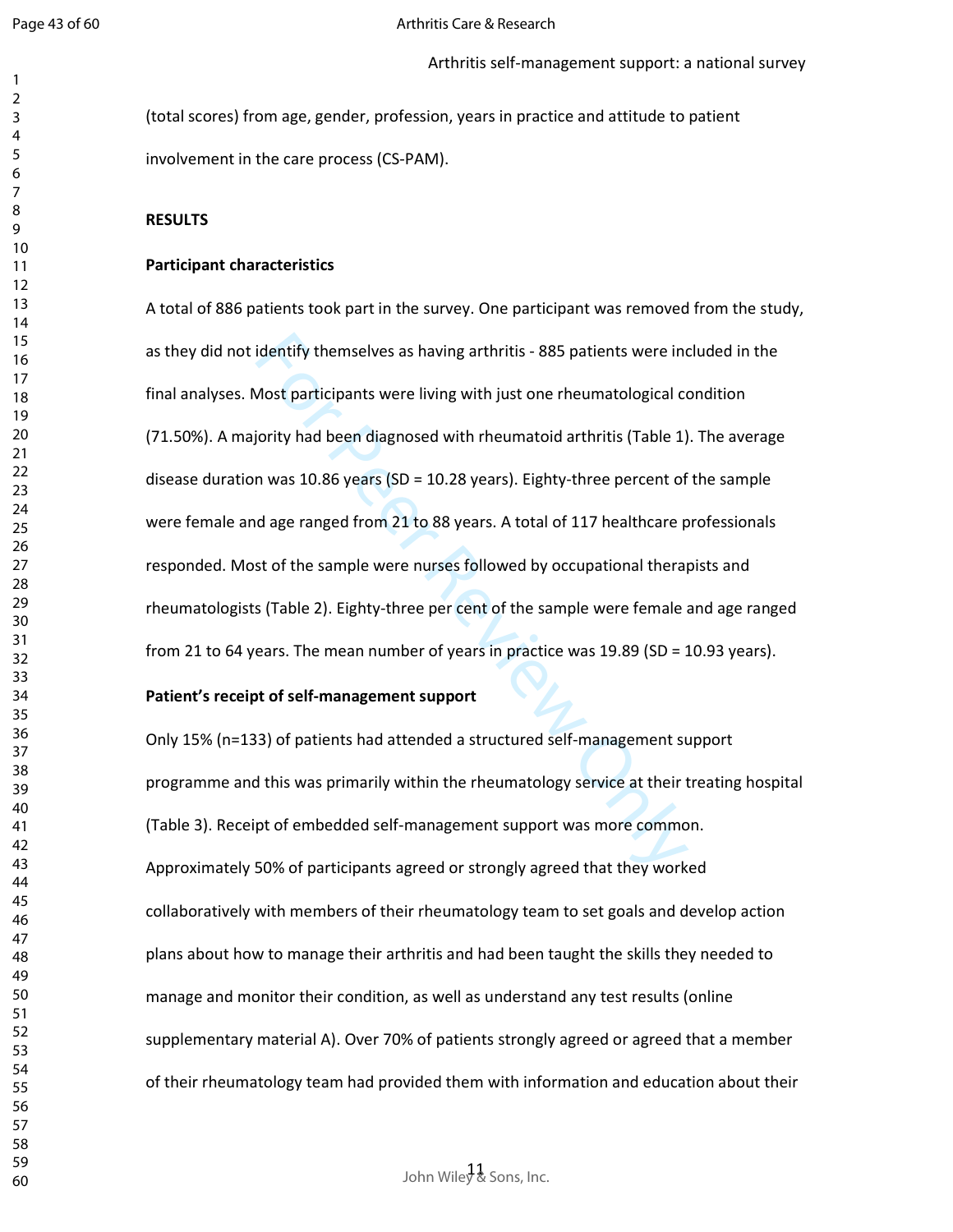arthritis, or that patients had worked collaboratively with their rheumatology team to solve any problems relating to their condition. By contrast, only 20-30% of participants agreed or strongly agreed that they had been able to discuss their understanding of their arthritis and its treatment with a member of their rheumatology team or that a member of the team had helped them manage the emotions or stresses associated with their condition and its treatment.

### **Patients self-managing**

**anaging**<br>score on the PAM was 57.82 (SD = 15.51). The sample were e<br>levels of activation, 251 (28.40%) participants were at activat<br>that the patient role is important), 182 (20.60%) at level 2 (la<br>to take action), 204 (2 Patients' mean score on the PAM was 57.82 (SD = 15.51). The sample were evenly split across the four levels of activation, 251 (28.40%) participants were at activation level 1 (may not yet believe that the patient role is important), 182 (20.60%) at level 2 (lacks confidence and knowledge to take action), 204 (23.10%) at level 3 (beginning to take action) and 248 (28.00%) at level 4 (has difficulty maintaining behaviours over time). The multiple regression model explained 55% of the variance in PAM scores (F  $(15, 868)$  = 25.59, p < 0.001). Disease duration (β = 0.16, *p* < .001), embedded goal setting (β = 0.16, *p* = .01), embedded selfmonitoring (β = 0.16, *p* = .03) and embedded discussions about the patients understanding of their condition ( $\beta$  = -0.15,  $p < .001$ ) were the only statistically significant predictors in the model (Table 4).

### **Healthcare professionals attitudes to patient involvement in the care process**

Healthcare professionals' mean score on the CS-Pam was 77.13 (SD = 13.99). No healthcare professionals scored within activation level 1 (patient should follow medical advice), 11 (9.40%) were within level 2 (patient can make independent judgments and actions) and 106 (90.60%) were in level 3 (patient is able to function as a member of the care team).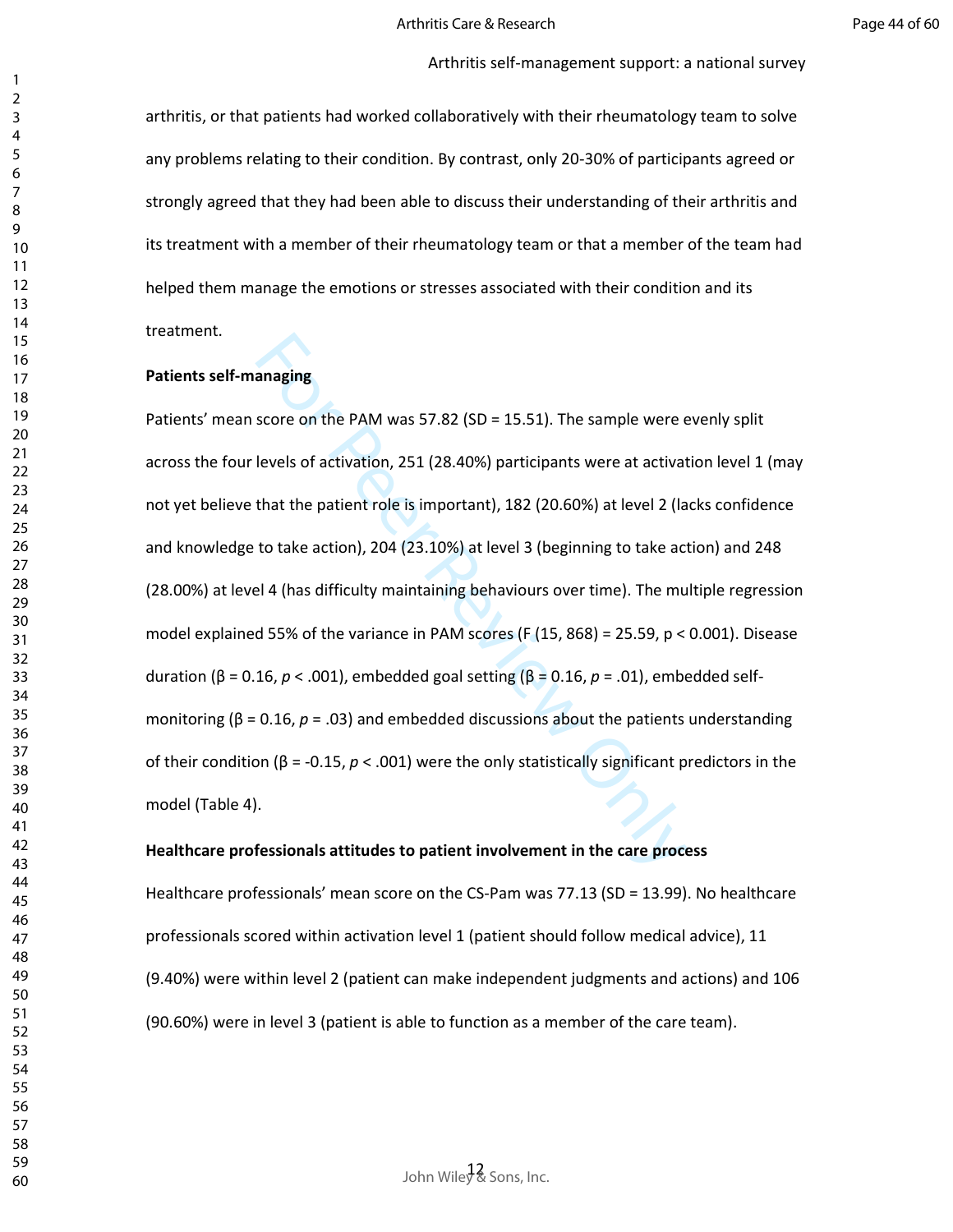$\mathbf{1}$ 

Arthritis Care & Research

Arthritis self-management support: a national survey

### **Healthcare professionals provision of self-management support**

Almost 60% of the healthcare professionals were unable to offer a structured selfmanagement support programme to their patients with arthritis. This was mainly due to a lack of staffing ( $n = 41$ , 35.00%) and funding ( $n = 20$ , 17.10%). Others reported not being aware of a suitable programme in their area ( $n = 14$ , 12%). Some had a preference to refer patients to other external agencies or organisations (n = 13, 11.1%) or to offer selfmanagement support themselves on an individual basis ( $n = 3$ , 2.6%).

En external agencies of organisations  $(n - 13, 11.176)$  of to one<br>upport themselves on an individual basis  $(n = 3, 2.6\%)$ .<br>althcare professionals were unable to offer a structured appr<br>patients, self-management support was Whilst many healthcare professionals were unable to offer a structured approach to supporting their patients, self-management support was more likely to be embedded within standard care. All healthcare professionals surveyed agreed or strongly agreed that they provided information and education to their patients about their arthritis and its treatment (online supplementary material B). Over 90% agreed or strongly agreed that they worked collaboratively with their patients to set goals, develop plans of action, problem solve, help them acquire the necessary skills to manage their arthritis and, understand their arthritis and its treatment. Over 85% agreed or strongly agreed that they taught their patients how to monitor their arthritis and its treatment including the meaning of any blood tests and managing the emotional impact and stresses related to their arthritis. A multiple regression to explore whether CS-PAM scores, along with demographic characteristics could predict engagement in embedded self-management support was not statistically significant (F (8, ) = 1.69,  $p = 0.11$ ).

### **Differences between healthcare professionals and patients**

Figure 1 demonstrates differences between healthcare professionals and patients on the degree to which the eight components of self-management support were felt to be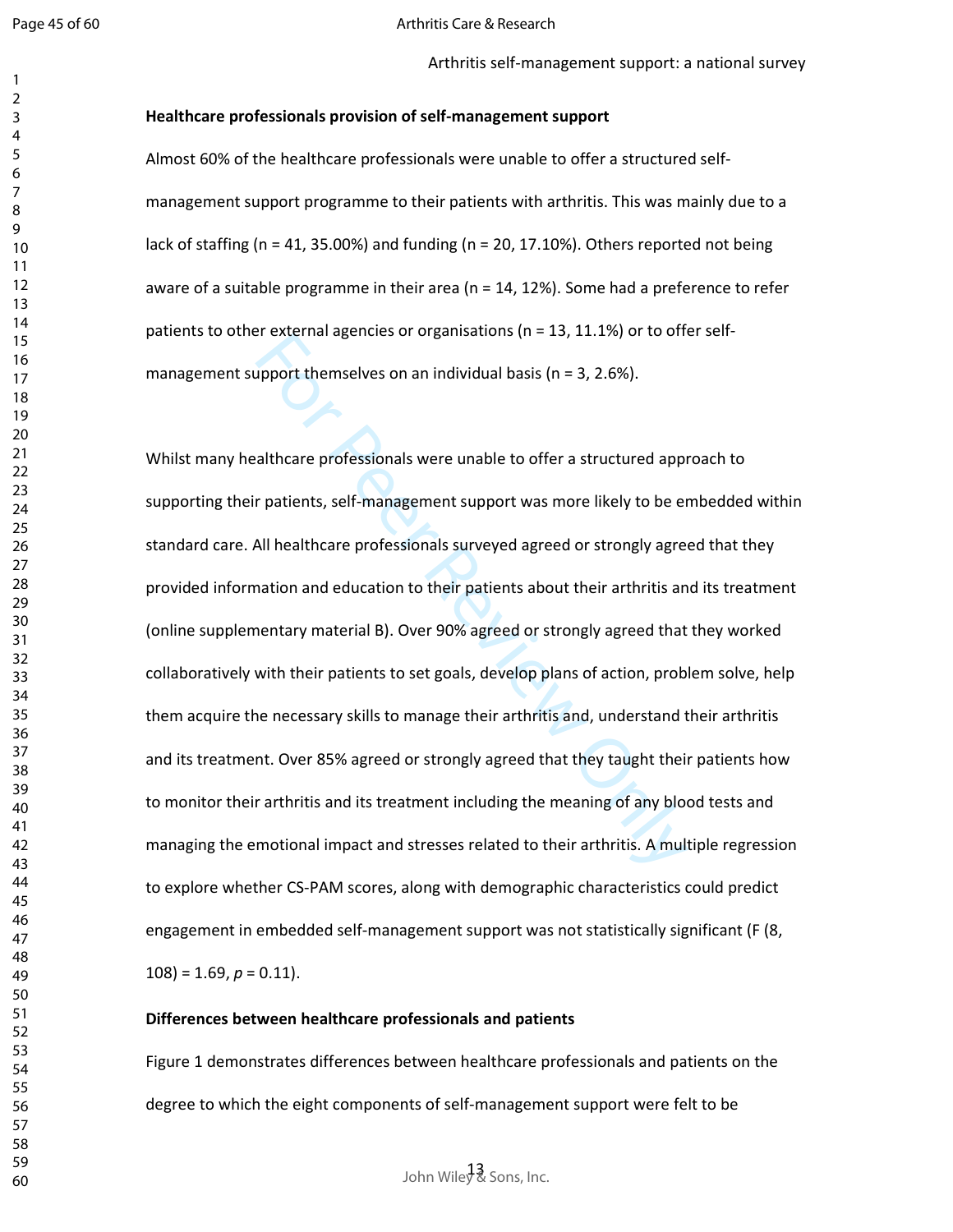embedded in standard care. Healthcare professionals on average agreed or strongly agreed that they worked with their patients to engage in all eight components of self-management support. Patients, on the other hand, disagreed that many of the eight components of selfmanagement support were being offered to them during their routine consultations.

### **DISCUSSION**

Int support should be integral to the care of people with arth<br>this is implemented can differ from structured programmes corrinary care but outside of the outpatients setting to approa<br>in routine care. There is limited dat Self-management support should be integral to the care of people with arthritis (1). The mode in which this is implemented can differ from structured programmes delivered in secondary and primary care but outside of the outpatients setting to approaches that are embedded within routine care. There is limited data however, on the provision and uptake of self-management support by patients with arthritis in the UK. This survey found that only 15% of patients with arthritis had attended a structured self-management support programme. Possibly unsurprising given that 60% of rheumatology healthcare professionals were unable to offer a structured self-management support programme to their patients. Primarily because they were unable to staff or fund such services, which corresponds to the barriers to providing psychological support in arthritis (15). Attendance is an important indicator of reach (23), but despite evidence dating back to the 1980's (6) translation of evidence into UK practice appears to remain limited potentially due to the changes made to the commissioning of self-management programmes over 10 years ago.

One potential way of overcoming a lack of access to structured approaches is to embed selfmanagement support into standard care. A model which has received recent attention in the literature (17;18). In fact, although the current study found that many healthcare professionals were unable to offer structured self-management support, they reported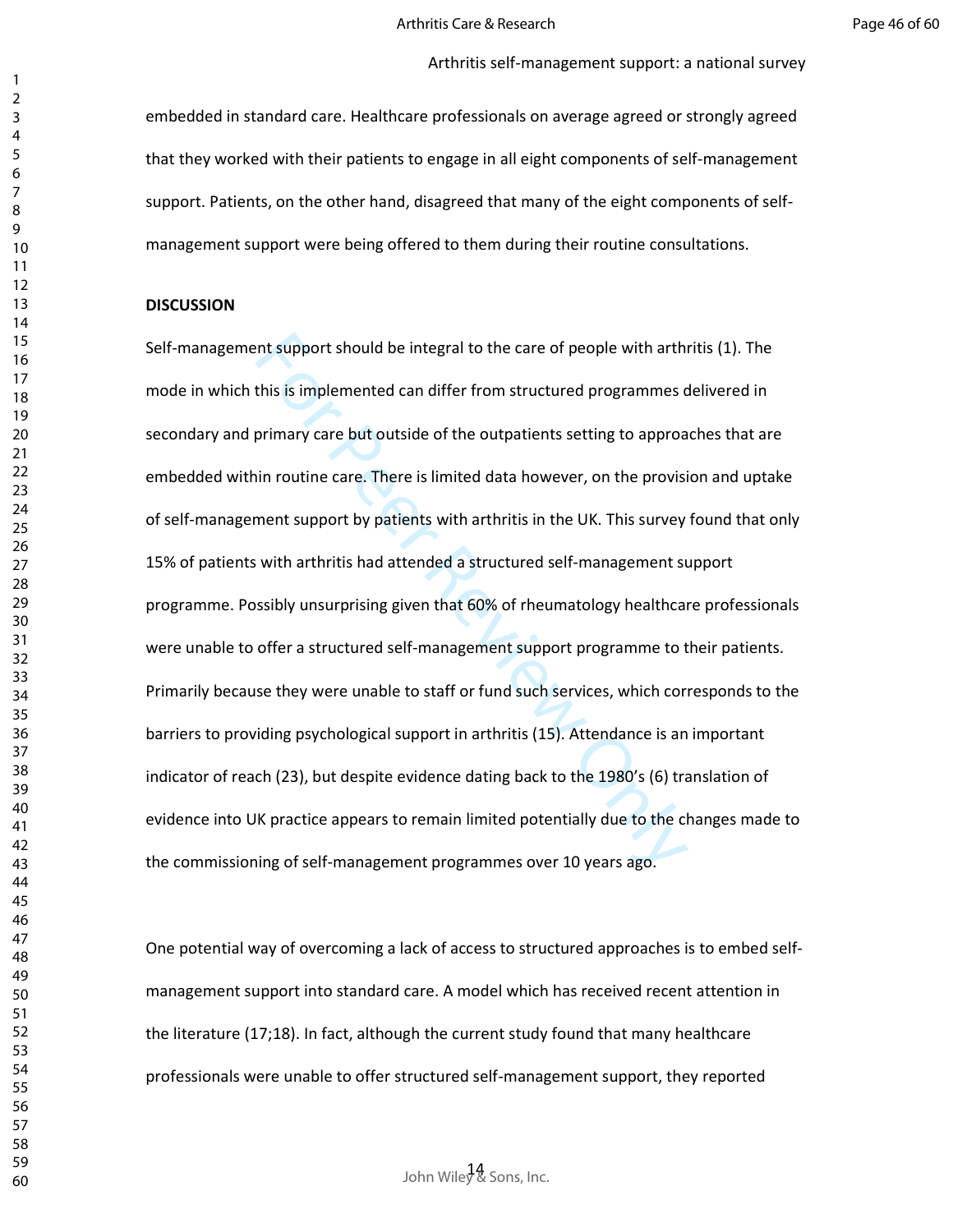$\mathbf{1}$  $\overline{2}$  $\overline{\mathbf{4}}$  $\overline{7}$ 

### Arthritis Care & Research

Arthritis self-management support: a national survey

embedding self-management support into their routine clinic appointments. This shift from the provision of structured self-management programmes, 10 years ago, to embedded support may in part reflect the permeation of the self-management approach into clinical training and NHS priorities (24;25). This does however rely on the ability and preferences of individual clinician.

nts and healthcare professionals were not matched, data from<br>atients do not perceive receiving much self-management surf<br>ers, whilst healthcare professionals report providing high lev<br>ate variation between clinicians on th Although patients and healthcare professionals were not matched, data from this survey indicated that patients do not perceive receiving much self-management support in their clinical encounters, whilst healthcare professionals report providing high levels of support. This could indicate variation between clinicians on the self-management support offered within routine consultations, a lack of shared language between healthcare professionals and patients for self-management (26) and/or the inability of patients and/or healthcare professionals to accurately assess receipt or delivery of self-management support. When patients are able to engage with their healthcare team at a level of involvement consistent with their preferences they experience greater satisfaction with their care, are less depressed and have better health outcomes (27) therefore further investigation into the delivery and receipt of self-management support within the same clinical encounters is required. Given that this study found that embedding goal setting and self-monitoring into routine consultations was associated with greater knowledge, skills and confidence in patients' ability to self-manage, as opposed to attendance at a structured self-management support programme. This provides further justification for embedding self-management support into routine care.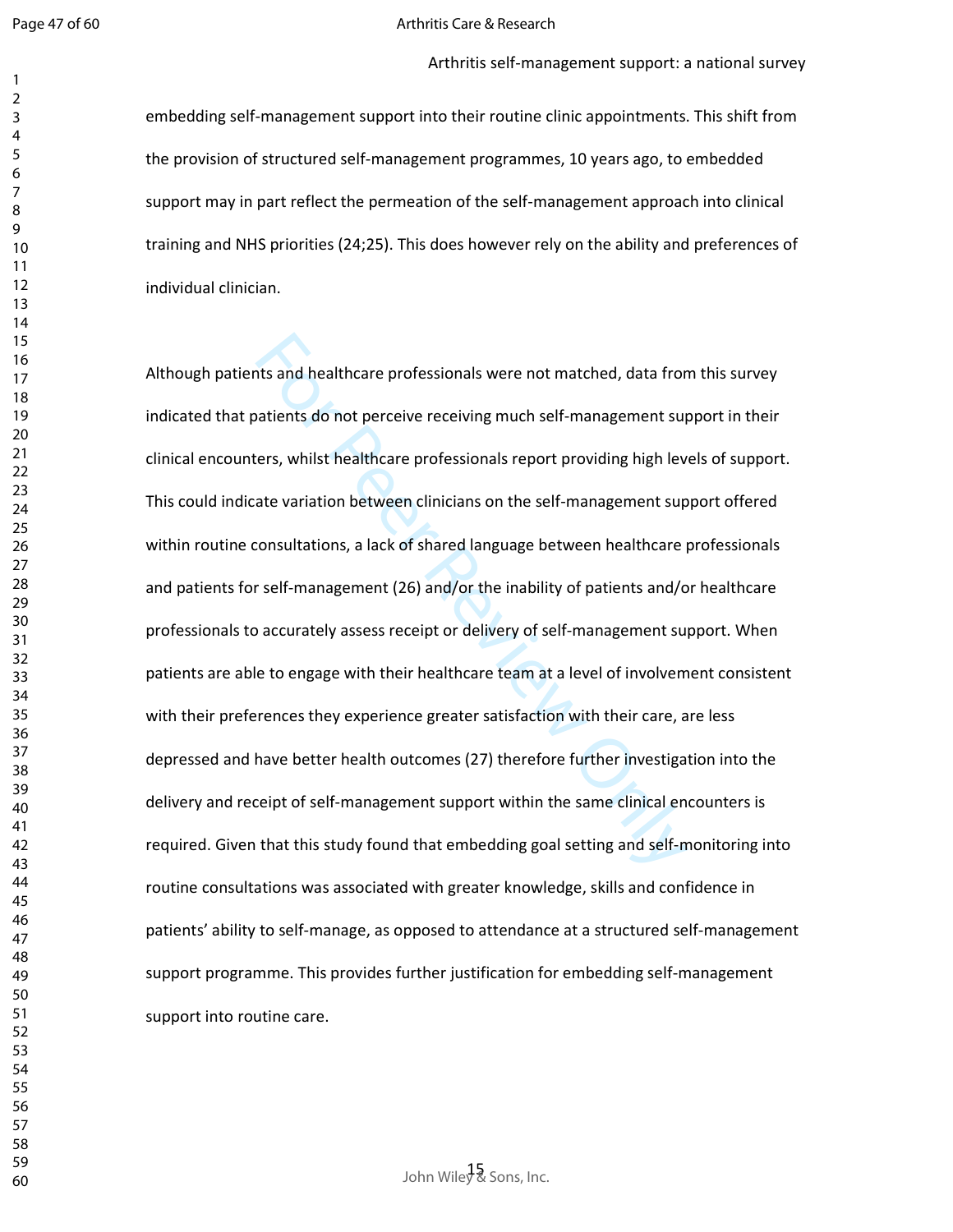Arthritis self-management support: a national survey

ess, these was a potential reconsiliant interiorus. These was a potential perpofessionals, and data is bias towards nursing and the allie<br>If those who are more interested in self-management support<br>cruitment strategy, as i Recruitment of participants to this survey via online methods yielded a significant response from patients, highlighting the advantages of this approach. One of the strengths of this study is the large, national sample, however concerns have been raised about the representativeness of online research (28). It was however, not possible to estimate the number of people who received or saw the invitation to participate to assess representativeness, due to the online recruitment methods. There was a poorer response from healthcare professionals, and data is bias towards nursing and the allied health professions and those who are more interested in self-management support. The study was limited by its recruitment strategy, as individuals who join societies such as NRAS, may be those who actively seek information and support in relation to their condition. Other potential limitations relate to the questions aimed to measure engagement in embedded self-management support. We do not know how participants interpreted structured selfmanagement support programmes and there may be other components of selfmanagement that were not covered, particularly as we know that patients and healthcare professionals often hold different models of self-management (26). The measure was also developed specifically for this study, and although it contained good internal consistency we did not assess test-retest reliability or other forms of validity. Generalisability of the study outside of the UK is also not possible, given that importance and funding of selfmanagement support differs by country.

Considering the emphasis placed on patient empowerment (24) and the integration of selfmanagement support into the guidelines for managing arthritis (1;2), there seems to be some way to go before evidence has been translated into practice. Despite its long history and evidence base this survey revealed that the organisational changes made to the delivery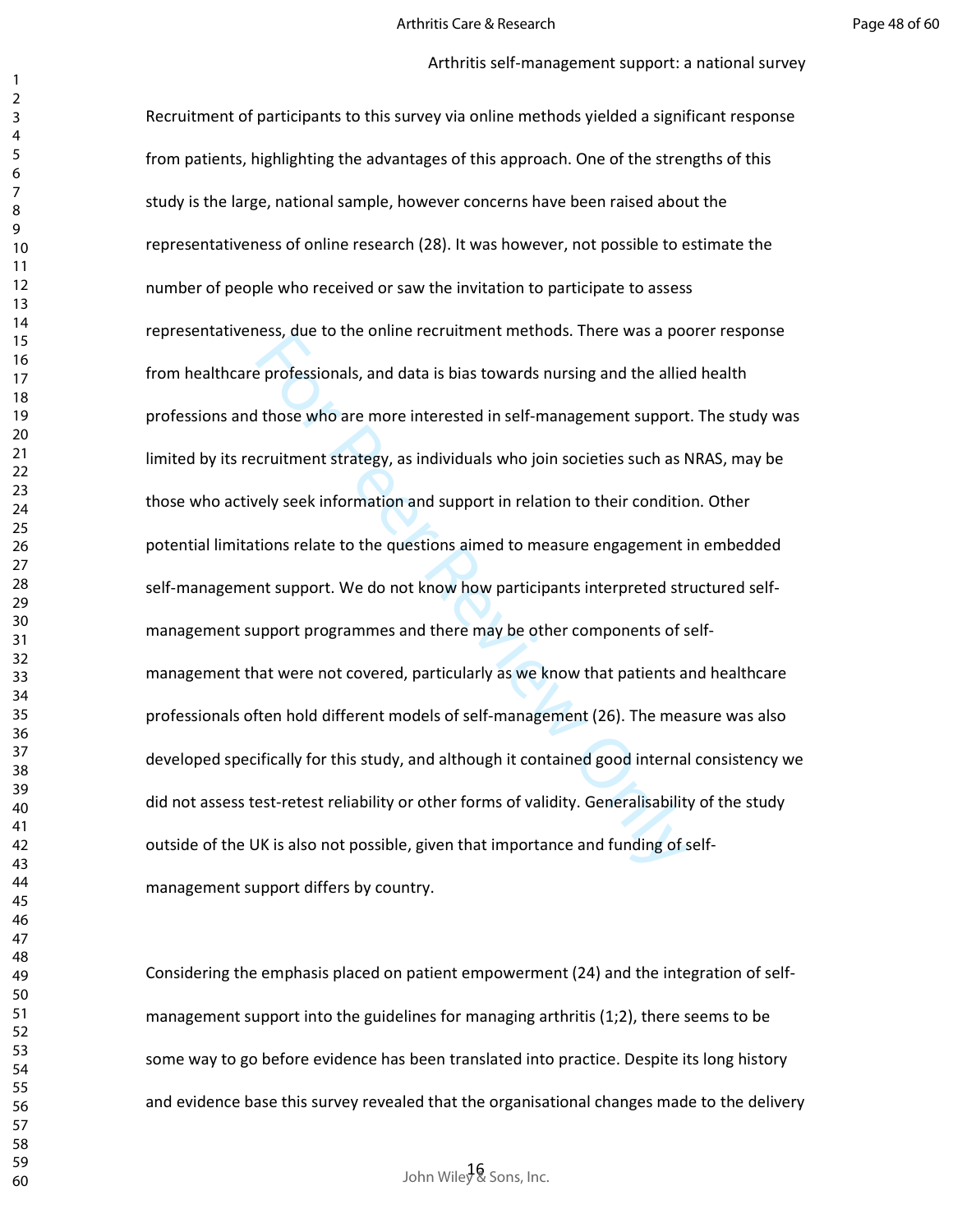### Arthritis Care & Research

Arthritis self-management support: a national survey

| $\mathbf{1}$   |                                                                                                                                                                                                                                                                                                                   |
|----------------|-------------------------------------------------------------------------------------------------------------------------------------------------------------------------------------------------------------------------------------------------------------------------------------------------------------------|
| $\overline{2}$ |                                                                                                                                                                                                                                                                                                                   |
| 3              | and funding of self-management support in the UK means that only a small proportion of                                                                                                                                                                                                                            |
| $\overline{4}$ |                                                                                                                                                                                                                                                                                                                   |
| 5<br>6         | patients with inflammatory arthritis have attended a structured self-management support                                                                                                                                                                                                                           |
| 7<br>8         | programme. From the healthcare professional perspective, it appears that self-management                                                                                                                                                                                                                          |
| 9<br>10        | support is now more likely to be embedded within routine clinic appointments. When goal                                                                                                                                                                                                                           |
| 11             |                                                                                                                                                                                                                                                                                                                   |
| 12<br>13       | setting and self-monitoring were embedded into routine care this was associated with                                                                                                                                                                                                                              |
| 14<br>15       | increased patient knowledge, skills and confidence to self-manage. Patients however, felt                                                                                                                                                                                                                         |
| 16<br>17       | that this does not always occur, which raises concerns about the impact that this may have                                                                                                                                                                                                                        |
| 18<br>19       | on their experience of care and the health outcomes of patients with arthritis.<br>Represent to Date of the Manuscript Changes of the Manuscript Changes of the Manuscript Changes of the Manuscript Changes of the Manuscript Changes of the Manuscript Changes of the Manuscript Changes of the Manuscript Chan |
| 20             |                                                                                                                                                                                                                                                                                                                   |
| 21             |                                                                                                                                                                                                                                                                                                                   |
| 22             |                                                                                                                                                                                                                                                                                                                   |
| 23             |                                                                                                                                                                                                                                                                                                                   |
| 24             |                                                                                                                                                                                                                                                                                                                   |
| 25             |                                                                                                                                                                                                                                                                                                                   |
| 26             |                                                                                                                                                                                                                                                                                                                   |
| 27             |                                                                                                                                                                                                                                                                                                                   |
| 28             |                                                                                                                                                                                                                                                                                                                   |
| 29             |                                                                                                                                                                                                                                                                                                                   |
| 30             |                                                                                                                                                                                                                                                                                                                   |
| 31             |                                                                                                                                                                                                                                                                                                                   |
| 32             |                                                                                                                                                                                                                                                                                                                   |
| 33             |                                                                                                                                                                                                                                                                                                                   |
| 34             |                                                                                                                                                                                                                                                                                                                   |
| 35             |                                                                                                                                                                                                                                                                                                                   |
| 36             |                                                                                                                                                                                                                                                                                                                   |
|                |                                                                                                                                                                                                                                                                                                                   |
| 37             |                                                                                                                                                                                                                                                                                                                   |
| 38             |                                                                                                                                                                                                                                                                                                                   |
| 39             |                                                                                                                                                                                                                                                                                                                   |
| 40             | $\mathcal{P}_{L}$                                                                                                                                                                                                                                                                                                 |
| 41             |                                                                                                                                                                                                                                                                                                                   |
| 42             |                                                                                                                                                                                                                                                                                                                   |
| 43             |                                                                                                                                                                                                                                                                                                                   |
| 44             |                                                                                                                                                                                                                                                                                                                   |
| 45             |                                                                                                                                                                                                                                                                                                                   |
| 46             |                                                                                                                                                                                                                                                                                                                   |
| 47             |                                                                                                                                                                                                                                                                                                                   |
| 48             |                                                                                                                                                                                                                                                                                                                   |
| 49             |                                                                                                                                                                                                                                                                                                                   |
| 50             |                                                                                                                                                                                                                                                                                                                   |
| 51             |                                                                                                                                                                                                                                                                                                                   |
| 52             |                                                                                                                                                                                                                                                                                                                   |
| 53             |                                                                                                                                                                                                                                                                                                                   |
| 54             |                                                                                                                                                                                                                                                                                                                   |
| 55             |                                                                                                                                                                                                                                                                                                                   |
| 56             |                                                                                                                                                                                                                                                                                                                   |
| 57             |                                                                                                                                                                                                                                                                                                                   |
| 58             |                                                                                                                                                                                                                                                                                                                   |
| 59             |                                                                                                                                                                                                                                                                                                                   |
| 60             | John Wiley & Sons, Inc.                                                                                                                                                                                                                                                                                           |
|                |                                                                                                                                                                                                                                                                                                                   |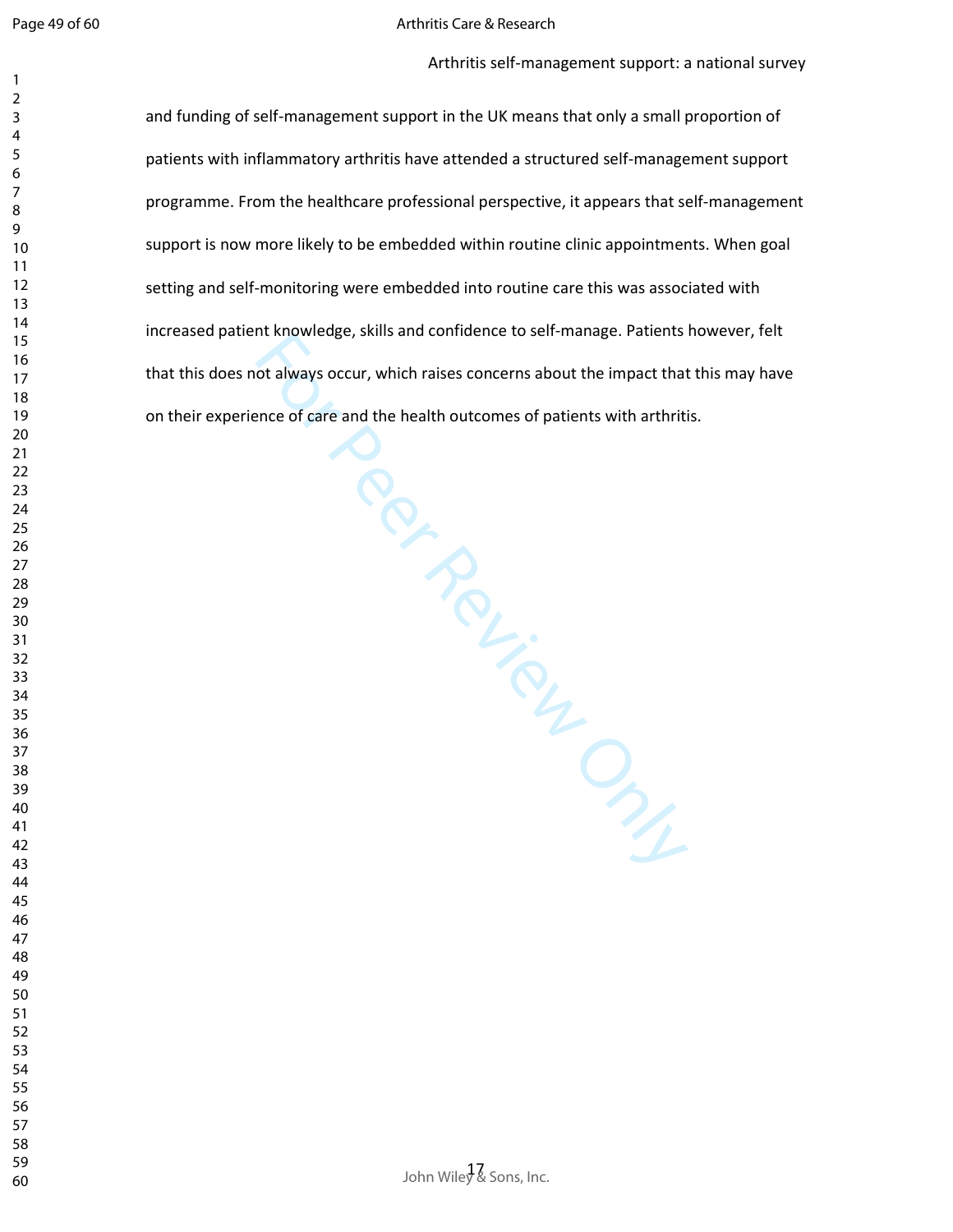### **REFERENCES**

(1) Zangi HA, Ndosi M, Adams J, Andersen L, Bode C, Boström C et al. EULAR

recommendations for patient education for people with inflammatory arthritis. Ann Rheu

Dis 2015; 74: 954-62.

(2) National Institute for Health and Care Excellence. Rheumatoid arthritis: the management of rheumatoid arthritis in adults CG79. 2009. London, NICE.

(3) Barlow J, Wright C, Sheasby J, Turner A, Hainsworth J. Self-management approaches for people with chronic conditions: a review. Patient Educ Couns 2002; 48:177-87.

(4) Dures E, Hewlett S. Cognitive-behavioural approaches to self-management in rheumatic disease. Nat Rev Rheumatol 2012; 8:553-9.

arthritis in adults CG79. 2009. London, NICE.<br>
Fight C, Sheasby J, Turner A, Hainsworth J. Self-management and<br>
conic conditions: a review. Patient Educ Couns 2002; 48:177-8<br>
Melt S. Cognitive-behavioural approaches to sel (5) Mulligan K, Steed E, Newman S. Different types and components of self-management interventions. In: Newman S, Steed E, Mulligan K, editors. Chronic Physical Illness: Self-Management and Behavioural Interventions. Maidenhead: Open University Press; 2009. 64- 77.

(6) Lorig KR. Arthritis Self-Management: A Patient Education Program. Rehabil Nurs 1982; 7:16-20.

(7) Riemsma RP, Taal E, Kirwan JR, Rasker JJ. Systematic review of rheumatoid arthritis patient education. Arthritis Rheum 2004; 51:1045-59.

(8) Niedermann K, Fransen J, Knols R, Uebelhart D. Gap between short- and long-term effects of patient education in rheumatoid arthritis patients: A systematic review. Arthritis Rheum 2004; 51:388-98.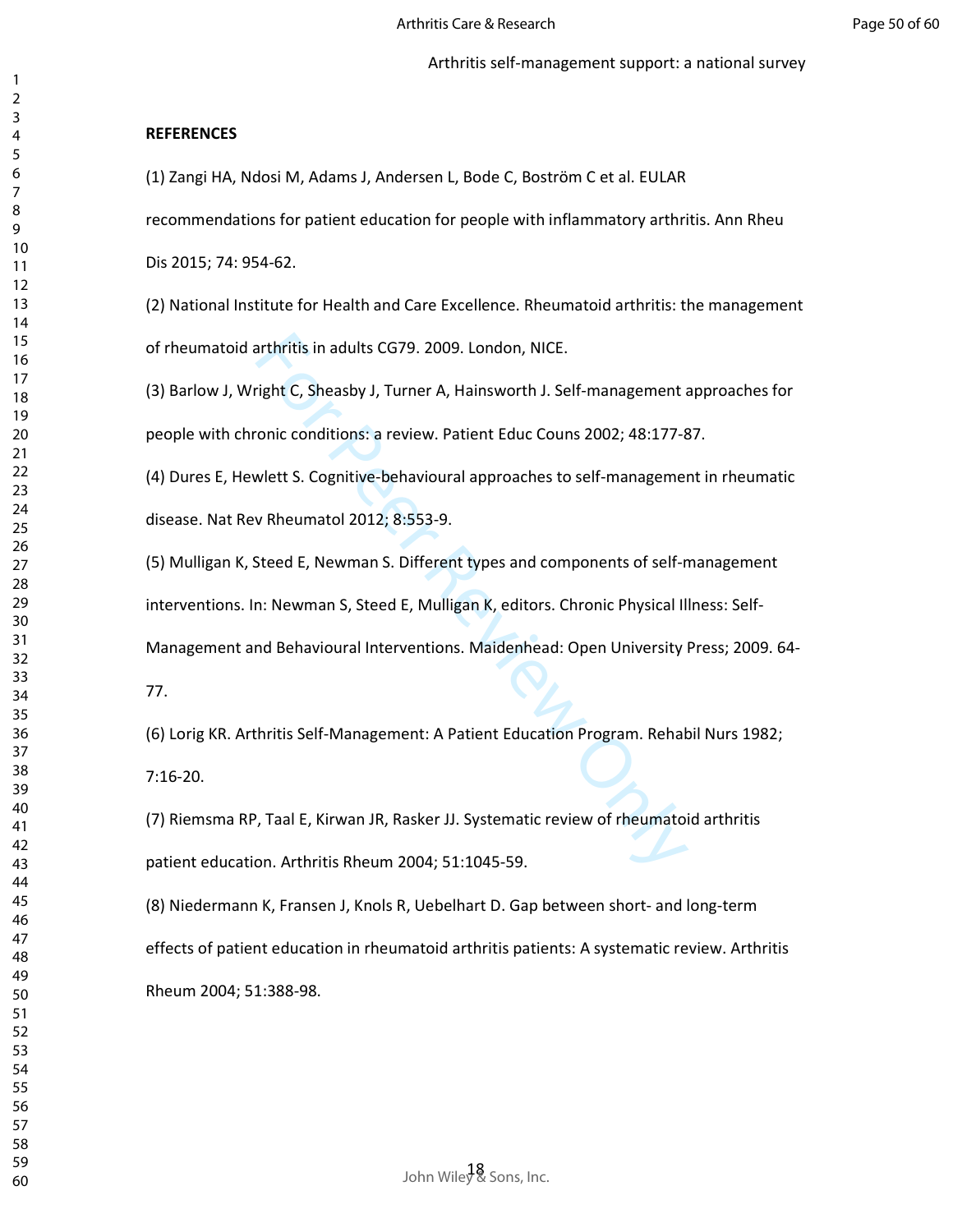Arthritis Care & Research

Arthritis self-management support: a national survey

| (9) Astin JA, Beckner W, Soeken K, Hochberg MC, Berman B. Psychological interventions for    |
|----------------------------------------------------------------------------------------------|
| rheumatoid arthritis: A meta-analysis of randomized controlled trials. Arthritis Rheum 2002; |
| 47:291-302.                                                                                  |

(10) Knittle K, Maes S, de Gucht V. Psychological interventions for rheumatoid arthritis: Examining the role of self-regulation with a systematic review and meta-analysis of randomized controlled trials. Arthritis Care Res (Hoboken) 2010; 62:1460-72.

Italieus trans. Arthritis care nes (1000Kerr) 2010, 02.1400-72<br>Valley MP, Wang PS, Avorn J, Solomon DH. Arthritis self-man<br>rams: a meta-analysis of the effect on pain and disability. Arthritis<br>13.<br>D, Hammond A, Betteridge (11) Warsi A, LaValley MP, Wang PS, Avorn J, Solomon DH. Arthritis self-management education programs: a meta-analysis of the effect on pain and disability. Arthritis Rheum 2003; 48:2207-13.

(12) Iversen MD, Hammond A, Betteridge N. Self-management of rheumatic diseases: state of the art and future perspectives. Ann Rheu Dis 2010; 69:955-63.

(13) Barlow JH, Cullen LA, Rowe IF. Educational preferences, psychological well-being and self-efficacy among people with rheumatoid arthritis. Patient Educ Couns 2002; 46:11-9.

(14) Dures E, Almeida C, Caesley J, Peterson A, Ambler N, Morris M et al. Patient preferences for psychological support in inflammatory arthritis: a multicentre survey. Ann Rheu Dis

2014; 75:142-7.

(15) Dures E, Almeida C, Caesley J, Peterson A, Ambler N, Morris M et al. A survey of psychological support provision for people with inflammatory arthritis in secondary care in England. Musculoskeletal Care 2014; 12:173-81.

(16) Koehn CL, Esdaile JM. Patient education and self-management of musculoskeletal diseases. Best Pract Res Clin Rheumatol 2008; 22:395-405.

(17) Dures E, Hewlett S, Ambler N, Jenkins R, Clarke J, Gooberman-Hill R. Rheumatology clinicians' experiences of brief training and implementation of skills to support patient selfmanagement. BMC Musculoskelet Disord 2014; 15:108.

### 19 John Wiley & Sons, Inc.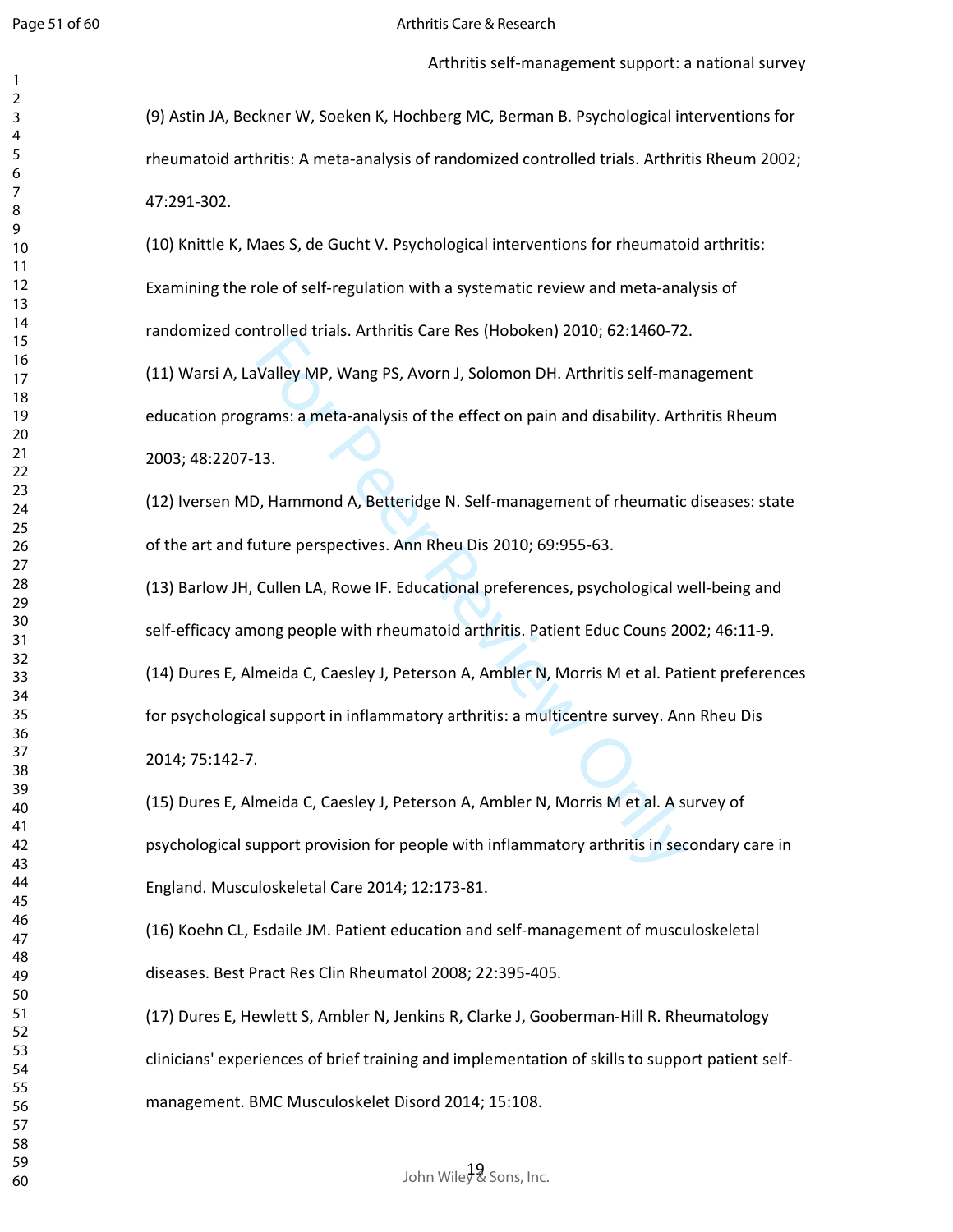| (18) Dures E, Hewlett S, Ambler N, Jenkins R, Clarke J, Gooberman-Hill R. A qualitative study |
|-----------------------------------------------------------------------------------------------|
| of patients' perspectives on collaboration to support self-management in routine              |
| rheumatology consultations. BMC Musculoskelet Disord 2016; 17:129-37.                         |
| (19) Smartline International Ltd. Smart-Survey™. 2002. Gloucester.                            |
| (20) Hibbard JH, Mahoney ER, Stockard J, Tusler M. Development and Testing of a Short         |
| Form of the Patient Activation Measure. Health Serv Res 2005; 40:1918-30.                     |
| (21) Hibbard JH, Stockard J, Mahoney ER, Tusler M. Development of the Patient Activation      |
| Measure (PAM): conceptualizing and measuring activation in patients and consumers.            |
| Health Serv Res 2004; 39:1005-26.                                                             |
| (22) Hibbard JH, Collins PA, Mahoney E, Baker LH. The development and testing of a            |
| measure assessing clinician beliefs about patient self-management. Health Expect 2010;        |
| 13:65-72.                                                                                     |
|                                                                                               |
| (23) Moore GF, Audrey S, Barker M, Bond L, Bonell C, Hardeman W et al. Process evaluation     |
| of complex interventions: Medical Research Council guidance. BMJ 2015; 350:h1258.             |
| (24) Department of Health. NHS Outcomes Framework for 2016-17. London, Department of          |
| Health; 2016.                                                                                 |
| (25) NICE. Quality standards for rheumatoid arthritis. London, National Institute for Health  |
| and Care Excellence; 2013.                                                                    |
| (26) Sadler E, Wolfe CD, McKevitt C. Lay and health care professional understandings of self- |
| management: A systematic review and narrative synthesis. SAGE Open Med 2014; doi:             |
| 10.1177/2050312114544493.                                                                     |

decision-making and interpersonal behavior: evidence, models and interventions. Patient

Educ Couns 2006; 61:341.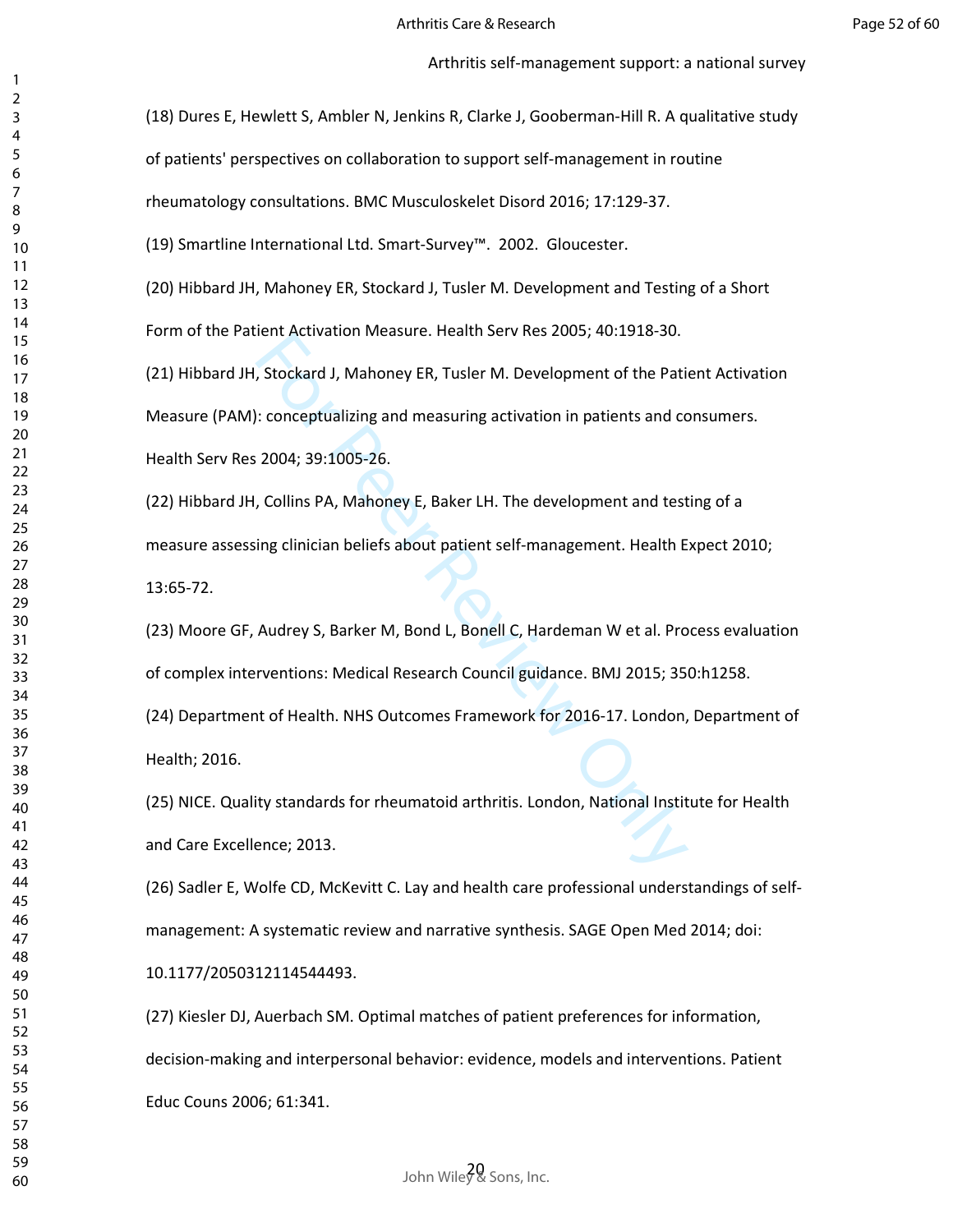$\mathbf{1}$  $\overline{2}$  $\overline{4}$  $\overline{7}$ 

Arthritis Care & Research

Arthritis self-management support: a national survey

(28) Whitehead LC. Methodological and ethical issues in Internet-mediated research in the field of health: an integrated review of the literature. Social Science & Medicine 2007; 65:782-91.

For Peer Review Only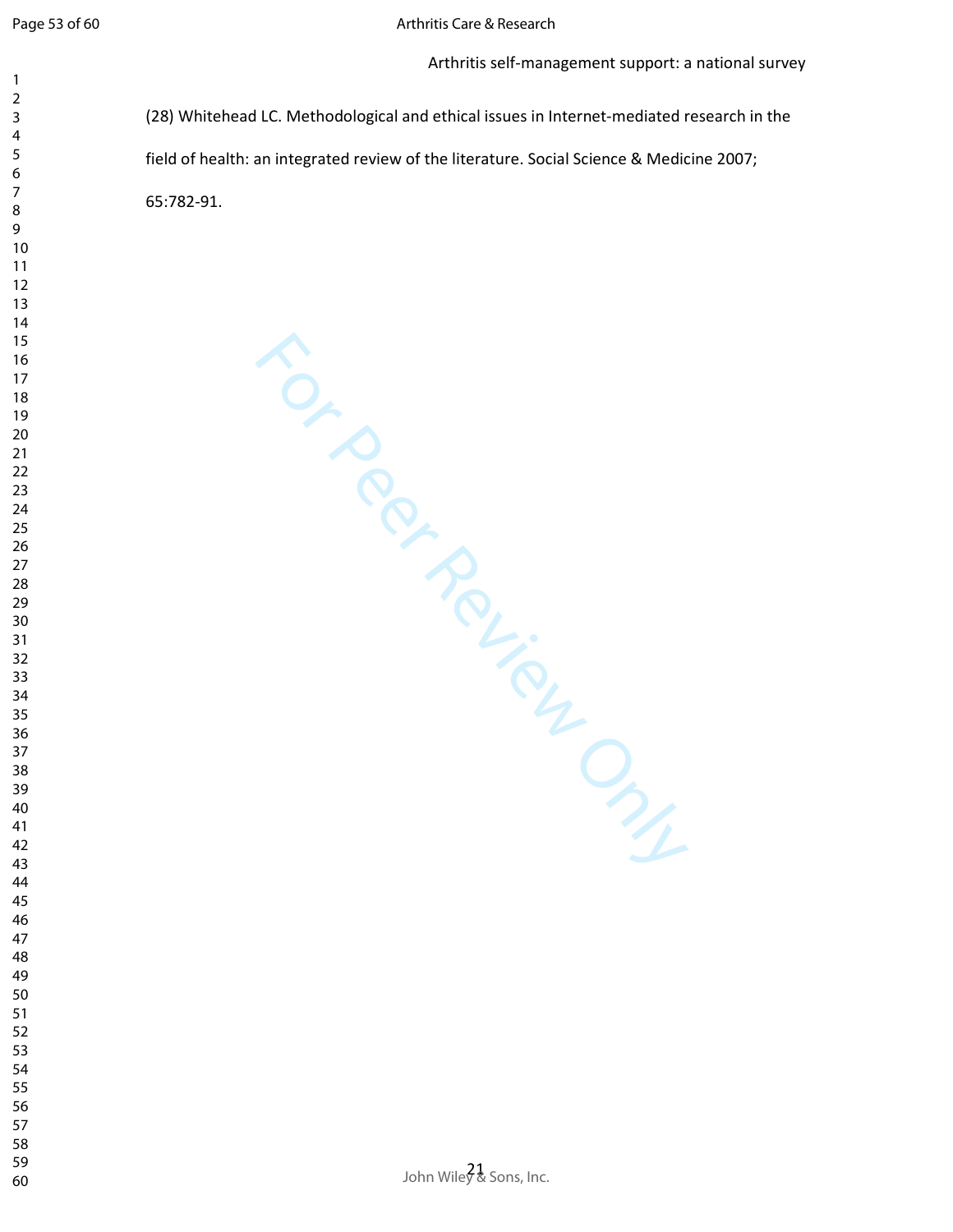$\mathbf{1}$ 

  Table 1. Patient characteristics

| <b>Characteristics</b>          | $n(\%)$      |
|---------------------------------|--------------|
|                                 | 56.84(11.10) |
|                                 |              |
| Female                          | 735(83.10)   |
| Male                            | 150(16.90    |
| Rheumatoid arthritis            | 841(95.00)   |
| Osteoarthritis                  | 145(16.40)   |
| Fibromyalgia                    | 74(8.40)     |
| Osteoporosis                    | 57(6.40)     |
| Psoriatic arthritis             | 33(3.70)     |
| Lupus or Ankylosing Spondylitis | 11(1.20)     |
| Juvenile idiopathic arthritis   | 11(1.20)     |
| Sjögren's                       | 11(1.20)     |
| Inflammatory arthritis          | 10(1.10)     |
| Seronegative arthritis          | 8(0.90)      |
| Gout                            | 7(0.80)      |
| Polymyalgia rheumatica          | 5(0.60)      |
| Osteopenia                      | 4(0.50)      |
| Lumbar spinal stenosis          | 3(0.30)      |
| Hypermobility syndrome          | 1(0.10)      |
| Palindromic rheumatism          | 1(0.10)      |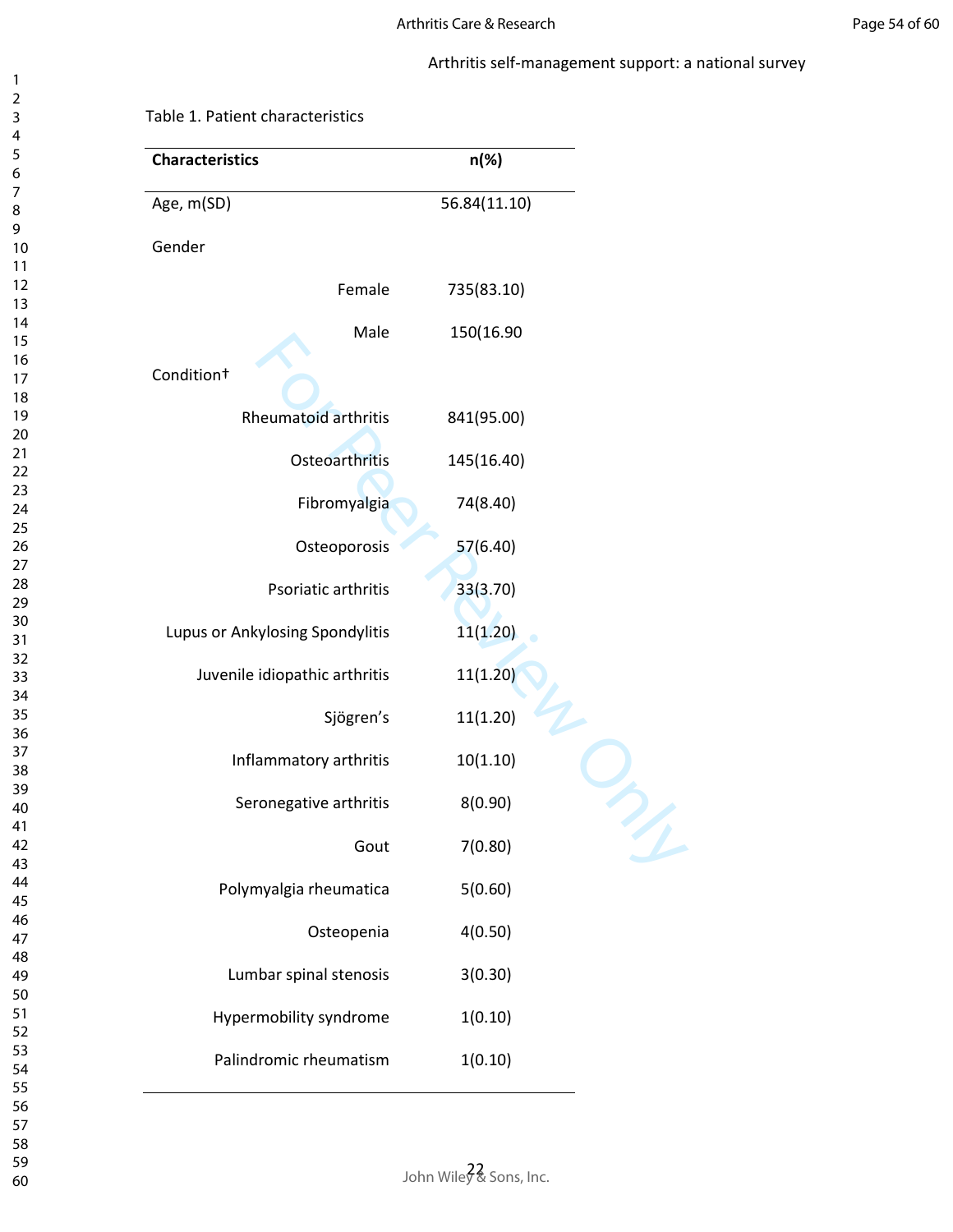Page 55 of 60

 $\mathbf{1}$  $\overline{2}$  $\overline{4}$  $\overline{7}$ 

Arthritis self-management support: a national survey

| <b>Characteristics</b>          | $n(\%)$ |
|---------------------------------|---------|
| <b>Sciatica</b>                 | 1(0.10) |
| Degenerative disc disease       | 1(0.10) |
| Mixed connective tissue disease | 1(0.10) |
| Marfan syndrome                 | 1(0.10) |

From The United States Concernsions of the selection † Self-reported and more than 1 rheumatological condition could be selected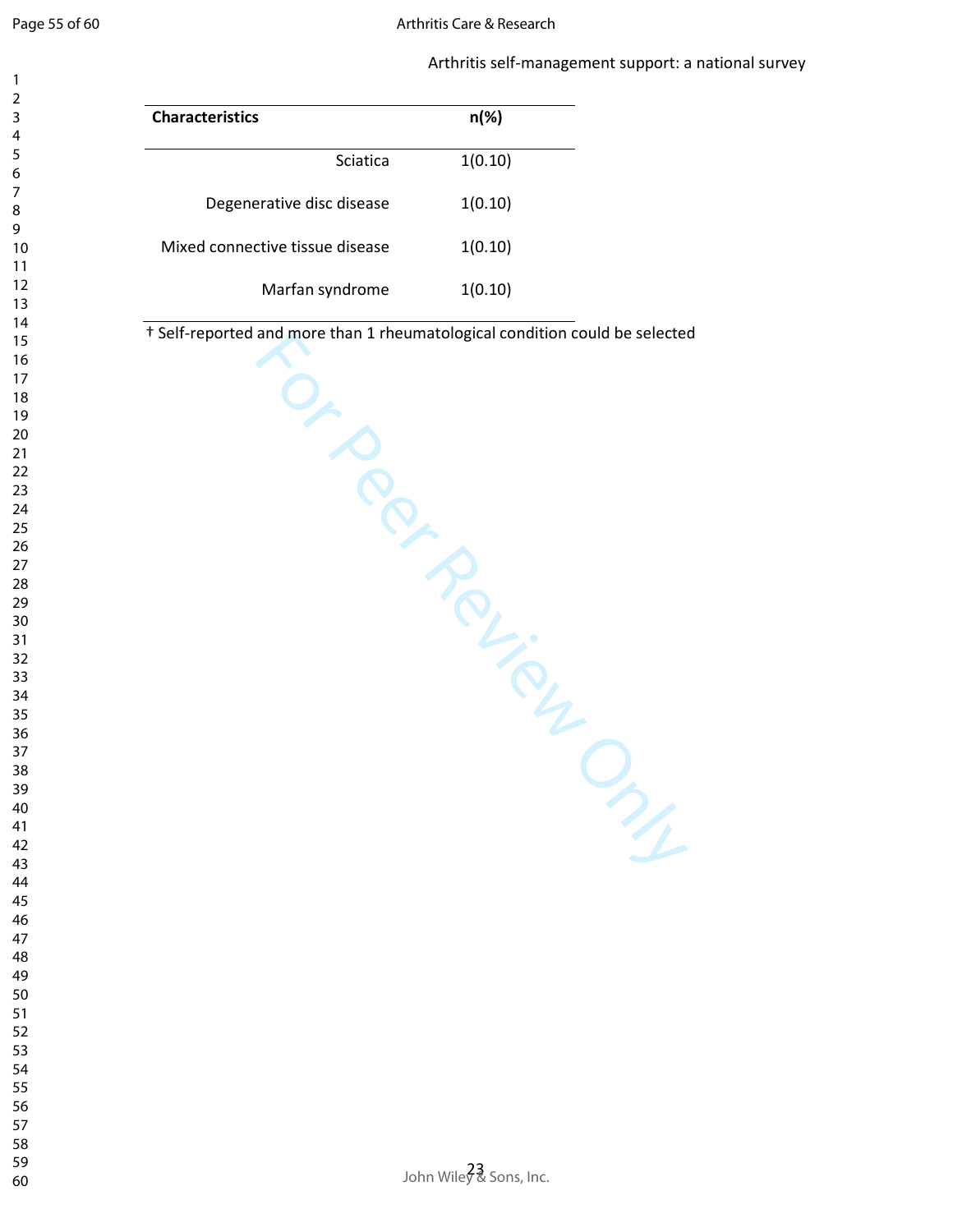### $\overline{2}$  $\overline{7}$

 $\mathbf{1}$ 

  Table 2. Healthcare professional characteristics

| Profession                                       | $n(\%)$   |
|--------------------------------------------------|-----------|
| <b>Nurse Practitioner</b>                        | 55(47.00) |
| <b>Occupational Therapist</b>                    | 19(16.20) |
| Rheumatologist                                   | 18(15.40) |
| Physiotherapist                                  | 12(10.30) |
| Podiatrist                                       | 6(5.10)   |
| <b>Clinical Nurse Specialist in Rheumatology</b> | 3(2.70)   |
| Pharmacist                                       | 1(0.90)   |
| <b>Clinical Trials Coordinator</b>               | 1(0.90)   |
| <b>Research Practitioner</b>                     | 1(0.90)   |
| <b>Practice Nurse</b>                            | 1(0.90)   |
|                                                  |           |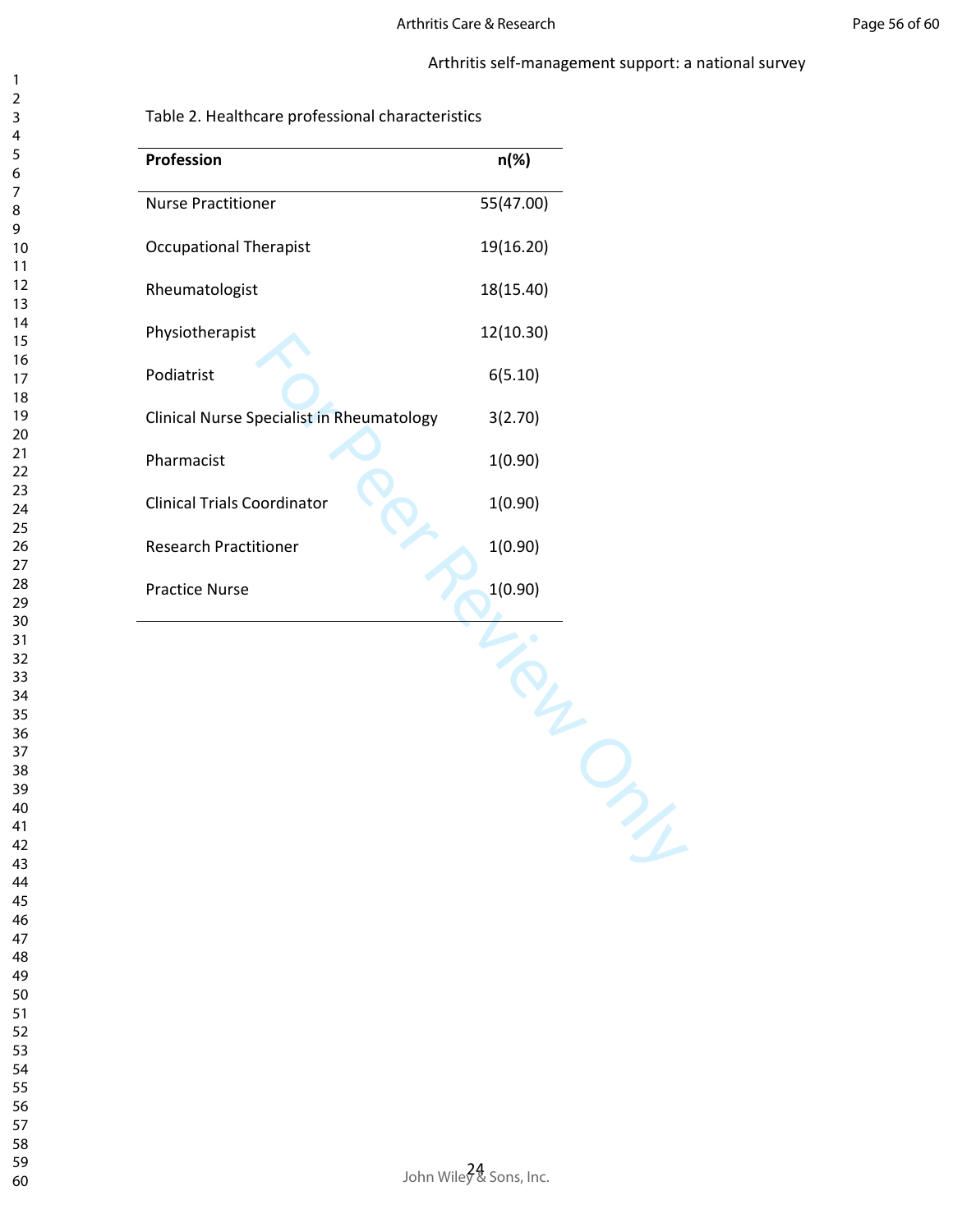$\mathbf{1}$  $\overline{2}$  $\overline{4}$  $\overline{7}$ 

### Arthritis self-management support: a national survey

Table 3. Location of self-management programme attendance

| Location                                                                     | n(%)      |  |
|------------------------------------------------------------------------------|-----------|--|
| Within rheumatology services at hospital                                     | 78(59.10) |  |
| Charity                                                                      | 27(20.45) |  |
| A local patient group                                                        | 16(12.12) |  |
| <b>GP</b> service                                                            | 9(6.82)   |  |
| Expert patient programme (EPP)                                               | 9(6.82)   |  |
| Self-taught                                                                  | 1(0.76)   |  |
| COPERS <sup>t</sup> course                                                   | 1(0.76)   |  |
| t COPERS: coping with persistent pain, effectiveness research into self-mana |           |  |
|                                                                              |           |  |

† COPERS: coping with persistent pain, effectiveness research into self-management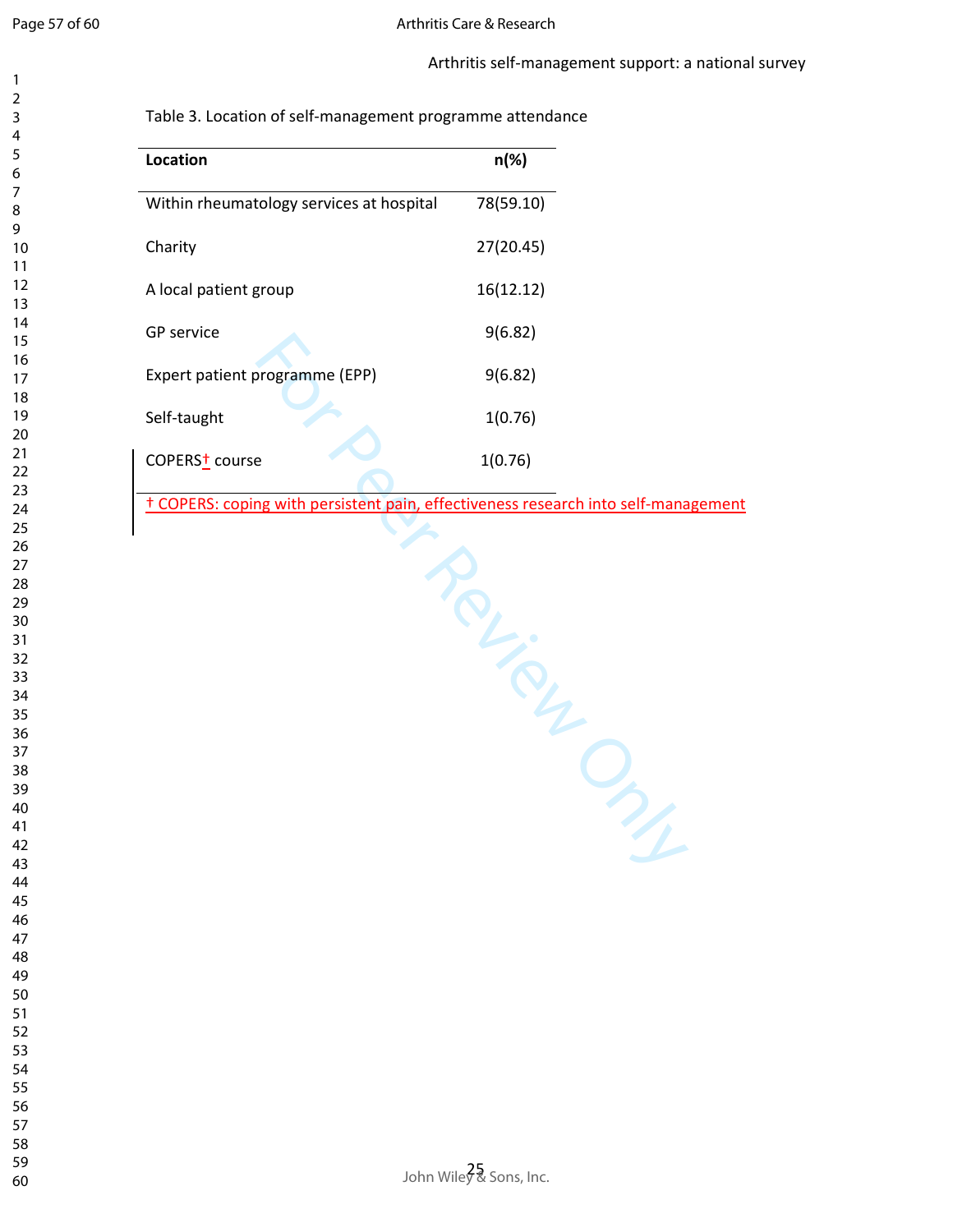Table 4. Multiple regression model for **patient** PAM scores

### Arthritis self-management support: a national survey

| 1                                      |  |
|----------------------------------------|--|
| $\overline{c}$                         |  |
| 3<br>4                                 |  |
| 5                                      |  |
|                                        |  |
| 6<br>7                                 |  |
| 8                                      |  |
| 9                                      |  |
| 10                                     |  |
| 1<br>1                                 |  |
|                                        |  |
|                                        |  |
|                                        |  |
|                                        |  |
| 12<br>13<br>14<br>15<br>16<br>17<br>18 |  |
|                                        |  |
| 19<br>20                               |  |
| $\frac{21}{1}$                         |  |
| $\frac{2}{3}$                          |  |
| 23                                     |  |
| 24                                     |  |
| 25                                     |  |
| 26                                     |  |
| 27<br>28                               |  |
| 29                                     |  |
| 30                                     |  |
| 31                                     |  |
| 32                                     |  |
| 33                                     |  |
| 34                                     |  |
| $\frac{35}{1}$<br>36                   |  |
| 37                                     |  |
| $\overline{\textbf{8}}$                |  |
| 39                                     |  |
| 40                                     |  |
| 41                                     |  |
| 42<br>43                               |  |
| 44                                     |  |
| 45                                     |  |
| 46                                     |  |
| 47                                     |  |
| 48                                     |  |
| 49                                     |  |
| 50<br>51                               |  |
| 52                                     |  |
| 53                                     |  |
| 54                                     |  |
| 55                                     |  |
| 56                                     |  |
| 57                                     |  |
| 58                                     |  |
| 59                                     |  |
| 60                                     |  |

|                                                              | <b>Standardized</b> |         |                  |
|--------------------------------------------------------------|---------------------|---------|------------------|
|                                                              | β                   |         |                  |
|                                                              | <b>Coefficients</b> | t       | $\boldsymbol{p}$ |
| (Constant)                                                   |                     | 7.70    | 0.00             |
| Age                                                          | 0.01                | 0.24    | 0.81             |
| Gender                                                       | $-0.01$             | $-0.46$ | 0.65             |
| <b>Disease duration (years)</b>                              | 0.16                | 5.54    | 0.00             |
| Methotrexate use                                             | $-0.05$             | $-1.78$ | 0.08             |
| Rheumatoid arthritis                                         | 0.00                | 0.04    | 0.97             |
| Psoriatic arthritis                                          | $-0.02$             | $-0.47$ | 0.64             |
| Attendance at a structured self-management programme         | 0.05                | 1.82    | 0.07             |
| A member of the rheumatology team has provided me with       |                     |         |                  |
| information and education about my arthritis and its         | $-0.02$             | $-0.46$ | 0.65             |
| treatment                                                    |                     |         |                  |
| I work collaboratively with members of the rheumatology      |                     |         |                  |
| team to set goals about how I manage my arthritis and its    | 0.15                | 2.65    | 0.01             |
| treatment                                                    |                     |         |                  |
| I work collaboratively with members of the rheumatology      |                     |         |                  |
| team to develop actions plans about how I manage my          | $-0.01$             | $-0.17$ | 0.86             |
| arthritis and its treatment                                  |                     |         |                  |
| I work collaboratively with members of the rheumatology      |                     |         |                  |
| team to solve any problems I have about my arthritis and its | 0.09                | 1.86    | 0.06             |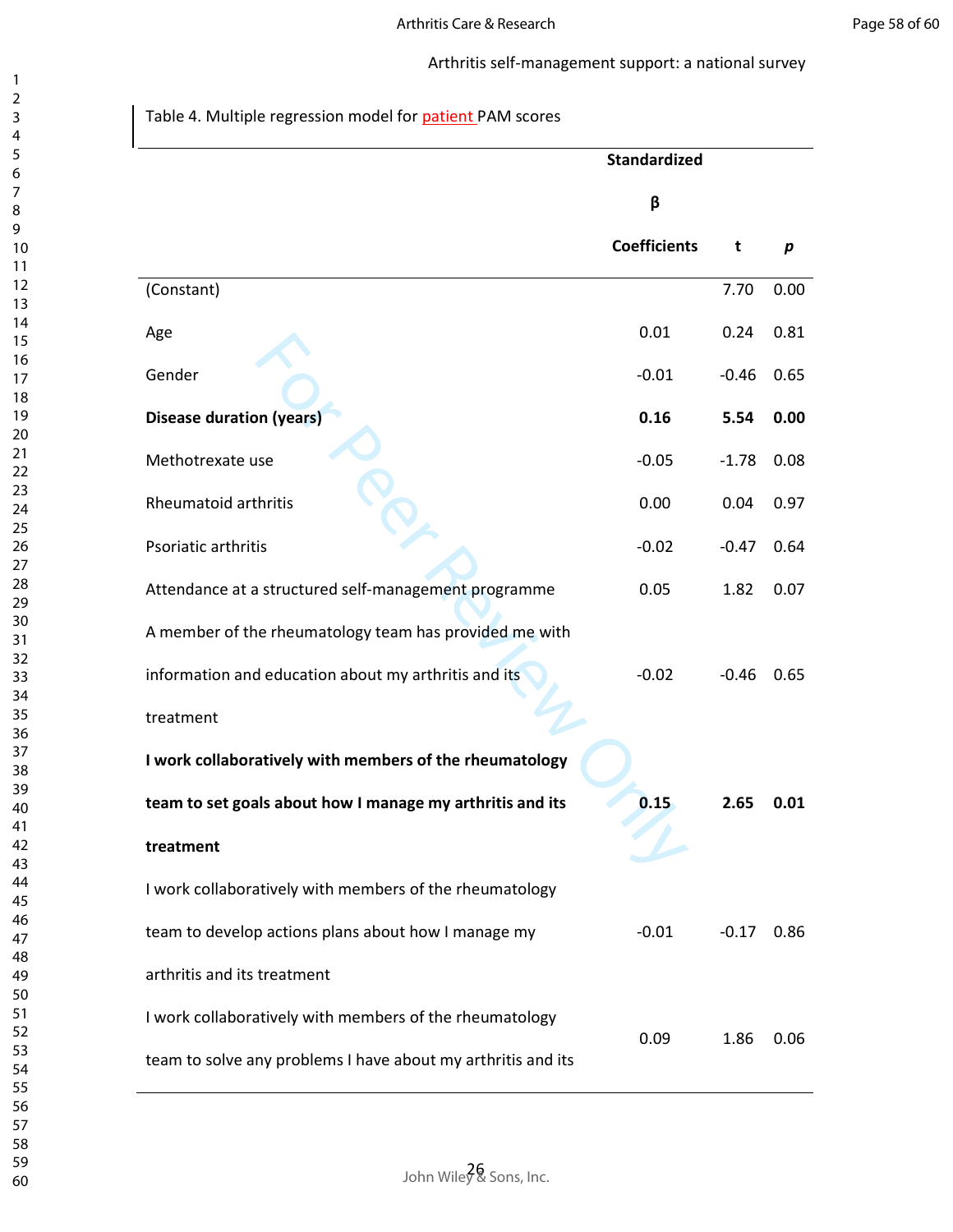$\mathbf{1}$ 

|                                                                                  | <b>Standardized</b>         |         |      |
|----------------------------------------------------------------------------------|-----------------------------|---------|------|
|                                                                                  |                             |         |      |
|                                                                                  | β                           |         |      |
|                                                                                  |                             |         |      |
|                                                                                  | <b>Coefficients</b>         | t       | р    |
| treatment                                                                        |                             |         |      |
|                                                                                  |                             |         |      |
| A member of the rheumatology team has taught me the skills                       |                             |         |      |
|                                                                                  | 0.06                        | 1.23    | 0.22 |
| I need to manage my arthritis and its treatment                                  |                             |         |      |
|                                                                                  |                             |         |      |
| A member of the rheumatology team has taught me how to                           |                             |         |      |
|                                                                                  |                             |         |      |
| monitor my arthritis and its treatment, including the                            | 0.10                        | 2.19    | 0.03 |
|                                                                                  |                             |         |      |
| meaning of any tests I have                                                      |                             |         |      |
|                                                                                  |                             |         |      |
| I have discussed what I understand about my arthritis and its                    |                             |         |      |
|                                                                                  | $-0.15$                     | $-3.63$ | 0.00 |
| treatment with a member of the rheumatology team                                 |                             |         |      |
|                                                                                  |                             |         |      |
| A member of the rheumatology team has helped me manage                           |                             |         |      |
|                                                                                  |                             |         |      |
| my emotions and any stress I have experienced in relation to                     | 0.08                        | 1.88    | 0.06 |
| my arthritis and its treatment                                                   |                             |         |      |
|                                                                                  |                             |         |      |
|                                                                                  |                             |         |      |
|                                                                                  |                             |         |      |
|                                                                                  |                             |         |      |
|                                                                                  |                             |         |      |
|                                                                                  | $\mathcal{D}_{\mathcal{L}}$ |         |      |
|                                                                                  |                             |         |      |
|                                                                                  |                             |         |      |
|                                                                                  |                             |         |      |
|                                                                                  |                             |         |      |
|                                                                                  |                             |         |      |
|                                                                                  |                             |         |      |
|                                                                                  |                             |         |      |
|                                                                                  |                             |         |      |
|                                                                                  |                             |         |      |
|                                                                                  |                             |         |      |
|                                                                                  |                             |         |      |
| Figure legend                                                                    |                             |         |      |
|                                                                                  |                             |         |      |
| Figure 1. Receipt and delivery of embedded self-management support (mean scores) |                             |         |      |
|                                                                                  |                             |         |      |
|                                                                                  |                             |         |      |
| John Wiley & Sons, Inc.                                                          |                             |         |      |